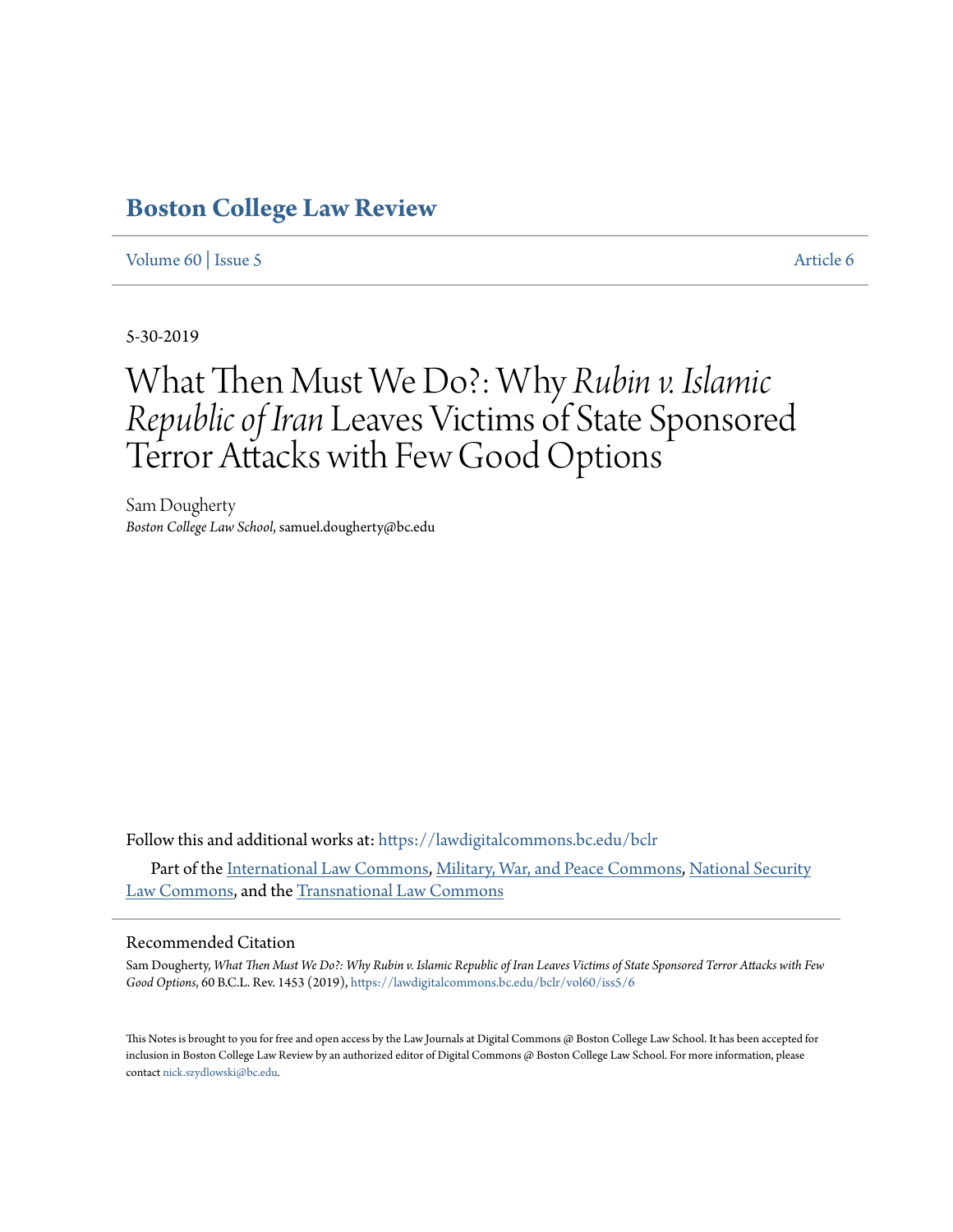## **WHAT THEN MUST WE DO?: WHY** *RUBIN v. ISLAMIC REPUBLIC OF IRAN* **LEAVES VICTIMS OF STATE SPONSORED TERROR ATTACKS WITH FEW GOOD OPTIONS**

**Abstract:** The United States Supreme Court should have expanded § 1610(g) of the Foreign Sovereign Immunities Act to allow United States victims of foreign state sponsored terror attacks to file attachments against any kind of property owned by a foreign government. This would have provided victims with a viable opportunity to execute the judgments of United States courts against foreign state defendants. Without an expanded  $\S$  1610(g), victims will continue to be trapped without any realistic path to recover the full amount of damages they have sustained.

#### <span id="page-1-5"></span>**INTRODUCTION**

<span id="page-1-0"></span>On the afternoon of September 4, 1997, three individuals walked into a busy pedestrian shopping center on Ben Yehuda Street in downtown Jerusa-lem.<sup>[1](#page-1-1)</sup> Once they were in position and within sight of one another, all three attackers—including one disguised as a woman and another as an elderly man— detonated shrapnel-filled bombs attached to their bodies.<sup>[2](#page-1-2)</sup> The blasts ripped through the crowded street, killing four people and injuring around two hun-dred more.<sup>[3](#page-1-3)</sup> Among the injured were eight U.S. citizens, including a woman named Jenny Rubin.<sup>[4](#page-1-4)</sup> Hamas, a Palestinian terror organization that received

<span id="page-1-1"></span><sup>&</sup>lt;sup>1</sup> Campuzano v. Islamic Republic of Iran, 281 F. Supp. 2d 258, 261 (D.D.C. 2003); 143 CONG. REC. H6804 (daily ed. Sept. 4, 1997) (statement of Rep. Snowbarger); *1997: Suicide Bombings Put Peace in Doubt*, BBC (Sept. 4, 1997), http://news.bbc.co.uk/onthisday/hi/dates/stories/september/4/ newsid\_2499000/2499009.stm [https://perma.cc/JSA5-RG3Q]; *7 Killed by Bomb Blasts in Jerusalem*, CNN (Sept. 4, 1997, 10:02 PM), https://web.archive.org/web/20180814065728/http://www.cnn.com/ WORLD/9709/04/israel.blast.930/ [https://perma.cc/5PFD-RZHV]; Yair Sheleg, *A Short History of Terror*, HAARETZ (Dec. 3, 2001, 12:00 AM), https://www.haaretz.com/1.5482716 [https://perma. cc/7DZW-VMR4]. <sup>2</sup> Serge Schmemann, *3 Bombers in Suicide Attack Kill 4 on Jerusalem Street in Another Blow to*

<span id="page-1-2"></span>*Peace*, N.Y. TIMES (Sept. 5, 1997), http://www.nytimes.com/1997/09/05/world/3-bombers-in-suicideattack-kill-4-on-jerusalem-street-in-another-blow-to-peace.html [https://perma.cc/39EC-Z45X]. The attacks occurred weeks after a similar but more explosive bomb detonated on July 30 in another neighborhood of Jerusalem, killing fifteen. *Id. See infra* note [84](#page-15-0) and accompanying text, for more information about the victims, including the damages they sustained from the explosion. <sup>3</sup> *7 Killed by Bomb Blasts in Jerusalem*, *supra* not[e 1.](#page-1-0) Among the dead were three girls, age

<span id="page-1-3"></span>twelve, fourteen, and fifteen respectively, along with an unidentified man and the three bombers. *Id.* <sup>4</sup> *Campuzano*, 281 F. Supp. 2d at 260–61; Lawrence Hurley, *U.S. Top Court Takes Up Fight*

<span id="page-1-4"></span>*Over Ancient Persian Artifacts*, REUTERS, (June 27, 2017), https://www.reuters.com/article/us-usa-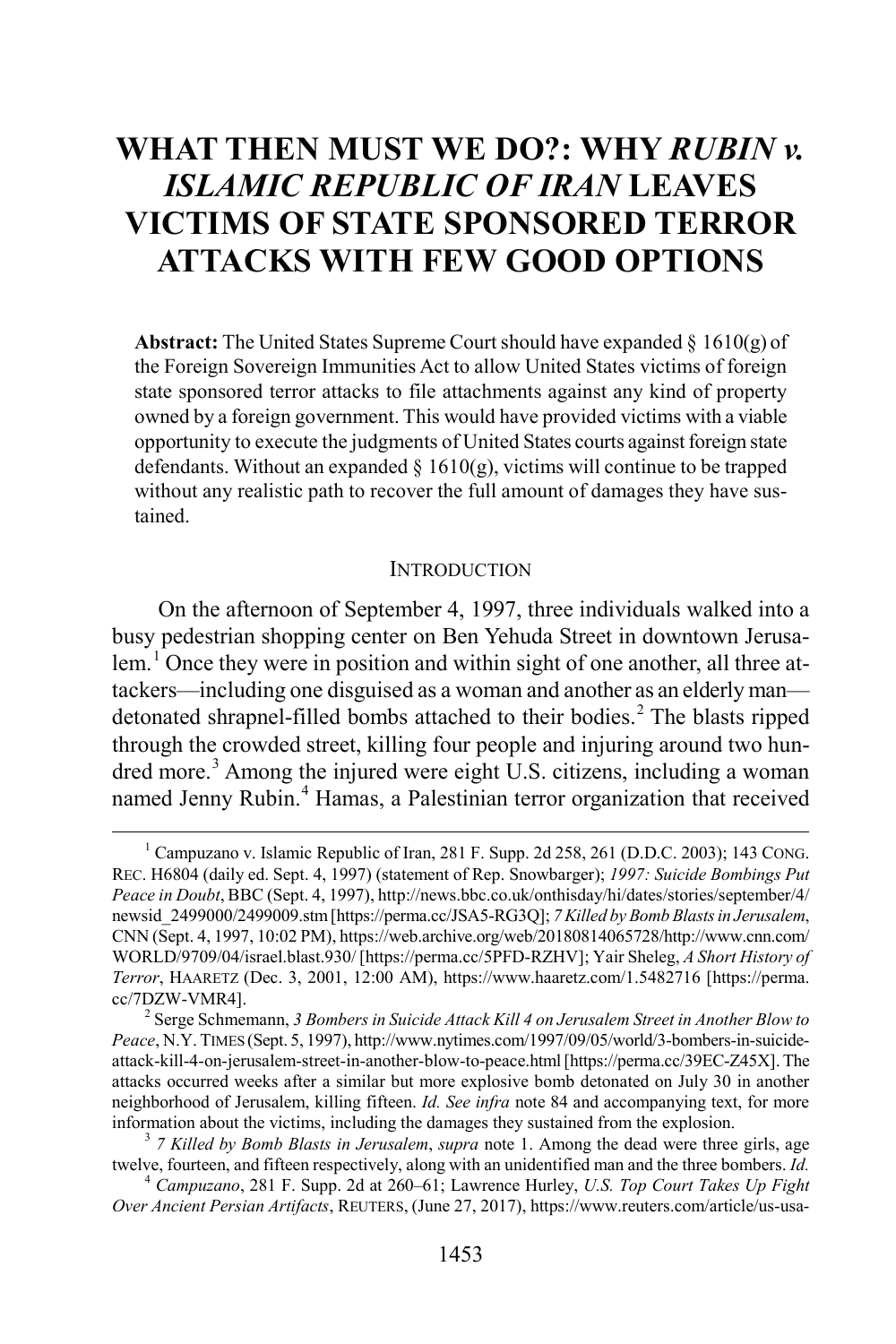material support from the Iranian government to carry out these attacks, quick-ly took responsibility for the bombings.<sup>[5](#page-2-0)</sup> The United States District Court for the District of Columbia held that the Islamic Republic of Iran was a state sponsor of terror and was therefore responsible for the damages that the victims sustained as a result of the attack. $\overline{6}$  $\overline{6}$  $\overline{6}$  Soon after the ruling, the victims be-gan fighting for compensation for the damages they sustained.<sup>[7](#page-2-2)</sup>

The U.S. legal system has struggled to provide American victims of terror attacks with an effective vehicle to recover financial compensation for their

<span id="page-2-0"></span>"material support" to a terror organization by supplying funding, training, tactical advice, weapons, and logistical guidance. Allan v. Islamic Republic of Iran, No. 17-338, 2019 WL 1330829, at \*4 (D.D.C. Mar. 25, 2019). In a statement, Hamas demanded the release of all Arab prisoners held by Israel, specifically Sheikh Ahmed Yassin, the spiritual leader of Hamas. Schmemann, *supra* note [2.](#page-1-5) The bombings on July 30 and September 4 were widely believed to be related. *Id.* The shrapnel used in each—mainly nails, nuts and bolts—came from the "same package" of materials. *Id.* Both attacks also preceded a high-profile diplomatic visit from a U.S. government official, Middle East mediator Dennis Ross in July and Secretary of State Madeline Albright in September. *Id.* Shortly after the attacks, Muaid Said Bilal and Omar Abdel Rahman al-Zaban were arrested for, and convicted of, multiple counts of murder, attempted murder, and being active members of the Hamas terror organization. *Campuzano*, 281 F. Supp. 2d at 261. Both men gave detailed accounts of the September 4 bombings, including how they were planned and financed. *Id*. at 261–62. During an initial trial in 2003 that involved many of the same defendants and plaintiffs participating in the instant action, a Washington, D.C. district court found that the government of the Islamic Republic of Iran provided material support to Hamas. *Compare id*. at 258, 270 (involving victims and perpetrators of the Ben Yehuda bombing), *with* Rubin v. Islamic Republic of Iran (*Rubin III*), 830 F.3d 470, 473 (7th Cir. 2016) (involving the same plaintiffs and defendants), *aff'd*, 138 S. Ct. 816 (2018).<br><sup>6</sup> *Campuzano*, 281 F. Supp. 2d at 262. The court held that Iran had a specific branch of its gov-

<span id="page-2-1"></span>ernment, called the Ministry of Information and Security (MOIS) with a budget between \$100,000,000 – \$400,000,000 at the time. *Id*. Trial transcripts revealed that the MOIS spent between \$50,000,000 – \$100,000,000 each year sponsoring various terrorist activities across numerous organizations. *Id.* The Iranian Revolutionary Guard is the military wing of the MOIS and trained many Hamas operatives who would go on to execute terrorist attacks in the Middle East. *Id*. This kind of material, extensive, and continuous support was a direct result of official Iranian state policy and was sanctioned by high-ranking government officials, such as Ayatollah Khomeini. *Id*. Regarding the September 4, 1997 attack on Ben Yehuda street, testimony at the trial conclusively showed that the bombing could not have happened without Iranian support. *Id.* at 261–62. Furthermore, the U.S. Department of State has listed Iran as a state sponsor of terrorism since 1984. *Id.* at 262. Because Iran provided direct military and material support and because this support was approved by the highest levels of the Iranian government, the court decided that Iran was a state sponsor of terrorism. *Id.* at 269. This designation paved the way for the plaintiffs in the instant case to continue to fight the government of Iran for compensation for the damages they sustained as a result of the Ben Yehuda bombing. *Rubin III*, 830 F.3d at 473.<br><sup>7</sup>*Id.* at 474–75 (detailing the lengthy legal journey taken by the plaintiffs in search of compensa-

<span id="page-2-2"></span>tion, including initially winning a default judgment in 2003 and numerous procedural challenges that went up and down the court hierarchy); *see infra* note [84](#page-15-0) (providing a description of the damages suffered by the plaintiffs).

court-iran/u-s-top-court-takes-up-fight-over-ancient-persian-artifacts-idUSKBN19I1R8 [https://perma. cc/GD9U-QQ3F]. <sup>5</sup> *Campuzano*, 281 F. Supp. 2d at 270; Schmemann, *supra* note [2.](#page-1-5) Foreign sovereigns provide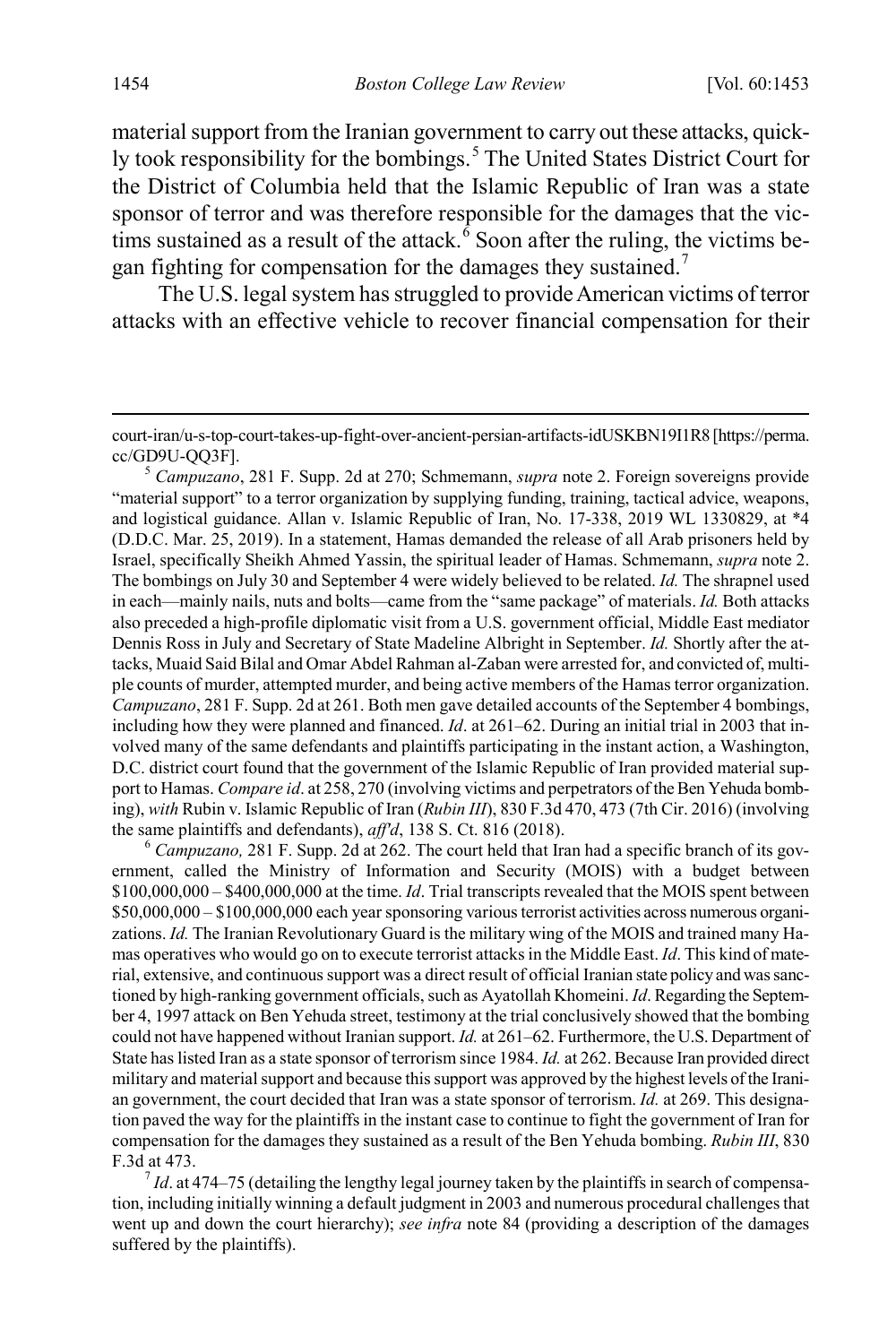<span id="page-3-0"></span>injuries.<sup>[8](#page-3-1)</sup> Many of the injuries that the plaintiffs sustained, like those in the Ben Yehuda bombings, can be traced back to foreign governments that support ter-rorists responsible for these attacks.<sup>[9](#page-3-2)</sup> Unsurprisingly, it is difficult to compel such foreign bodies to pay for the consequences of their actions.<sup>[10](#page-3-3)</sup> Courts have provided judgments in favor of plaintiffs for millions of dollars only to have the plaintiffs languish for decades because there is no clear legal path to recov- $erv<sup>11</sup>$  $erv<sup>11</sup>$  $erv<sup>11</sup>$ 

<span id="page-3-6"></span>All three branches of the U.S. government have struggled to create a way for these victims to receive compensation for their injuries.<sup>[12](#page-3-5)</sup> The legislative

<span id="page-3-3"></span>Iran because the property in question did not fit within an exception to foreign immunity). This is not the first or only case where victims of terror have been denied in their quest to receive compensation from a foreign government. *See, e.g.*, Ungar v. Islamic Republic of Iran, 211 F. Supp. 2d 91, 98–99 (D.D.C. 2002) (providing another example of such a denial). In 2002, a district court in Washington, D.C. found that the plaintiffs did not establish a sufficient connection between the government of Iran and the individuals who murdered Yaron and Efrat Unger in Israel. *Id*. at 99. The court found that because Iran did not provide support for the specific attack at issue, the estate of Mr. and Mrs. Ungar could not sue the government of Iran to pay for damages sustained in the murders. *Id.* at 93, 99–100. Even when a U.S. court finds that a country is a state sponsor of terror and provides a judgment in favor of American plaintiffs—like in *Rubin*—it is difficult to make the offending country pay its debts. *See, e.g.*, Joseph A. Slobodzian, *Justice Arrives—34 Years After Beirut Embassy Bombing*, INQUIRER (Phila.), (Apr. 17, 2017), http://www.philly.com/philly/news/crime/Justice-arrives-34 years-after-Beirut-embassy-bombing.html [https://perma.cc/Q68D-WVXM] (providing an example of Iran refusing to compensate victims of Iranian-sponsored terrorist attacks). <sup>11</sup> *See, e.g.*, Slobodzian, *supra* not[e 10](#page-3-0) (reporting that victims of the U.S. embassy bombing in

<span id="page-3-4"></span>Beirut, Lebanon waited over thirty years to receive compensation for their injuries, despite receiving a judgment from a U.S. court). <sup>12</sup> *See, e.g.,* Rubin v. Islamic Republic of Iran (*Rubin IV*), 138 S. Ct. 816, 821 (2018) (granting

<span id="page-3-5"></span>partial writ of certiori to settle a circuit split regarding key provisions of the Foreign Sovereign Immunities Act (FSIA)); *see* Edith Bradley, *My Brother and Father Were Killed by Terrorists. Trump's Sudan Deal Just Betrayed Us*, POLITICO (Oct. 17, 2017) https://www.politico.com/agenda/story/ 2017/10/12/trump-sudan-deal-betrays-terrorism-victims-000548 [https://perma.cc/H3EV-XK86] (describing how the Trump Administration failed to use leverage against the Sudanese government to compel it to pay for damages suffered by American victims of Sudanese-sponsored terrorist attacks); Natalie Rodriguez, *Justice Delayed*, LAW360, 1–2 (Mar. 11 2016), https://www.crowell.com/files/ 20160311-Justice-Delayed-Terrorism-Victims-Fight-For-Redress-Newberger.pdf[https://perma.cc/

<span id="page-3-1"></span><sup>&</sup>lt;sup>8</sup> See Rubin III, 830 F.3d at 473 (describing difficulties faced by the plaintiffs in attempting to execute their judgment). <sup>9</sup> *See Campuzano*, 281 F. Supp. 2d at 270 (holding that Iran provided material support to Hamas

<span id="page-3-2"></span>for the Ben Yehuda bombings); *see, e.g.,* Stansell v. Republic of Cuba, 217 F. Supp. 3d 320, 329, 345 (D.D.C. 2016) (finding that the government of Cuba provided material support to the Fuerzas Armadas Revolucionarias de Colombia—a known terrorist organization—when the organization killed one American and held three others captive after an American embassy plane crash in Colombia in February 2003); Thuneibat v. Syrian Arab Republic, 167 F. Supp. 3d 22, 30–31, 34, 36 (D.D.C. 2016) (holding that the Syrian government provided material support to Al-Qaeda, a known terrorist group led by Abu Musab Al-Zarqawi, in a November 2005 suicide bombing that killed two Americans in Amman, Jordan); Owens v. Republic of Sudan, 826 F. Supp. 2d 128, 150 (D.D.C. 2011) (holding that the governments of both Iran and Sudan provided material support to terrorists, specifically for the Al-Qaeda bombings of the U.S. embassies in Lebanon, Kenya, and Tanzania in the 1980s and 1990s). <sup>10</sup> *See Rubin III*, 830 F.3d at 474 (holding that plaintiffs were unable to recover damages from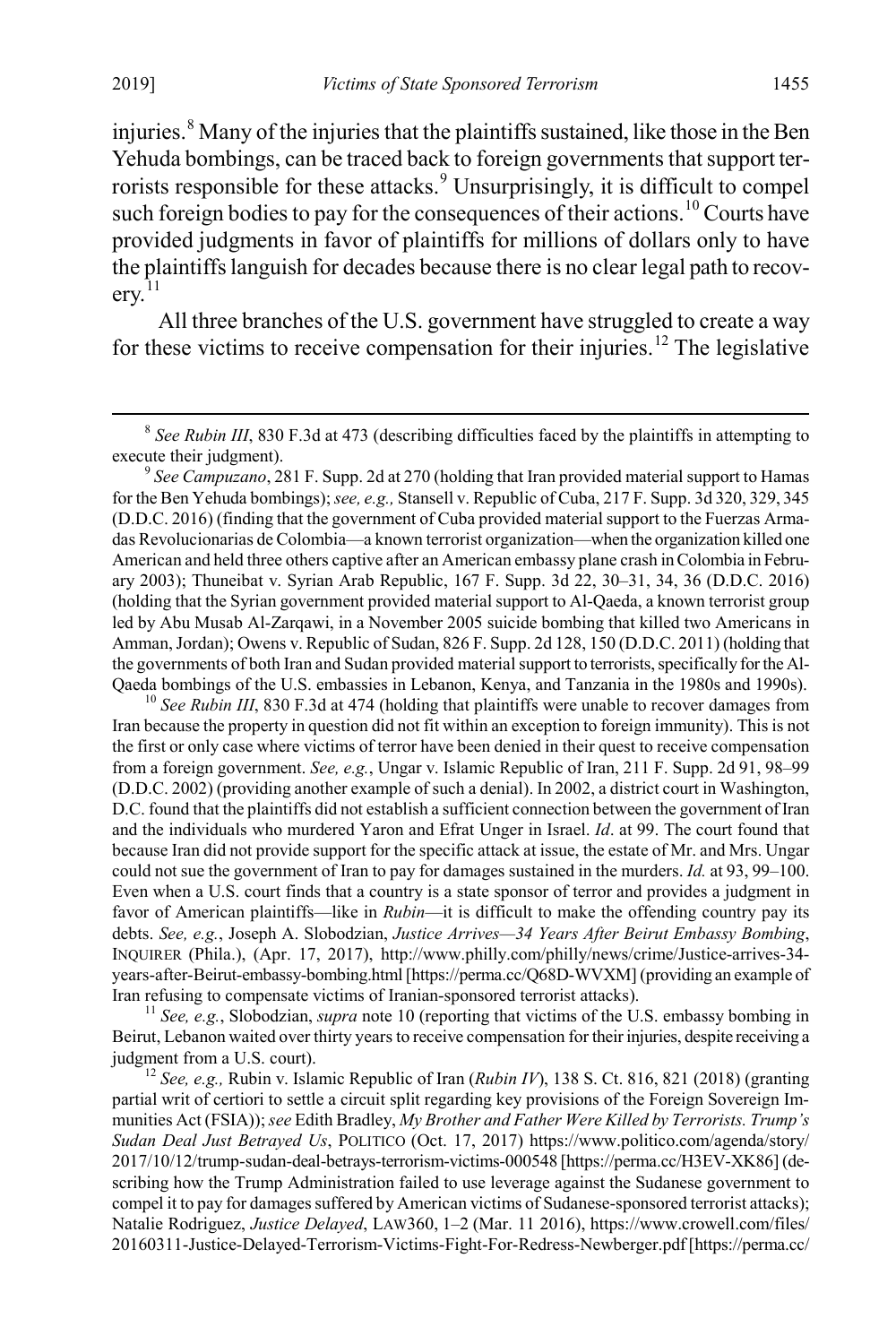<span id="page-4-0"></span>branch has attempted to resolve this problem with legislation like the Foreign Sovereign Immunities Act ("FSIA") and subsequent amendments to it, including the Justice Against Sponsors of Terrorism Act ("JASTA").[13](#page-4-1) Although the FSIA was intended to provide an immunity guarantee to foreign governments, Congress added exceptions for situations involving state sponsored terrorist attacks to help compensate victims.[14](#page-4-2) JASTA attempted to broaden and clarify the exception by stating that if a country is found to have generally sponsored terrorist organizations aggressive to the United States, the country directed (and is legally responsible for) the organization's specific actions against the United States when an attack occurs on U.S. soil.<sup>[15](#page-4-3)</sup> The ambiguous language of the FSIA and its subsequent amendments, however, have undermined Congress's attempts to create a fair and navigable process for all U.S. victims of terror and their families to follow.<sup>[16](#page-4-4)</sup>

<span id="page-4-7"></span><span id="page-4-6"></span>Similarly, the executive branch has had limited success using diplomatic negotiation to obtain compensation for families and has been reluctant to take harder stances for fear of retaliation from other countries.<sup>[17](#page-4-5)</sup> Congress has also

S22B-WE32] (documenting the difficulties and setbacks faced by victims of terror in their attempts to

<span id="page-4-2"></span>*infra* note 65 (describing the full legislative history of the FSIA). 15 Press Release, Office of Congressman Jerrold Nadler, Reps. Lungren and Nadler Introduce Bill

<span id="page-4-3"></span>to Hold Foreign Sponsors of Terrorism Accountable (June 8, 2012), https://nadler.house.gov/pressrelease/reps-lungren-and-nadler-introduce-bill-hold-foreign-sponsors-terrorism-accountable [https:// perma.cc/T9VN-5XHE] [hereinafter Nadler]; Ingrid Wuerth, *Justice Against Sponsors of Terrorism Act: Initial Analysis*, LAW FARE BLOG (Sept. 29, 2016) https://www.lawfareblog.com/justice-againstsponsors-terrorism-act-initial-analysis [https://perma.cc/WAA6-HM4M]. For example, government officials in Saudi Arabia have close connections with organizations linked to terrorist groups. Nadler, *supra*. Even lacking direct proof linking the Saudi government to specific attacks on Americans, like the 9/11 attacks, these general connections would be enough to allow U.S. citizens to sue the Saudi government for material support of a terror attack. *Id.* <sup>16</sup> See 28 U.S.C. § 1610 (2012) (detailing two different exceptions to foreign sovereign immunity

<span id="page-4-4"></span>without explicit language explaining how they relate to one another); *Rubin III*, 830 F.3d at 487 (contradicting prior precedent and another circuit court's decision about the same statutory language). <sup>17</sup> *See* David A. Graham, *Why Obama Vetoed the 9/11 Lawsuit Bill*, THE ATLANTIC (Sept. 26,

<span id="page-4-5"></span>2016), https://www.theatlantic.com/politics/archive/2016/09/obama-veto-911-saudi-arabia/501491/ [https://perma.cc/HWF9-2XBD] (explaining that President Obama vetoed a bill that would have allowed American victims of the 9/11 attacks to sue the Saudi Arabian government because it would have put American officials abroad at risk); Kirit Radhia & Maddy Sauer, *Pan Am 103 Families Finally Compensated*, ABC NEWS (Oct. 31, 2008, 4:51 PM), http://abcnews.go.com/Blotter/story?id= 6158491 [https://perma.cc/TP8Z-7PF8] (reporting on the American government negotiating compensation for the victims of the Lockerbie plane bombing with the Libyan government in exchange for the return of normalized diplomatic relations). President Obama vetoed the Justice Against Sponsors of Terrorism Act ("JASTA"), but it was overridden by Congress. Karoun Demirjian & David Nakamura, *White House Accuses Congress of 'Buyer's Remorse' on 9/11 Bill*, WASH. POST (Sept. 29, 2016), https://www.washingtonpost.com/news/powerpost/wp/2016/09/29/republican-leaders-say-911-

<span id="page-4-1"></span>receive compensation). <sup>13</sup> *See* Haley Claxton, Comment, *Indiana Jones and the Foreign Sovereign Immunities Act (FSIA): Interpreting FSIA's State Sponsored Terror Exception*, 66 U. KAN. L. REV. 181, 183–84 (2017) (describing amendments to FSIA). <sup>14</sup> H.R. REP. NO. 110-477, at 1001 (2007) (Conf. Rep.); Claxton, *supra* not[e 13](#page-4-0) at 188–89; *see*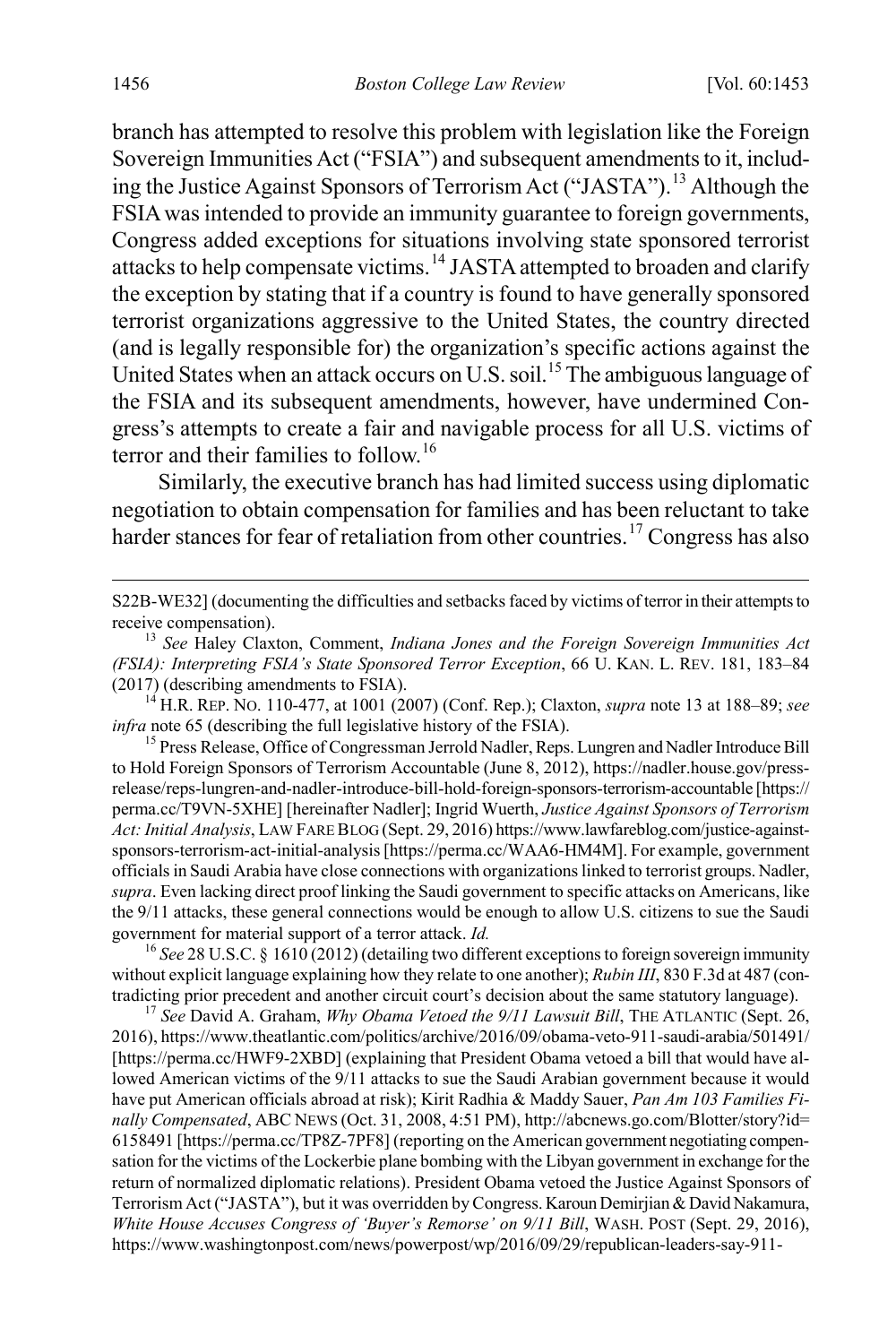set up common funds for victims with mixed results.<sup>[18](#page-5-0)</sup> Finally, the courts have been charged with determining how to hold foreign governments liable, which has resulted in confusing and contradictory results, as seen in the circuit split between the United States Court of Appeals for the Sixth and Ninth Circuits.<sup>[19](#page-5-1)</sup>

By bringing their case to the United States Supreme Court, the victims of the Ben Yehuda bombings provided the Court with an opportunity to create an effective recovery mechanism for U.S. victims of state sponsored terrorism by clarifying confusing and ambiguous legislation.<sup>[20](#page-5-2)</sup> Such a result would have obviated the need for executive branch officers to negotiate with adversarial countries.<sup>[21](#page-5-3)</sup> It also would have lessened the challenges the legislative branch

<span id="page-5-4"></span> measure-may-need-to-be-revisited-after-elections/?utm\_term=.2952ff5717de [https://perma.cc/S8Y6- VYM6]. The President vetoed the bill because of two main concerns. Graham, *supra* not[e 17.](#page-4-6) First, the administration was concerned that legislation making it easier for citizens to sue foreign governments would take control of how the U.S. treats countries that support terrorist attacks away from national security experts and give it to lesser informed individuals and courts. *Id.* Second, JASTA had the potential to have major consequences for the international reciprocity of sovereign immunity. *Id*. If foreign sovereign immunity is threatened in the United States, there is not much stopping other countries from coming up with their own rules and treating Americans living abroad however they see fit. *See* Demirjian & Nakamura, *supra.* (reporting on lawmakers' concerns that U.S. diplomats and service members could face litigation abroad)*.* Ironically, this concern was articulated by congressional leaders just days after Congress overrode President Obama's veto. *Id.* Republican congressional leaders expressed this concern and blamed the Obama White House for failing to bring this danger to their attention, but only after both the Senate and House overrode the President's veto. *Id.* <sup>18</sup> *See, e.g.*, Rodriguez, *supra* note [12,](#page-3-6) at 6 (describing the dissatisfaction some individuals felt

<span id="page-5-0"></span>about the 9/11 victims fund claims process). These kinds of funds have pitted victim against victim in their efforts to claim as much compensation as possible from a limited supply of funds. *See id.* at 5–6 (providing an example of one of these funds and the consequences of how it was structured). This infighting occurred when Congress tried to compensate victims of 9/11 attacks but also happened when the United States normalized relations with Libya and negotiated compensation for the victims of UTA Flight 772—otherwise known as Lockerbie II—a plane that went down in the Niger desert due to a suitcase bomb. *Id*.; Kimberly Kindy, *Families of Americans Killed in 1989 Bombing See Victory Over Libya Nullified*, WASH. POST (Dec. 23, 2008), http://www.cicte.oas.org/rev/en/about/News/ 2008/CICTE%20News2\_2008\_4.pdf [https://perma.cc/4MGU-KUGF]. <sup>19</sup> *Compare Rubin III*, 830 F.3d at 487 (holding acts of state sponsored terror do not expose all

<span id="page-5-1"></span>foreign owned property located in America to attachment and that foreign-held property is used for "commercial use" only if the foreign actor is the party commercially using the property in question), *with* Bennett v. Islamic Republic of Iran, 825 F.3d 949, 965 (9th Cir. 2016) (holding that any foreign owned property located in America is eligible to be attached if the owner is a country that has been found to be a state sponsor of terror, regardless of how the property is used), *abrogated by Rubin IV*, 138 S. Ct. 816 (2018). <sup>20</sup> *See* Petition for a Writ of Certiorari at 9, *Rubin III*, 830 F.3d 470 (No. 16-534) (arguing that

<span id="page-5-2"></span>ruling in favor of the plaintiffs would provide relief from the prolonged, painful, and often futile attempts to exact justice that has plagued victims of terror before § 1610(g) was enacted); *see also Rubin III*, 830 F.3d at 487 (contradicting prior precedent and another circuit court's interpretation of the same statutory language).<br><sup>21</sup> *See Jonathan Broder, Exclusive: U.S. Taxpayers, Not Tehran, Compensated Victims of Iranian* 

<span id="page-5-3"></span>*Attacks Against Americans*, NEWSWEEK (Feb. 5, 2018, 4:25 PM), http://www.newsweek.com/irannuclear-deal-terrorism-victims-families-stephen-flatow-barack-obama-418770 [https://perma.cc/BK7B-AA6J] (explaining that American victims of Iranian-sponsored terror attacks were paid by U.S. taxpayers rather than the Iranian government, contrary to promises by the Clinton Administration); Gar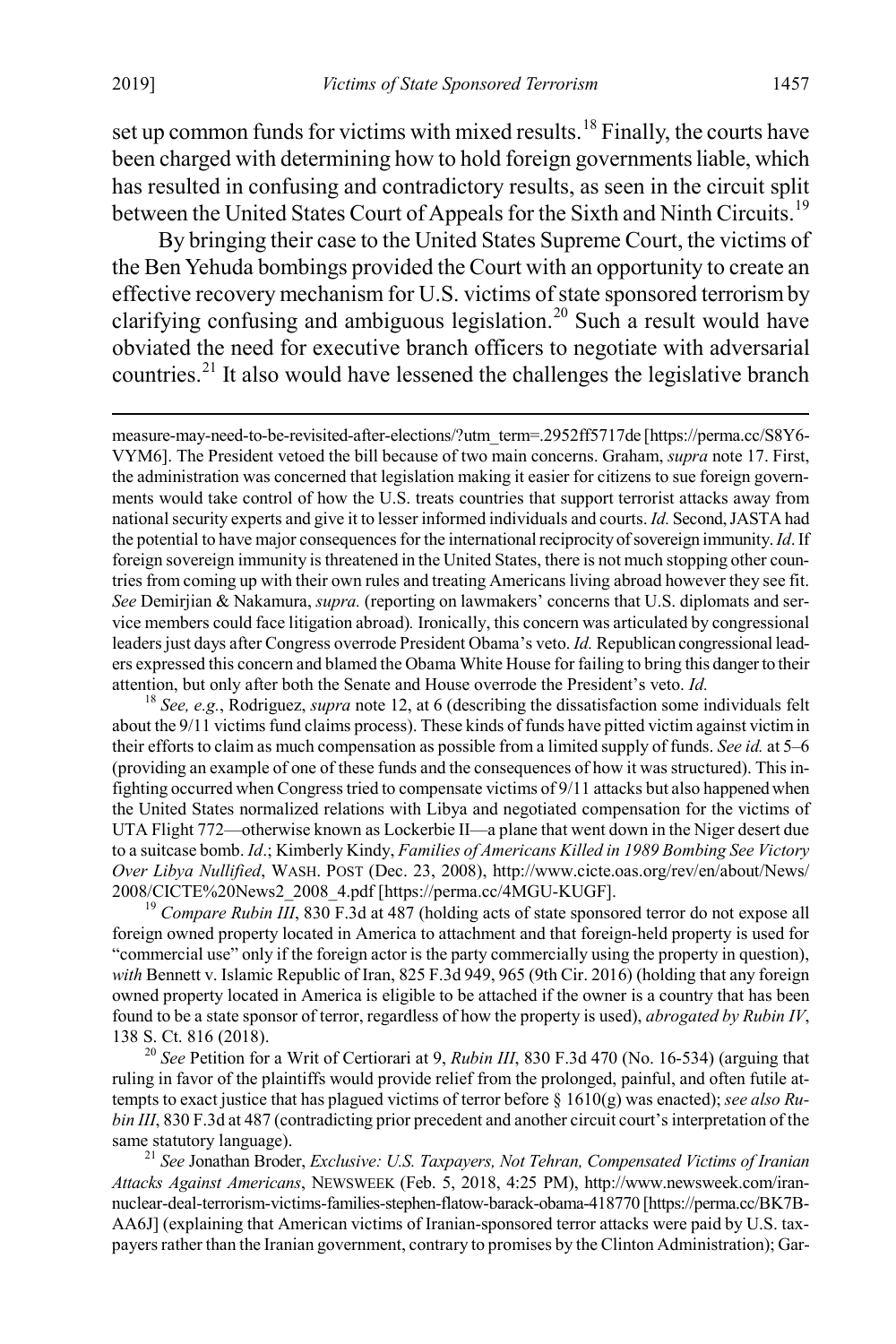faces when it creates limited common funds that pit victim against victim and the judicial branch struggles with when it interprets confusing and vague legislation.[22](#page-6-0) Unfortunately, in February 2018 the United States Supreme Court in *Rubin v. Islamic Republic of Iran (Rubin IV)* ruled against the victims in a unanimous decision that closed off one of the few remaining opportunities to recover the damages they are owed. $^{23}$  $^{23}$  $^{23}$ 

<span id="page-6-7"></span>The *Rubin* plaintiffs asked the Court to clarify the language in the FSIA by allowing victims of terror to seek an attachment on foreign-owned property in the United States, whether such property is used for commercial activity.<sup>[24](#page-6-2)</sup> The ambiguous statutory language created competing interpretations of applicable property under the state sponsored terrorism exemption, and the *Rubin* plaintiffs believed the Court should have resolved the ambiguity in a way that produced equitable results for victims.<sup>[25](#page-6-3)</sup> Rather than limiting attachable property to property used for commercial activity, the Court should have ruled in favor of the plaintiffs in *Rubin IV* and expanded the scope of property eligible for attachment because of the legislative intent behind disputed portions of the FSIA, because of the statute's plain language, and to ensure adequate recourse to the victims of state sponsored terrorism.<sup>[26](#page-6-4)</sup>

Part I of this note describes the legislative history of the laws meant to compensate victims of terror, provides examples of how terror victims in the past have (or have not) been compensated for their injuries, details the circuit split at issue in *Rubin IV*, and explains the United States Supreme Court's ul-timate ruling.<sup>[27](#page-6-5)</sup> Part II discusses the dilemma facing victims of terror in more detail by laying out the legislative, diplomatic, and judicial obstacles between plaintiffs and their compensation.[28](#page-6-6) Finally, Part III argues why the Supreme

diner Harris, *Trump Administration Formally Lifts Sanctions Against Sudan*, N.Y. TIMES (Oct. 6, 2017), https://www.nytimes.com/2017/10/06/us/politics/trump-sanctions-sudan.html[https://perma. cc/9MU2-E85N] (describing a diplomatic agreement between the United States and Sudan which lifted economic sanctions without securing assurances that the Sudanese government would pay for damages to U.S. victims from Sudanese-sponsored terror attacks). <sup>22</sup> *See* Gates v. Syrian Arab Republic, 755 F.3d 568, 575 (7th Cir. 2014) (detailing two groups of

<span id="page-6-0"></span>U.S. victims of Syrian-sponsored terror attacks suing each other for first access to funds designated for terror-related judgments), *overruled by Rubin III*, 830 F.3d 470 (7th Cir. 2016), *aff'd*, 138 S. Ct. 816 (2018); Rodriguez*, supra* not[e 12,](#page-3-6) at 1–10 (describing dissatisfaction among U.S. victims of terror who are often forced to compete for the same finite pool of money).<br><sup>23</sup> *Rubin IV*, 138 S. Ct. at 816, 820.<br><sup>24</sup> *See* Petitioner's Brief at 4, *Rubin IV*, 138 S. Ct. 816, (No. 16-534), 2017 WL 3913770, at \*4.

<span id="page-6-4"></span><span id="page-6-3"></span><span id="page-6-2"></span><span id="page-6-1"></span><sup>(</sup>arguing 28 U.S.C. § 1610(g) applied to all property owned by a foreign state sponsor of terrorism or one of the state's agents or instrumentalities).<br><sup>25</sup> *Id.* at 24–61.<br><sup>27</sup> *See infra* notes [30–](#page-7-0)[113](#page-19-0) and accompanying text.<br><sup>28</sup> *See infra* note[s 114](#page-19-1)[–175](#page-29-0) and accompanying text.

<span id="page-6-6"></span><span id="page-6-5"></span>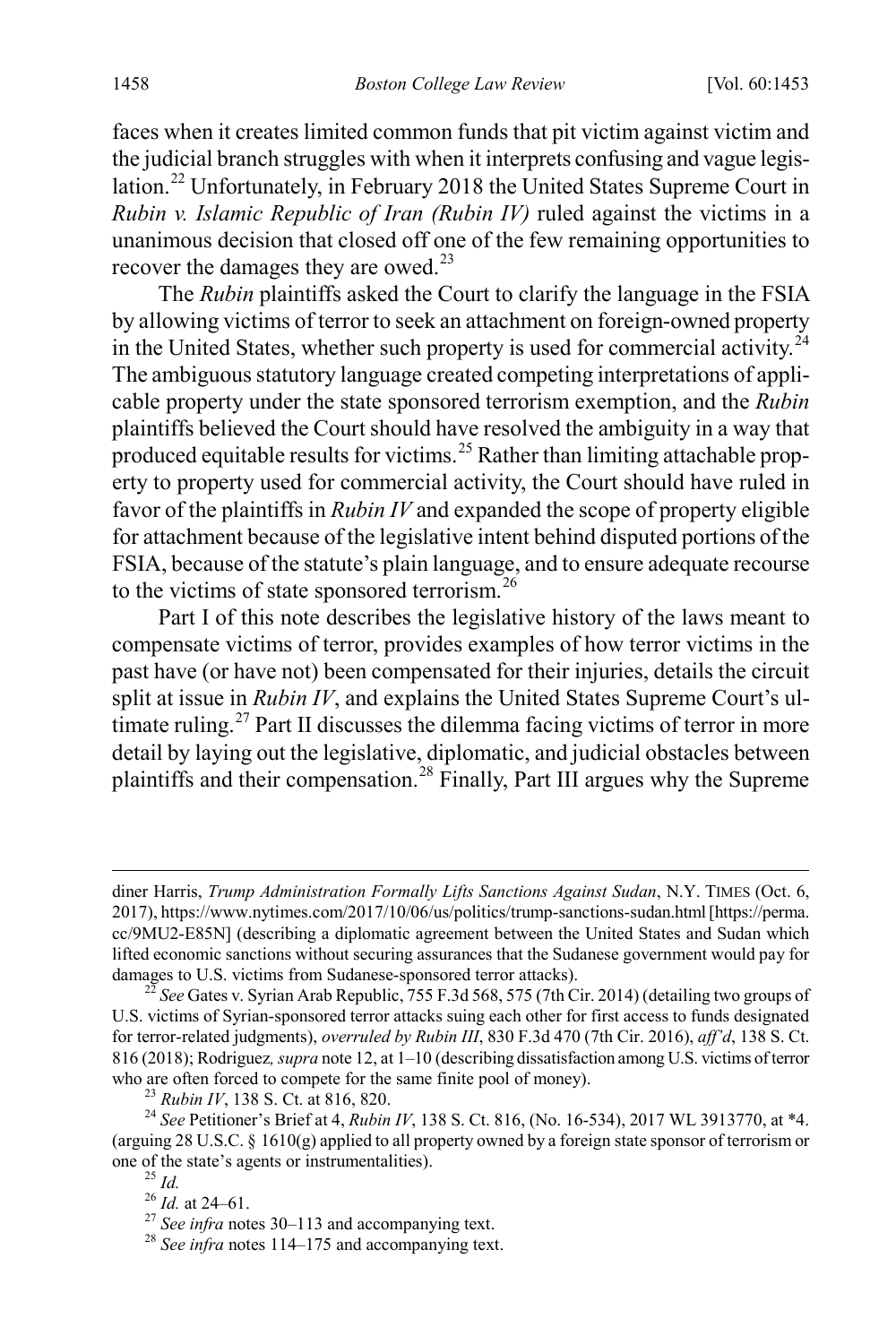Court should have ruled in favor of the *Rubin* plaintiffs and discusses the rul-ing's potential effect on future cases and ancillary parties.<sup>[29](#page-7-2)</sup>

#### <span id="page-7-0"></span>I. LEGAL AND HISTORICAL BACKGROUND OF COMPENSATION FOR VICTIMS OF TERROR AND THEIR FAMILIES

Though the U.S. government has attempted to provide a path for American victims of terror attacks to receive compensation for their injuries, and has widespread support to do so, actually creating a workable solution has proven to be nearly impossible.<sup>[30](#page-7-3)</sup> Subsection A begins with an overview of foreign sovereign immunity.<sup>[31](#page-7-4)</sup> Subsection B describes the Foreign Sovereign Immunity Act (FSIA).<sup>[32](#page-7-5)</sup> Subsection C outlines the most recent amendment to the FSIA, the Justice Against Sponsors of Terrorism Act (JASTA).<sup>[33](#page-7-6)</sup> Subsection D provides examples of how past victims of terror attacks have received compensation.[34](#page-7-7) Subsection E provides the factual and legal background of *Rubin v. Islamic Republic of Iran (Rubin IV)* and explains the circuit split between *Rubin v. Islamic Republic of Iran (Rubin III)* and *Bennett v. Islamic Republic of Iran* that spurred the Supreme Court to grant *certiorari* for this case.<sup>[35](#page-7-8)</sup> Finally, Subsection F discusses the Court's ruling in *Rubin IV*. [36](#page-7-9)

#### <span id="page-7-1"></span>*A. Explanation of the Foreign Sovereign Immunity Doctrine*

Foreign sovereign immunity protects foreign governments from being sued in U.S. courts.<sup>[37](#page-7-10)</sup> The United States followed an "absolute theory" of foreign sovereign immunity from the late nineteenth century to the middle of the twentieth century.<sup>[38](#page-7-11)</sup> The "absolute theory" provided international countries

<span id="page-7-3"></span><span id="page-7-2"></span><sup>&</sup>lt;sup>29</sup> *See infra* note[s 176](#page-30-0)[–219](#page-38-0) and accompanying text.<br><sup>30</sup> *See* Ilana Arnowitz Drescher, *Seeking Justice for America's Forgotten Victims: Reforming the Foreign Sovereign Immunities Act Terrorism Exception*, 15 N.Y.U.J. LEGIS. & PUB. POL. 791, 796– 806 (2012) (arguing current laws do not effectively compensate victims and detailing the legislative history of attempts to do so); Seung Min Kim, *Congress Hands Obama First Veto Override*, POLITICO (Sept. 26, 2016, 12:32 PM), https://www.politico.com/story/2016/09/senate-jasta-228841 [https:// perma.cc/6XYV-H4N5] (describing how the most recent legislation attempting to provide compensa-tion enjoyed broad support in both houses of Congress).<br><sup>31</sup> See infra notes [37–](#page-7-1)[47](#page-9-0) and accompanying text.<br><sup>32</sup> See infra note[s 48–](#page-9-1)[64](#page-12-1) [a](#page-13-0)nd accompanying text.<br><sup>33</sup> See infra notes 65–69 and accompanying text.<br><sup>34</sup> See infra

<span id="page-7-5"></span><span id="page-7-4"></span>

<span id="page-7-10"></span><span id="page-7-9"></span><span id="page-7-8"></span><span id="page-7-7"></span><span id="page-7-6"></span>*fringement on Executive Power*, 58 B.C. L. REV. 1699, 1710 (2017). <sup>38</sup> Ethan J. Early, Note, Flatow v. Islamic Republic of Iran *and the Foreign Sovereign Immunities* 

<span id="page-7-11"></span>*Act: Is Peace of Mind Enough?*, 14 CONN. J. INT'L L. 203, 205 (1999); Daveed Gartenstein-Ross, Note, *A Critique of the Terrorism Exception to the Foreign Sovereign Immunities Act*, 34 N.Y.U. J. INT'L L. & POL. 887, 889 (2002). Foreign sovereign immunity has been recognized by the Supreme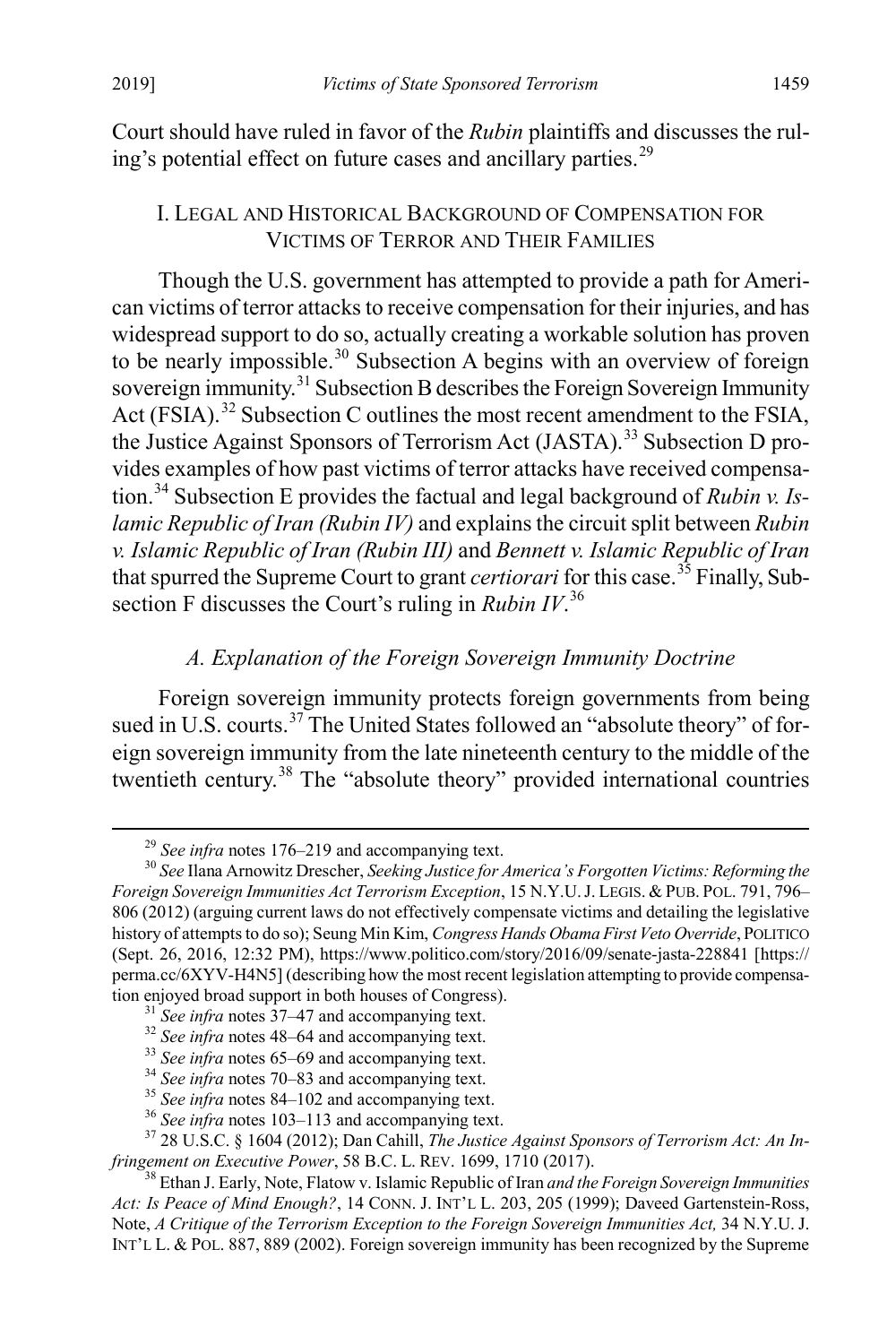with broad immunity from the U.S. judicial system, subject to a few exceptions.[39](#page-8-0) Foreign sovereign immunity was a "matter of grace and comity on the part of the United States" and was largely left to the Executive Branch.<sup>[40](#page-8-1)</sup> Even if a U.S. court granted itself jurisdiction over a foreign sovereign, and the plaintiff received a judgment on their claim, the United States used to provide absolute immunity over any execution of a judgment, thereby making the judgment itself effectively meaningless.<sup>[41](#page-8-2)</sup> This commitment to foreign sovereign immunity helped to keep foreign relations in status quo because keeping foreign assets safe domestically ensured protection for U.S. assets abroad.[42](#page-8-3)

At the urging of the State Department, this policy changed in 1952, when the government granted "restrictive" immunity to foreign states by providing jurisdictional immunity for actions from a state's "public acts" but not for "strictly commercial" actions.<sup>[43](#page-8-4)</sup> With the new flexibility, foreign states could be sued and compelled to pay judgments if their offending actions could be categorized as "commercial."<sup>[44](#page-8-5)</sup> This theory narrowed the scope of sovereign immunity and allowed plaintiffs to receive a judgment against a foreign gov-

 Court for many years. *See, e.g.*, Schooner Exch. v. McFaddon, 11 U.S. (7 Cranch) 116, 134 (1812) (providing an early example of the "absolute theory"). Early cases of absolute immunity largely centered around foreign diplomats and foreign public ships. S. Jason Baletsa, Comment, *The Cost of Closure: A Reexamination of the Theory and Practice of the 1996 Amendments to the Foreign Sovereign Immunities Act*, 148 U. PA. L.REV. 1247, 1251–52 (2000). In *Schooner Exchange v. McFaddon*, the French navy captured a ship owned by two Americans who sued to regain custody after the ship docked in a U.S. naval yard. 11 U.S. at 117. Chief Justice John Marshall explained the rationale for sovereign immunity when he observed that the world was full of equally free and independent countries and imputed the immunity enjoyed by a nation as a whole onto the individual foreign sovereign who enters a different country with different laws. *Id*. at 137. Without this guarantee, it would be difficult for anyone to go anywhere with any assurance of fair treatment. *See id*. (holding that individuals are only bound by the laws of their home, rather than by the laws of the new country because one country's laws cannot compel a different country to act differently). Because of the foreign sovereign immunity's importance, Chief Justice Marshall found that the French navy was immune from jurisdiction, and he dismissed the case. *Id.* at 147.<br><sup>39</sup> *See* Drescher, *supra* not[e 30,](#page-7-0) at 798 (citing JOSEPH M. SWEENEY, U.S. DEP'T OF STATE, THE

<span id="page-8-0"></span>INTERNATIONAL LAW OF SOVEREIGN IMMUNITY 20–21 (1963) (stating that the U.S. government did not grant absolute immunity to foreign sovereigns when the litigation involved foreign-owned immovable property or an estate that was administered locally)).<br><sup>40</sup> Rubin v. Islamic Republic of Iran (*Rubin III*), 830 F.3d 470, 476 (7th Cir. 2016) (citing Verlin-

<span id="page-8-1"></span>den B.V. v. Cent. Bank of Nigeria, 461 U.S. 480, 486 (1983)), *aff'd*, 138 S. Ct. 816 (2018). For this reason, the judiciary followed the guidance of the executive to determine when American courts had jurisdiction over foreign sovereigns and their agents. *Id.* The plaintiff would only receive the judgment if the foreign sovereign voluntarily paid the debt. *Id.* at 477.<br><sup>41</sup> *See Rubin III*, 830 F.3d at 476 (citing Autotech Techs. LP v. Integral Research & Dev. Corp.,

<span id="page-8-2"></span>499 F.3d 737, 749 (7th Cir. 2007) (arguing that the victims depend on voluntary payments by the

<span id="page-8-3"></span>foreign governments)). <sup>42</sup> *See* Drescher, *supra* note [30,](#page-7-0) at 798 (citing Chief Justice Marshall, who justified sovereign

<span id="page-8-5"></span><span id="page-8-4"></span><sup>43</sup> Rubin III, 830 F.3d at 477.<br><sup>44</sup> See id. (detailing the differences between the absolute theory of immunity and the restrictive theory solidified through the FSIA).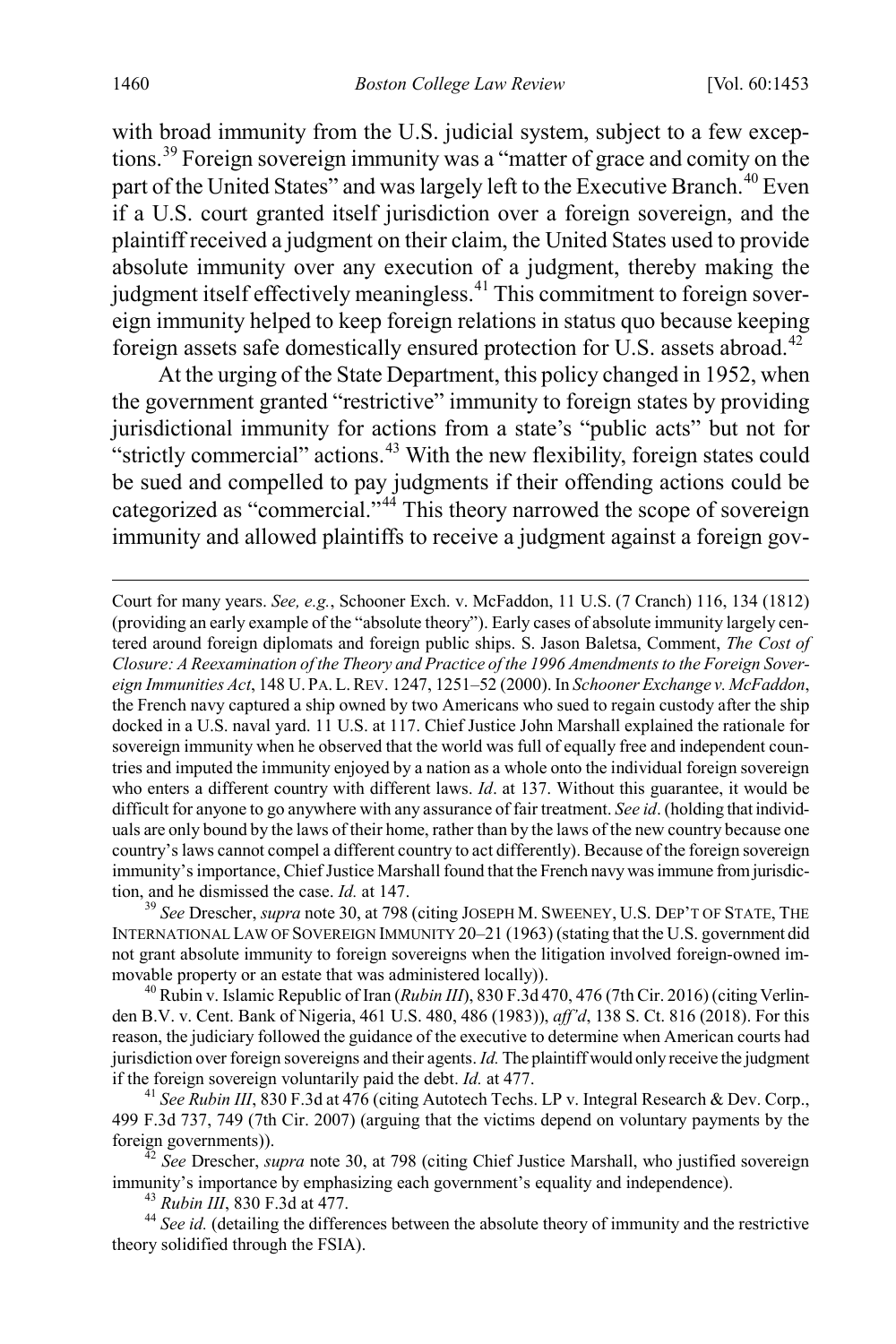ernment, but it did not go so far as to compel foreign defendants to forfeit property in many instances.<sup>[45](#page-9-2)</sup> Furthermore, the U.S. government occasionally circumvented the rules and decided that certain foreign sovereign defendants should receive immunity when that party would not have otherwise been eligi-ble for such a privilege.<sup>[46](#page-9-3)</sup> Congress officially codified restrictive sovereign immunity with the passage of the FSIA in  $1976$ .<sup>[47](#page-9-4)</sup>

#### <span id="page-9-10"></span><span id="page-9-1"></span><span id="page-9-0"></span>*B. Explanation of the Foreign Sovereign Immunities Act*

The FSIA provides a wide spectrum of legal guidelines for all civil ac-tions against foreign entities.<sup>[48](#page-9-5)</sup> The legislation's purpose is to uphold the foreign sovereign immunity doctrine by broadly shielding foreign governments and other bodies from being sued in U.S. courts.<sup>[49](#page-9-6)</sup> The legislation includes a section on jurisdictional immunity, providing guidelines for when U.S. courts can hear a case regarding foreign sovereign immunity.<sup>[50](#page-9-7)</sup> There is also a section on execution immunity, which instructs U.S. courts on whether they can com-pel a foreign sovereign to pay damages owed to a plaintiff.<sup>[51](#page-9-8)</sup> The language in 28 U.S.C. § 1605A is especially relevant for the purposes of compensating victims of terror because it creates a specific immunity exception for foreign states found liable for sponsoring terrorist attacks.<sup>52</sup> In other words, this sec-

<span id="page-9-3"></span><span id="page-9-2"></span><sup>&</sup>lt;sup>45</sup> *See id.* (describing foreign sovereign immunity and exceptions under the FSIA).<br><sup>46</sup> *Id.* (citing Republic of Argentina v. NML Capital, Ltd., 573 U.S. 134, 141 (2014)). This confusion largely stemmed from a letter written in 1952 by Jack Tate, the U.S. Department of State's legal counsel, to the Attorney General. Drescher, *supra* not[e 30,](#page-7-0) at 798, (citing Letter from Jack B. Tate, Acting Legal Adviser, U.S. Dep't of State, to Philip B. Perlman, Acting Att'y Gen., U.S. Dep't of Justice (May 19, 1952), *in* 26 DEP'T ST.BULL. 984 (1952) [hereinafter Tate Letter]. Though the letter recommended the distinction between public and private acts, it did not provide guidance on distinguishing between these different kinds of acts. Drescher, *supra* not[e 30,](#page-7-0) at 798. Instead, the State Department implemented a case by case review method that did not provide consistent results. *Id.* at 799. <sup>47</sup> 28 U.S.C. § 1602 (2012); *Rubin III*, 830 F.3d at 477. <sup>48</sup> *Verlinden*, 461 U.S. at 488; *see* 28 U.S.C. § 1602 (detailing when foreign sovereign-owned

<span id="page-9-5"></span><span id="page-9-4"></span>property is eligible for attachment in a variety of circumstances). According to the Supreme Court's decision in *Verlinden*, the statute governs all immunity claims against foreign states in all civil con-

<span id="page-9-6"></span>texts. 461 U.S. at 488.  $^{49}$  28 U.S.C. § 1602. Congress intended for the FSIA to justly protect both the rights of both for-<br>eign actors and domestic litigants. *Id*.  $^{50}$  § 1604.

<span id="page-9-9"></span><span id="page-9-8"></span><span id="page-9-7"></span>eign actors and domestic litigants. *Id.* 50 § 1604. 51 § 1609. <sup>52</sup> *See* § 1605A (discussing when foreign countries are liable for damages sustained by victims of terrorist attacks). According to the statute, the *Rubin* plaintiffs must prove the following four elements to establish grounds for liability: (1) "the foreign country was designated a state sponsor of terrorism at the time [of] the act"; (2) the victim was a U.S. national; (3) the claimant afforded the foreign state a reasonable opportunity to arbitrate the claim; and (4) the victim sought monetary damages "for personal injury or death that was caused by an act of torture, extrajudicial killing . . . or the provision of material support or resources for such an act, if such an act . . . is engaged in by an official, employee, or agent . . ." of a foreign country. § 1605A(a)(1)–(c); *see Rubin III*, 830 F.3d at 478 (describing that the plaintiffs are suing under section 1605A).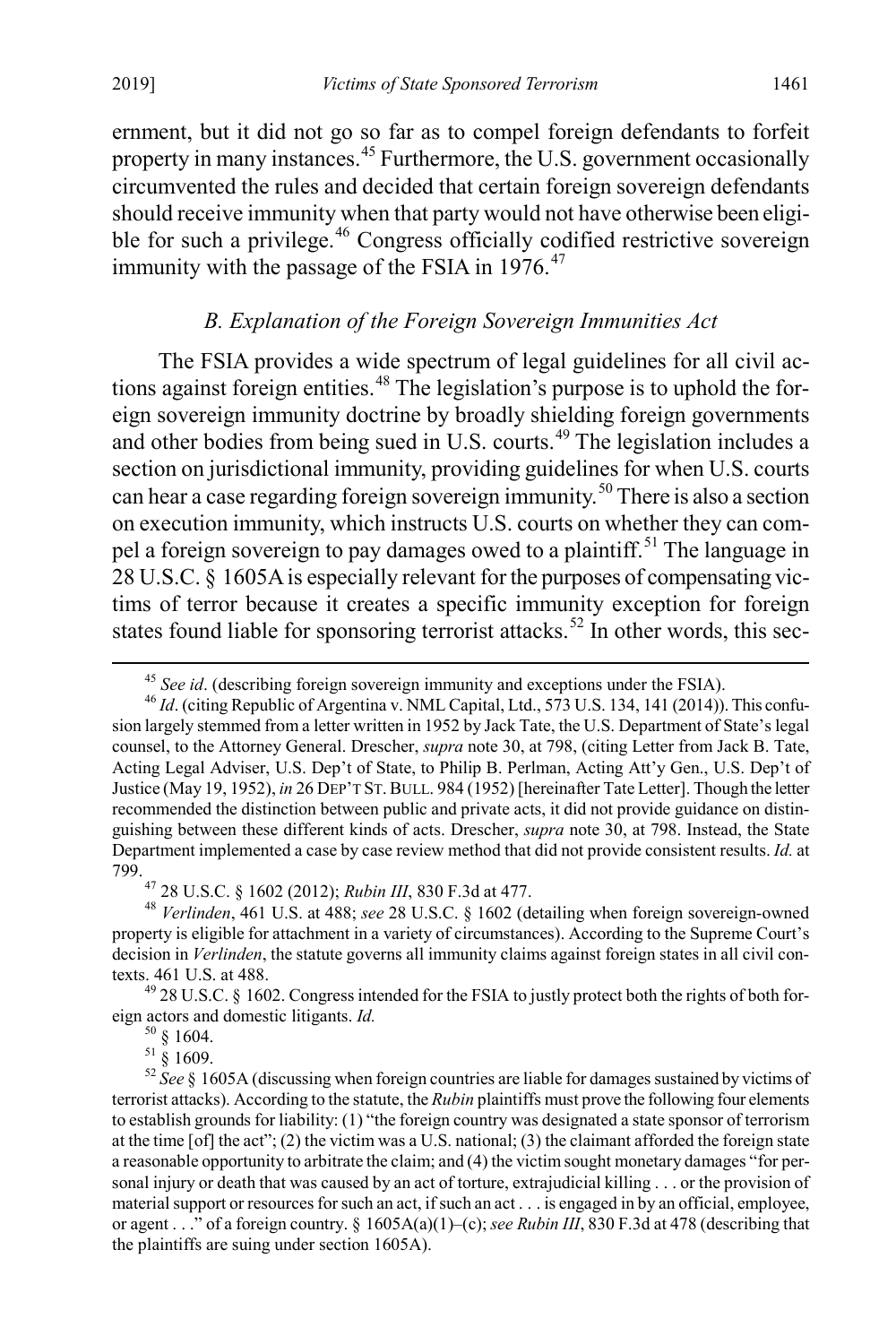tion strips jurisdictional immunity from a foreign state if it is found to be a "state sponsor of terrorism" of the act in question. $53$ 

There are, however, still restrictions on how foreign states are compelled to pay judgments even if they are found to be a state sponsor of terrorism.<sup>[54](#page-10-1)</sup> Section 1609 states that property of a foreign sovereign is not eligible for attachment unless it also fits into one of the exceptions found in §§ 1610 and 1611 of the act.<sup>[55](#page-10-2)</sup> Some courts, such as the United States Court of Appeals for the Seventh Circuit, have interpreted these sections as allowing attachment of foreign-owned property only if it meets one of the exceptions in § 1610 (a) or (b), even if it also meets a different exception within the statute.<sup>[56](#page-10-3)</sup>

Specific exceptions to the immunity of foreign sovereign-owned property from attachment or execution are contained in 28 U.S.C.  $\bar{\delta}$  1610.<sup>[57](#page-10-4)</sup> The most

<span id="page-10-1"></span>pra. 54 § 1609.

<span id="page-10-2"></span><sup>55</sup> *Id*. For a complete list of the exceptions surrounding the commercial use of foreign-owned property, refer to 28 U.S.C. § 1610. Section 1611 describes carve outs of § 1610. In other words, even if the property in question was used for commercial use, and could fit into an exception listed in § 1610, § 1611 details the situations where the property would still be immune from attachment.<br><sup>56</sup> *Rubin III*, 830 F.3d at 487. Meanwhile, the Ninth Circuit reads the state sponsor exception as

<span id="page-10-3"></span>independent of any other exception in the FSIA. *Bennett,* 825 F.3d at 959, 965. This will be discussed further in coming sections. *Compare Rubin III*, 830 F.3d at 487 (holding that state sponsor-owned property located in the United States is eligible for attachment only if the foreign state is using the property for a commercial purpose), *with Bennett*, 799 F.3d at 965 (holding that any property located in the United States owned by a foreign state sponsor of terror is eligible for attachment).  $57 \times 1610$ . Notably, immunity can only be removed if the property in question was being used for

<span id="page-10-4"></span>a "commercial activity" as defined by the statute. *Id.* If the property was only for private use, then it cannot be touched by an American court, regardless of other exceptions within § 1610 that may apply to the foreign state that owns the property. *See id.* (detailing when foreign state-owned property may be immunized from attachment when a claimant tries to execute a judgment from a U.S. court); *Rubin III*, 830 F.3d at 477 (describing commercial activity as an important exception to foreign sovereign immunity). Some of the more mundane exceptions in  $\S$  1610 include when a foreign state waives its

<span id="page-10-0"></span> $^{53}$  § 1605A(a)(2)(A)(i)(I). The FSIA was created by Congress to clean up the mess left behind by the Tate Letter and today provides the "sole basis" for obtaining jurisdiction over a foreign entity in U.S. courts. *See* Joshua Dermott et al., *The Foreign Sovereign Immunities Act (FSIA): 2008 Year in Review*, CROWELL & MORING (2008), https://www.crowell.com/documents/Foreign-Sovereign-Immunities-Act-FSIA\_08-Review.pdf [https://perma.cc/RX66-47XN] (discussing how the FSIA was meant to clarify the ambiguity in the Tate Letter); Tate Letter, *supra* not[e 46.](#page-9-10) Prior to the FSIA, foreign states would present their claims of immunity to the U.S. Department of State's Office of the Legal Advisor in informal and quasi-judicial hearings. Naomi Roht-Arriaza, *The Foreign Sovereign Immunities Act and Human Rights Violations: One Step Forward, Two Steps Back?*, 16 BERKELEY J. INT'L L. 71, 72 (1998). To make matters worse, courts had different views of whether the results of these *ad hoc* hearings were legally binding. *Id.* The hope was to create a system that was more black and white and decided by the judiciary rather than through unpredictable and uncertain hearings involving external diplomatic pressures on the OLA's decision. *Id.* at 72–73. President Ford momentarily vetoed the FSIA when it was first brought to his desk because he was presented with two versions of the same bill after a miscommunication between the House and the Senate. Foreign Sovereign Immunities Act of 1976, 12 WEEKLY COMP. PRES. DOC. 1554 (Oct. 23, 1976); Veto of the Foreign Immunities Bill, 12 WEEKLY COMP. PRES. DOC. 1554 (Oct. 22, 1976). Just a day later, the matter was resolved and President Ford signed the bill into law. Foreign Sovereign Immunities Act of 1976, *su-*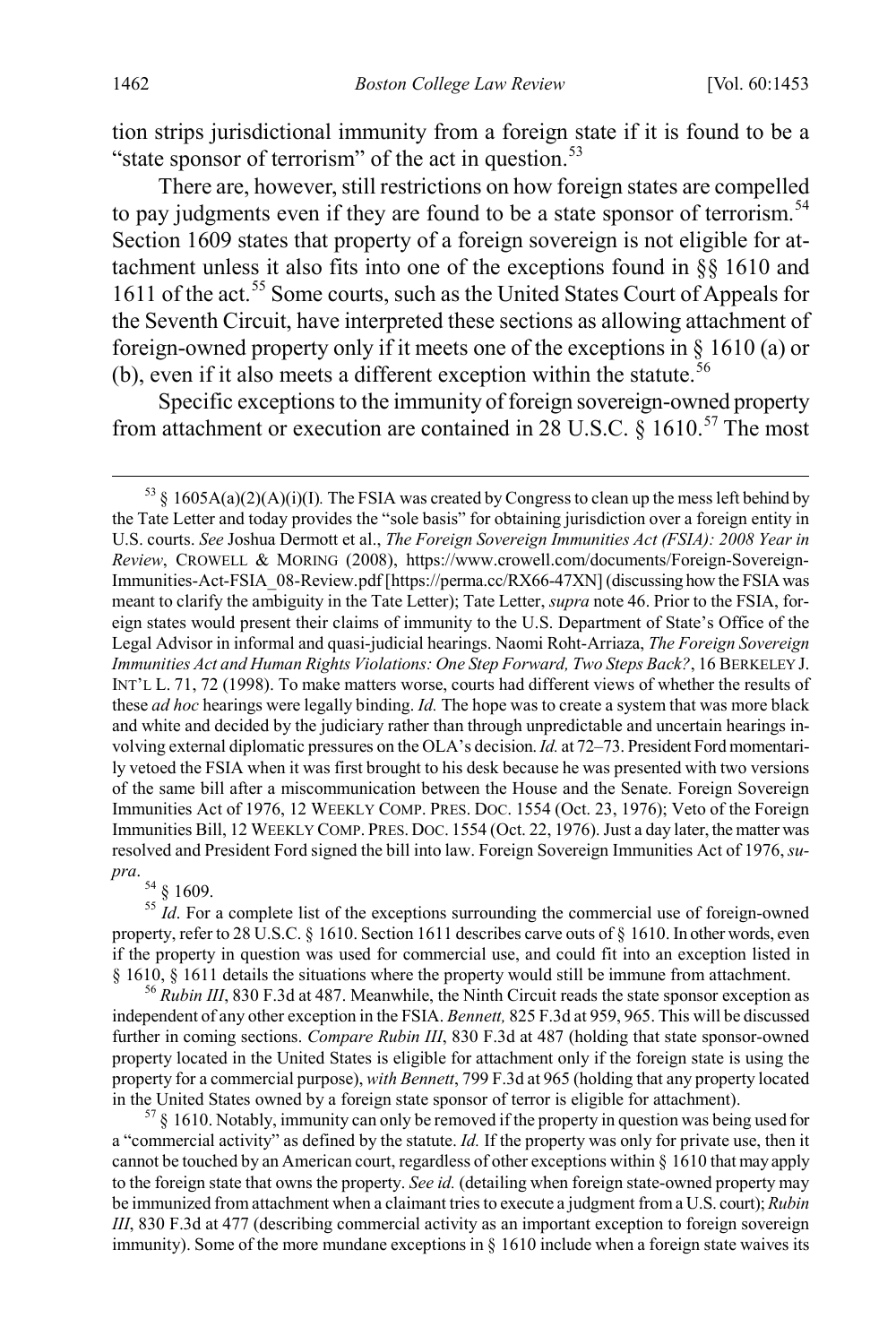notable exceptions for the purposes of the *Rubin* plaintiffs fall in § 1610(a), (b) and (g), all of which can apply to execution proceedings obtained under the terrorism exception of  $\S$  1605A.<sup>[58](#page-11-0)</sup> Sections 1610(a) and (b) specify that property owned by a foreign sovereign, its instrumentality, or its agent that is held in the United States may be eligible for attachment or execution in a variety of judgments if it is "used for a commercial activity in the United States."<sup>[59](#page-11-1)</sup>

Meanwhile,  $\S 1610(g)$  states that, when a judgment is specifically entered under § 1605A, the property of a foreign state's instrumentality or agent can be attached to help execute the judgment.<sup>[60](#page-11-2)</sup> This is a departure from prior court decisions, which used five factors outlined by the Supreme Court in the 1983 decision *First National City Bank v. Banco Para El Comercio Exterior de Cuba* ("*Bancec*") to determine if property could be attached to pay for damages sustained from a state sponsored terrorism attack.<sup>[61](#page-11-3)</sup> These factors made it difficult for plaintiffs to recover damages from these attacks because the parame-ters outlining eligible property were narrow.<sup>[62](#page-11-4)</sup> The passage of  $\S$  1610(g) changed this calculus because it specifically repealed all five of the *Bancec* factors in subsections  $(A)$ – $(E)$ .<sup>[63](#page-11-5)</sup> This, however, does not mean plaintiffs are

<span id="page-11-3"></span><span id="page-11-2"></span><span id="page-11-1"></span>munity regularly conferred onto a foreign state.<br><sup>59</sup> § 1610(a)–(b).<br><sup>60</sup> § 1610(g).<br><sup>61</sup> *Rubin III*, 830 F.3d at 481. The five rules were as follows: how much economic control the foreign state had over the property; whether the profits of the property went to the foreign state; how much control foreign state officials had over the daily affairs of the property; whether the foreign state was the only beneficiary of the property in question; and whether establishing the property as a separate entity would have given the foreign state benefits in the U.S. court system while avoiding future obligations. *Id.* at 483. These rules were a response to the Supreme Court's 1983 decision in *First National City Bank v. Banco Para El Comercio Exterior de Cuba*, which created the*Bancec* rule. 462 U.S. 611, 626–27 (1983); *Rubin III*, 830 F.3d at 481. The *Bancec* decision generally prohibited the execution of a judgment against a foreign government, except for two limited exceptions: (1) the foreign government and the instrumentality in question were alter egos; or (2) adhering to the general rule of separateness would create a fraud or injustice. 462 U.S at 628–33.<br><sup>62</sup> *See Rubin IV*, 138 S. Ct. at 823 (finding that § 1610(g) did away with the *Bancec* factors,

<span id="page-11-4"></span>thereby making more property available to plaintiffs). <sup>63</sup> *Rubin III*, 830 F.3d at 483. Subsections (A)–(E) effectively repeal the *Bancec* factors because

<span id="page-11-5"></span>property can be attached "regardless of" the five subsections that almost perfectly mirror the five *Bancec* factors. *Id.* The text of the statute is as follows:

[T]he property of a foreign state against which a judgment is entered under section 1605A . . . is subject to attachment . . . *regardless of*—

(A) the level of economic control over the property by the government of the foreign state;

(B) whether the profits of the property go to that government;

privilege to immunity and when the property in question was used for the commercial activity that the claim is based upon. 28 U.S.C. § 1610(a)–(f).<br><sup>58</sup> § 1610 (a)–(b), (g); *see Rubin III*, 830 F.3d at 477 (describing subsections (a) and (b) as "prom-

<span id="page-11-0"></span>inent"). In other words,  $\S$  1610(g) details how a victim of terror can obtain compensation once a defendant foreign state is found to be a state sponsor of terrorism and therefore does not have the im-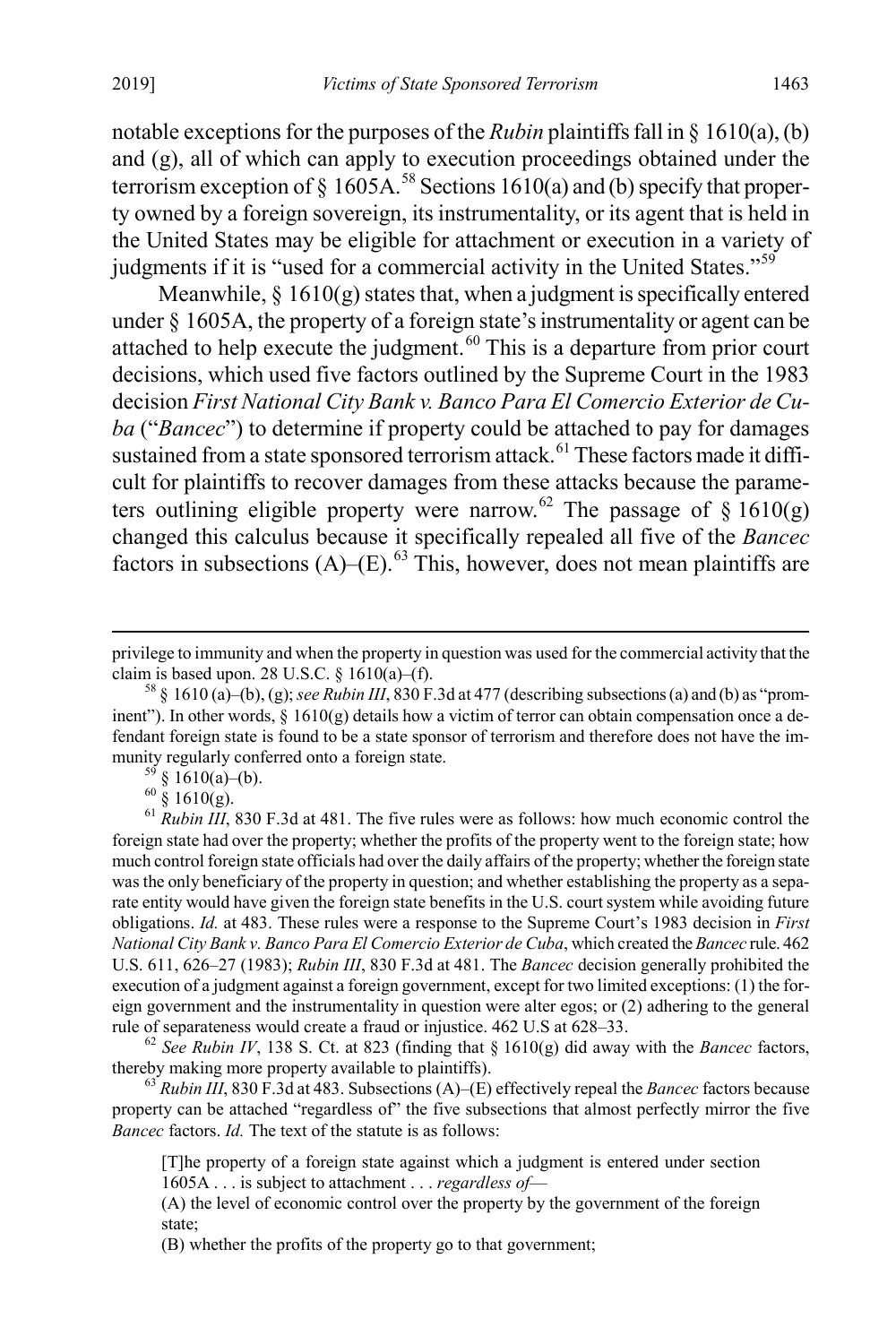merely required to prove that the attack in question was state sponsored to exe-cute their judgment.<sup>[64](#page-12-2)</sup>

#### <span id="page-12-1"></span><span id="page-12-0"></span>*C. Explanation of the Justice Against Sponsors of Terrorism Act*

The FSIA has gone through numerous revisions throughout the years, most recently in September 2016 when Congress overrode a Presidential veto and passed JASTA.<sup>[65](#page-12-3)</sup> Before the amendment, U.S. courts determined the state sponsor of terrorism exemption applied to victims of terror attacks in the United States when the state sponsor outfitted the specific attack that injured U.S. citizens.[66](#page-12-4) JASTA widens the terrorism exception and allows for victims to sue foreign governments for generally funding terrorist organizations that affect U.S. citizens on U.S. soil, regardless of whether or not the foreign sovereign funded the specific attack.<sup>[67](#page-12-5)</sup> According to Senators John Cornyn  $(R-TX)$  and

 (C) the degree to which officials of that government manage the property or otherwise control its daily affairs;

(D) whether that government is the sole beneficiary in interest of the property; or

(E) whether establishing the property as a separate entity would entitle the foreign state

to benefits in United States courts while avoiding its obligations.

<span id="page-12-2"></span>§ 1610(g)(1)(A)–(E) (emphasis added).<br><sup>64</sup> *See Rubin IV*, 138 S. Ct. at 820 (holding § 1610(g) is not an independent exemption of foreign sovereign immunity).

<span id="page-12-3"></span><sup>65</sup> Kim, *supra* not[e 30.](#page-7-0) Section 2(b) of JASTA explicitly states Congress's intent in passing the legislation was to provide litigants with the "broadest possible basis" to get relief against foreign states that directly or indirectly have provided material support to terrorist organizations acting against the United States. Justice Against Sponsors of Terrorism Act, Pub. L. No. 114-222, § 2(b), 130 Stat. 852, 853 (2016). <sup>66</sup> *Congress Overrides Obama's Veto to Pass Justice Against Sponsors of Terrorism Act*, 111 AM.

<span id="page-12-4"></span>J. INT'L L.156, 156 (2017) (citing *In re* Terrorist Attacks on Sept. 11, 2001, 714 F.3d 109, 117 (2d Cir. 2013). <sup>67</sup> *See* Wuerth, *supra* not[e 15](#page-4-7) (explaining how JASTA creates a new avenue to sue foreign gov-

<span id="page-12-5"></span>ernments for a terrorist attack in the United States and for a specific action of the foreign government, no matter where the foreign state's tortious actions occurred). The FSIA was first passed in 1976. Rubin v. Islamic Republic of Iran (*Rubin I*), 637 F.3d 783, 792 (7th Cir. 2011), *as corrected* (Apr. 1, 2011). The original foreign sovereign exemption regarding terrorism was introduced in 1996 through the Antiterrorism and Effective Death Penalty Act, which amended the FSIA by including  $§ 1605(a)(7)$ . Antiterrorism and Effective Death Penalty Act of 1996, Pub. L. No. 104-132,  $§ 221(a)$ , 110 Stat. 1214, 1241 (codified as amended at 28 U.S.C. § 1605(a)(7) (1996)); Petitioner's Brief, *supra*  note [24,](#page-6-7) at 10. The relevant language eliminated foreign sovereignty in situations where victims of terror attacks sought monetary damages from a foreign state that either executed the act or provided material support for it. *Rubin I*, 637 F.3d at 794 (citing 28 U.S.C. § 1605(a)(7) (1996)). This exemption was repealed in 2008 through the National Defense Authorization Act ("NDAA") and replaced by 28 U.S.C. § 1605(A). National Defense Authorization Act for Fiscal Year 2008, Pub. L. No. 110-181, § 1083, 122 Stat. 3, 338 (codified as amended at 28 U.S.C. § 1605(A)); Petitioner's Brief, *supra* note [24,](#page-6-7) at 10, 15. It restricted the terrorism exception to only acts made by State Department-designated "state sponsors of terrorism." Petitioner's Brief, *supra* not[e 24,](#page-6-7) at 10. Section 1605(A) was not entirely restrictive, however, as it also allowed plaintiffs to receive punitive damages. 28 U.S.C. § 1605(A); Petitioner's Brief, *supra* not[e 24,](#page-6-7) at 16. The NDAA also contained changes to § 1610(g), which is the statute centrally at issue in this case. National Defense Authorization Act § 1083; Petitioner's Brief,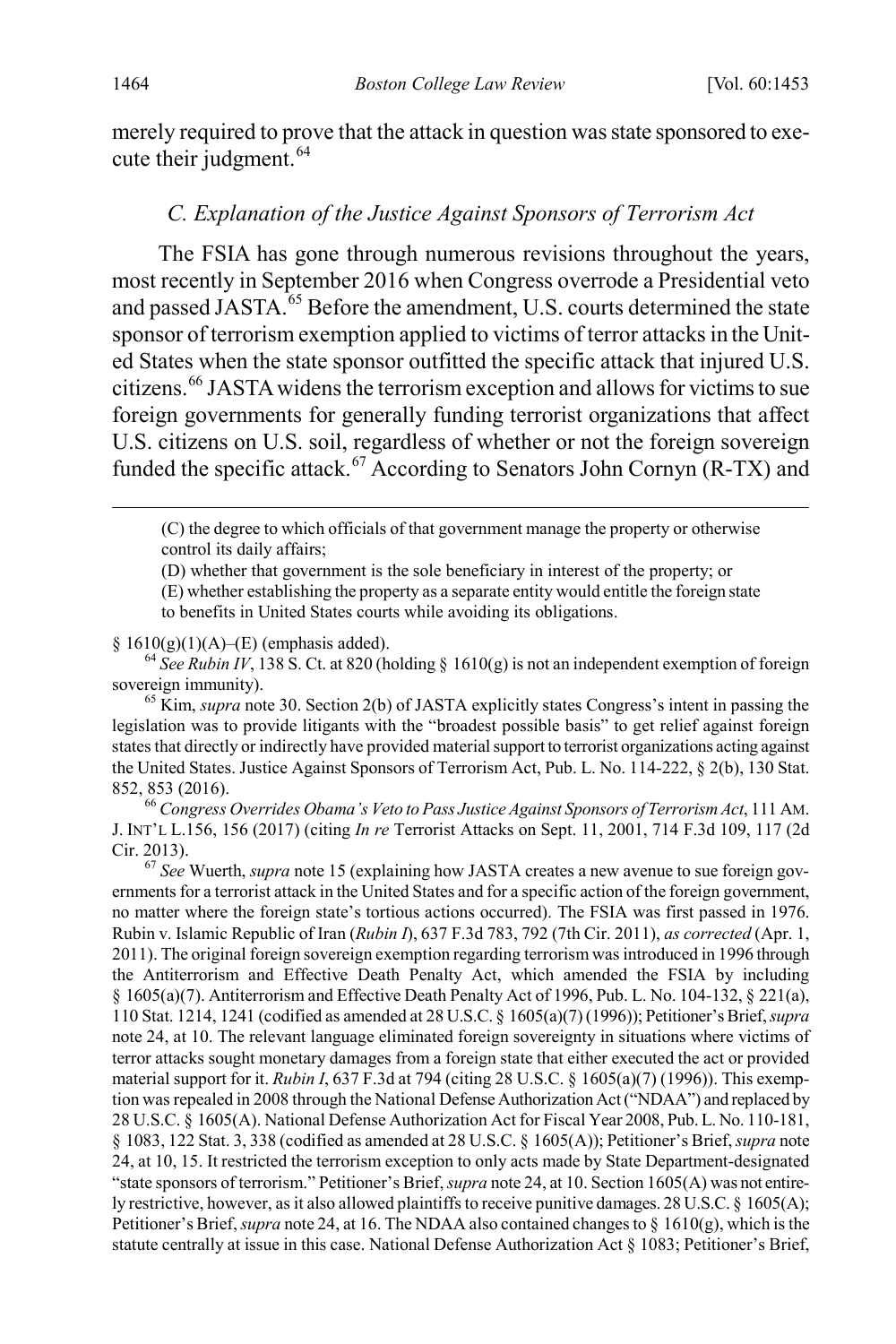$\overline{a}$ 

Chuck Schumer (D-NY), the bill attempted to provide a clear path forward for victims of terror attacks and their families to receive compensation by opening access to previously excluded foreign sovereign properties.<sup>[68](#page-13-2)</sup> This helped alleviate obstacles facing plaintiffs but did not address the circuit split at issue in *Rubin IV* because the injuries they sustained happened in attacks that occurred outside of the United States.<sup>[69](#page-13-3)</sup>

#### <span id="page-13-1"></span><span id="page-13-0"></span>*D. Previous Methods of Providing Compensation to Victims of Terror Attacks*

The plaintiffs in *Rubin IV* are not the first group of victims who have struggled to get relief for their injuries, though certain victims have been more successful than others.<sup>[70](#page-13-4)</sup> Section D details the most common strategies that have been used to receive compensation.<sup>[71](#page-13-5)</sup>

<span id="page-13-2"></span>sue the Saudi Arabian government). Those who spoke in favor of the bill, including Senators Cornyn and Schumer, referenced the families of 9/11 victims specifically. *Id.*JASTA applies, however, to all victims of terror attacks, not just casualties of 9/11. *Id.* The actual impact of JASTA might not be as large as its supporters hoped. Wuerth, *supra* not[e 15.](#page-4-7) According to Professor Ingrid Wuerth, the limited ways in which a victim of terror can execute a judgment against a state sponsor of terror may not apply to plaintiffs seeking to utilize the new rules outlined in JASTA. *Id.* The new legislation allows plaintiffs to sue other countries for a wider variety of actions, but it fails to detail how plaintiffs should go about executing judgments. *Id.* This leaves new plaintiffs with the same problem facing the *Rubin* plaintiffs. *See* 830 F.3d at 487 (finding a lack of eligible property to attach).<br><sup>69</sup> *See* Justice Against Sponsors of Terrorism Act § 2(b) (failing to address whether state sponsor-

<span id="page-13-3"></span>ship of terrorism is a standalone exception to foreign sovereign immunity when American victims attempt to recover damages from terrorist attacks); *Rubin IV*, 138 S. Ct. at 820, 821, n.3 (discussing the plaintiffs' injuries suffered in Israel and when courts strip foreign sovereign immunity); Wuerth, *supra* not[e 15](#page-4-7) (describing how JASTA provides gives terror victims more opportunities to sue foreign governments).<br><sup>70</sup> *See Rubin IV*, 138 S. Ct. at 821 (discussing prior attempts by victims of terrorist attacks to

<span id="page-13-4"></span>receive compensation for their injuries); Dan Levine, *In Anti-Terrorism Lawsuits, Verdicts Are Just the First Battle*, REUTERS, (Apr. 29, 2015), https://www.reuters.com/article/us-attacks-litigationvictims-insight/in-anti-terrorism-lawsuits-verdicts-are-just-the-first-battle-idUSKBN0NK0A7201 50429 [https://perma.cc/KWF5-LXUZ] (describing difficulties faced by victims of terror after receiving an initial judgment); *Libya Pays \$1.5 Billion to Settle Terrorism Claims*, CNN (Nov. 21, 2008), https://web.archive.org/web/20180916045116/http://www.cnn.com/2008/WORLD/africa/10/31/ libya.payment/index.html [https://perma.cc/9JT8-C2WX] [hereinafter *Libya Pays \$1.5 Billion*] (highlighting victims of the Lockerbie bombing receiving compensation decades after the initial attack); Joseph A. Slobodzian, *supra* not[e 10](#page-3-0) (reporting on the struggles victims of various terror attacks expe-

<span id="page-13-5"></span>rienced when attempting to receive compensation). <sup>71</sup> *See* Consolidated Appropriations Act of 2016, Pub. L. No. 114–113, § 404, 129 Stat. 2242, 3007–18 (providing compensation to victims through legislation that created a special fund after courts awarded judgments); *Libya Pays \$1.5 Billion*, *supra* note [70.](#page-13-1) (reporting on victims who received compensation through a diplomatic settlement).

*supra* not[e 24](#page-6-7) at 16. Congress also passed the Terrorism Risk Insurance Act in 2002 which allowed victims of terror to execute judgments against any seized or frozen assets of terrorist parties. Terrorism Risk Insurance Act of 2002, Pub. L. No. 107-297, § 201(d)(2)(A), 116 Stat. 2337 (2002); Petitioner's Brief, *supra* note [24,](#page-6-7) at 14. *b* and the legislation allowed victims of the 9/11 attacks to *<sup>68</sup> See* Kim, *supra* not[e 30](#page-7-0) (discussing how the legislation allowed victims of the 9/11 attacks to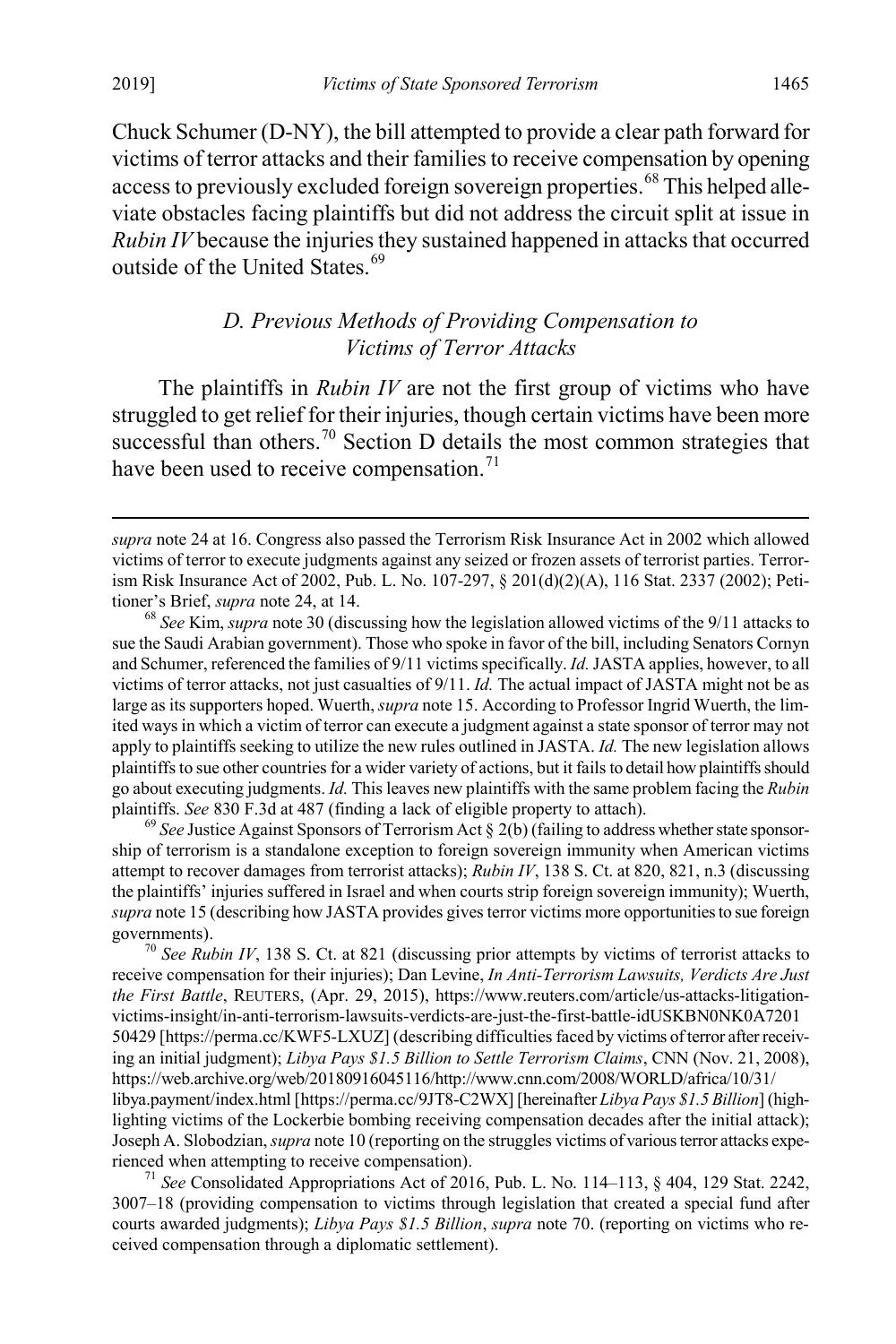#### 1. Diplomatic Settlements

<span id="page-14-10"></span><span id="page-14-9"></span>On December 21, 1988, Pan American flight 103 exploded over the small town of Lockerbie, Scotland after terrorists associated with the Libyan gov-ernment detonated a bomb on board.<sup>[72](#page-14-0)</sup> The families of the 189 U.S. victims filed suit seeking financial compensation for the loss of their family members.[73](#page-14-1) Rather than going through the court system, however, the victims' families ended up receiving money through a diplomatic agreement between the U.S. and Libyan governments.<sup>[74](#page-14-2)</sup> The settlement provided the families with five hundred million dollars, which was part of a larger one and a half billion dollar settlement paid by the Libyan government as compensation for various terror-ist attacks perpetrated with Libya's assistance.<sup>[75](#page-14-3)</sup>

#### 2. Court Rulings and Legislative Changes

Over the decades, many U.S. victims of terror attacks and their families have received settlements against foreign states, including Iran.<sup>[76](#page-14-4)</sup> For example, one family of a victim of the 1986 Beirut embassy bombing received a judgment against Iran for thirty million dollars in 2003 after suing under the FSIA.<sup>[77](#page-14-5)</sup> Despite the court's decision, there was no real way to collect the mon-ey.<sup>[78](#page-14-6)</sup> Iran did not have enough eligible assets in the U.S. that could be seized to help satisfy the judgment.<sup>[79](#page-14-7)</sup> To help address this issue, Congress passed an omnibus spending bill called the Consolidated Appropriations Act,  $2016^{80}$  $2016^{80}$  $2016^{80}$  The

<span id="page-14-0"></span> <sup>72</sup> *Terrorist Bombing of Pan Am Flight 103*, C.I.A. (July 23, 2012, 9:08 AM), https://www.cia. gov/about-cia/cia-museum/experience-the-collection/text-version/stories/terrorist-bombing-of-panam-flight-103.html [http://perma.cc/K32Z-M933]. Two hundred and seventy people died in the attack, including all 259 passengers and crew on board the flight and eleven pedestrians on the ground in Scotland. *Pan Am 103 Bombing: A Look Back*, CBS NEWS (last visited Jan. 29, 2018), https://www. cbsnews.com/pictures/pan-am-103-bombing-a-look-back/ [https://perma.cc/V6KX-YXSN]. <sup>73</sup> *Libya Pays \$1.5 Billion*, *supra* not[e 70.](#page-13-1) The agreement also compensated families of victims

<span id="page-14-1"></span>who died in the bombing of La Belle disco in Berlin, Germany in 1986. *Id.* In addition, the U.S. government paid Libyans \$300 million in compensation for a 1988 American airstrike that killed dozens of civilians. *Id.* The settlement also had a larger diplomatic purpose, as the Americans relieved Libya of any further legal liability surrounding Libyan-financed terror attacks against Americans and helped establish a path towards greater U.S. involvement in the country. *Id.*<br>
<sup>74</sup> *Id.*<br>
<sup>75</sup> *Id.*<br>
<sup>76</sup> Slobodzian, *supra* note 10.<br>
<sup>77</sup> *Id.* Albert Votaw was a housing officer with the State Department's Agency for Inte

<span id="page-14-5"></span><span id="page-14-4"></span><span id="page-14-3"></span><span id="page-14-2"></span>Development and was one of the sixty-three people killed when a car bomb exploded in the U.S. Embassy in Beirut. *Id.* Votaw's surviving relatives were part of a group of fifty-five people who jointly sued the Iranian government for their involvement in various terror attacks. *Id.* <sup>78</sup> *Id.* <sup>79</sup> *See id.* (reporting on plaintiffs suing to expand subsection (g) to attach the Persepolis Collec-

<span id="page-14-8"></span><span id="page-14-7"></span><span id="page-14-6"></span>tion). American courts awarded judgments against Iran worth \$46 billion by 2015 for their involvement in terror attacks on American citizens. *Id.* 80 *See* Consolidated Appropriations Act § 404 (creating a compensation fund for victims of terror).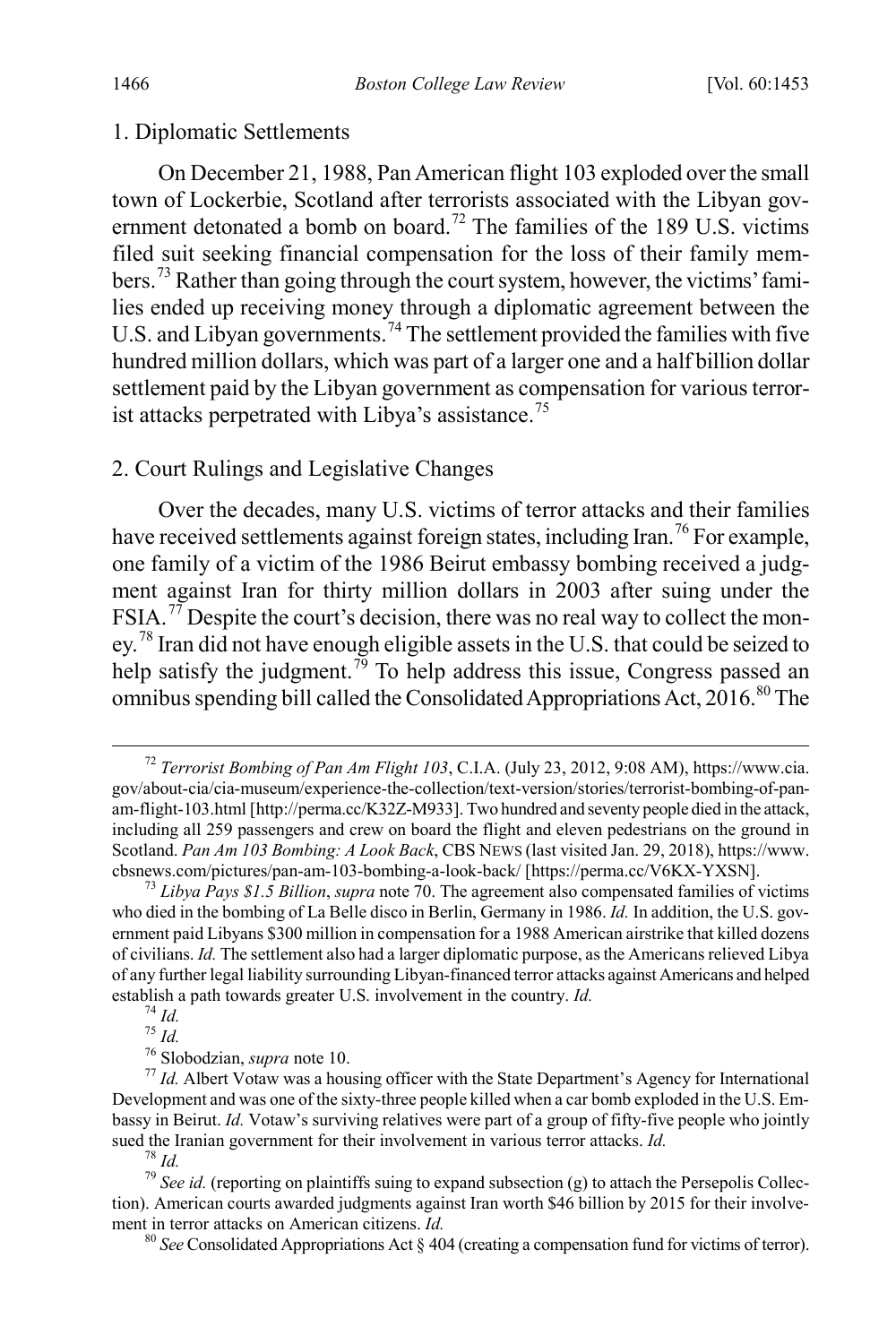bill in part created a fund of over a billion dollars derived from a court settlement with a French bank that admitted to helping numerous countries evade sanctions, including Iran and other state sponsors of terrorism.<sup>[81](#page-15-3)</sup> Both methods of receiving compensation—through diplomatic processes and through a combination of the courts and new legislation—proved to be at least moderately effective for the plaintiffs involved.<sup>[82](#page-15-4)</sup> Yet, these strategies did not work for the Ben Yehuda bombing victims.<sup>[83](#page-15-5)</sup>

#### <span id="page-15-2"></span><span id="page-15-1"></span><span id="page-15-0"></span>*E. Background of* Rubin v. Islamic Republic of Iran (Rubin IV)

Many of the U.S. victims of the 1997 Ben Yehuda attack were severely injured and have been fighting for years to receive compensation from Iran.<sup>[84](#page-15-6)</sup> The plaintiffs first filed a suit under the FSIA in 2001 in a district court of the

<span id="page-15-4"></span>through a diplomatic settlement between the U.S. and Libyan governments); Slobodzian, *supra* note [10](#page-3-0) (reporting on a group of victims who received compensation from a fund created by Congress); *supra* note[s 73,](#page-14-9) [81](#page-15-2) and accompanying text (describing success with diplomacy, the court system, and legislation).<br><sup>83</sup> *See Rubin III*, 830 F.3d at 473–74 (petitioning the Supreme Court because there were no other

<span id="page-15-5"></span>opportunities for victims of the Ben Yehuda bombing to receive compensation from the court's holding regarding Iran's liability). <sup>84</sup> *See id.* at 473 (discussing the \$71.5 million judgment awarded to the victims); Campuzano v.

<span id="page-15-6"></span>Islamic Republic of Iran, 281 F. Supp. 2d 258, 261 (D.D.C. 2003) (describing how the *Rubin* plaintiffs first filed suit in 2000). Diana Campuzano was rushed to a nearby hospital with life-threatening injuries. *Campuzano,* 281 F. Supp. 2d at 263–64. She had lost hearing, was blind, badly burned, and suffered a massive skull fracture. *Id*. Avi Elishis suffered multiple lacerations and entry wounds from the bomb's shrapnel (including a perforated lung), burns, and a ruptured eardrum. *Id.* at 264–65. Gregg Salzman suffered a perforated eardrum, numerous burns, and entry wounds from shrapnel causing permanent nerve damage and chronic pain. *Id.* at 265. Jenny Rubin suffered permanent tinnitus. *Id.* Daniel Miller suffered multiple shrapnel-caused entry wounds in his legs and had a piece of glass embedded in one eye. *Id.* at 266. Abraham Mendelson suffered a partially severed ear, multiple entry wounds from shrapnel, and multiple burns throughout his body. *Id*. Stuart Hersh suffered multiple entry wounds caused by shrapnel and multiple burns. *Id.* at 266–67. Noam Rozenman had burns covering over 40% of his body and suffered more than one hundred shrapnel entry wounds. *Id.* at 267. All of these individuals also suffered severe mental and psychological trauma, manifesting in cases of Post-Traumatic Stress Disorder, depression, and severe personality changes. *Id.* at 263–67.

<span id="page-15-3"></span> <sup>81</sup> *Id.*; Joseph Ax et al., *U.S. Imposes Record Fine on BNP in Sanctions Warning to Banks*, REU-TERS,(June 10, 2014), https://www.reuters.com/article/us-bnp-paribas-settlement/u-s-imposes-recordfine-on-bnp-in-sanctions-warning-to-banks-idUSKBN0F52HA20140701 [https://perma.cc/4ALA-8DQT]; Slobodzian, *supra* not[e 10;](#page-3-0) John Bellinger, *Omnibus Bill Creates One Billion Dollar Fund for Victims of Terrorism (and Allows up to \$250 Million to Go to Their Attorneys)*, LAW FARE BLOG (Dec. 28, 2015, 12:04 PM), https://www.lawfareblog.com/omnibus-bill-creates-one-billion-dollarfund-victims-terrorism-and-allows-250-million-go-their [https://perma.cc/NP8Y-8QV9]. There were, however, strings attached to the money. Slobodzian, *supra* not[e 10.](#page-3-0) No individual could receive more than \$20 million and no family could receive more than \$35 million. *Id.* Each claimant was also to receive 13.5% of the original settlement provided by the courts. *Id.* There are currently only four officially recognized state sponsors of terrorism: Iran, Syria, North Korea, and Sudan. Adam Taylor, *North Korea's On-Again-Off-Again Status as a State Sponsor of Terrorism*, WASH. POST, (Nov. 20, 2017), https://www.washingtonpost.com/news/worldviews/wp/2017/11/20/north-koreas-on-again-offagain-status-as-a-state-sponsor-of-terrorism/?utm\_term=.c5d0e42f028a [https://perma.cc/ZBT2-6NDT]. <sup>82</sup> *See Libya Pays \$1.5 Billion*, *supra* note [70](#page-13-1) (describing how victims received compensation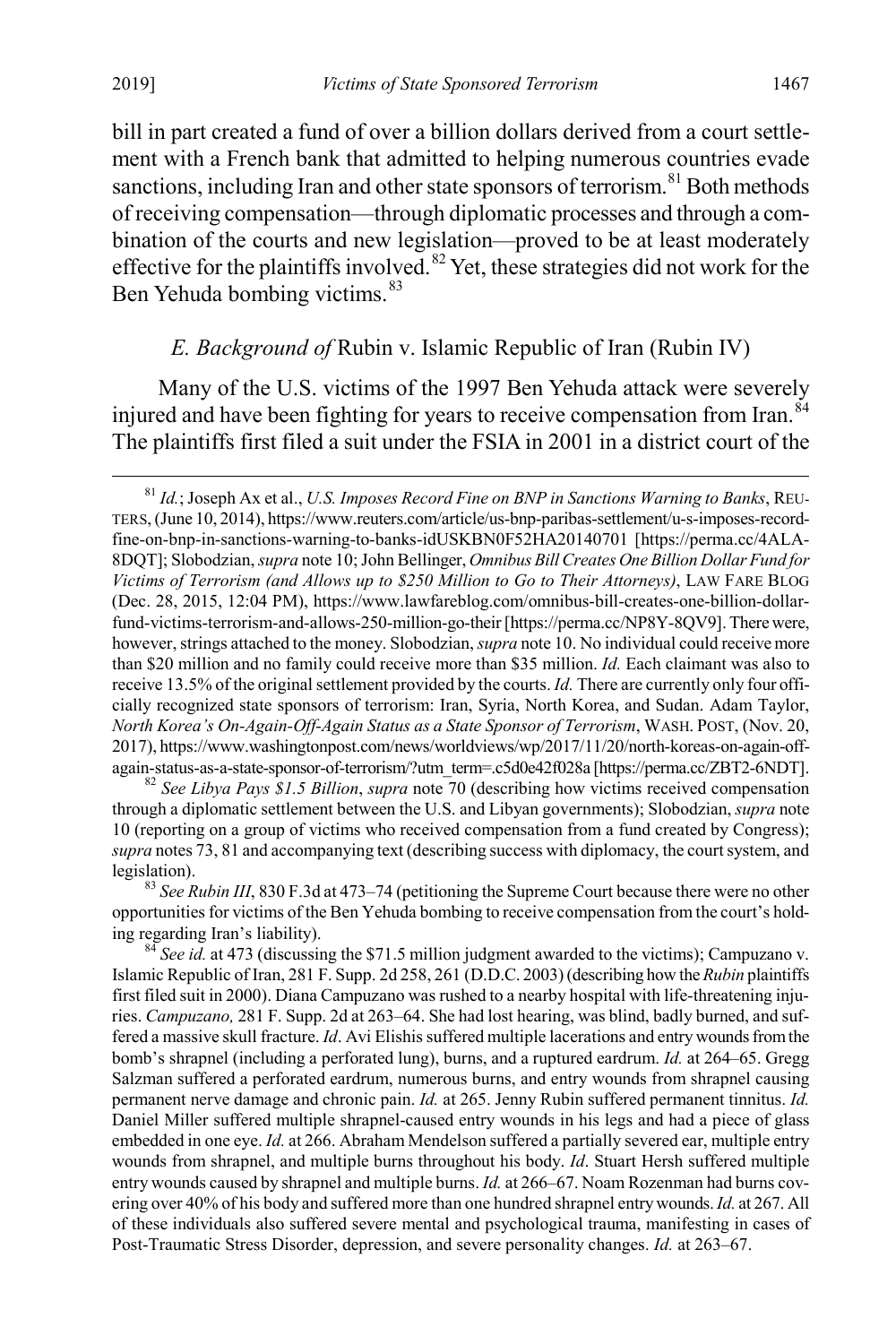<span id="page-16-8"></span>District of Columbia and received a judgment of over seventy-one million dol-lars to be paid by the government of Iran.<sup>[85](#page-16-0)</sup> The plaintiffs have been attempting to satisfy the judgment ever since, largely through seeking attachments on Ira-nian properties located in the United States.<sup>[86](#page-16-1)</sup> The Supreme Court most recently affirmed a United States Court of Appeals for the Seventh Circuit decision concerning the plaintiff's ability to attach the Persepolis Collection, a large collection of Persian artifacts held in the University of Chicago's Oriental Collection.[87](#page-16-2) The plaintiffs tried to force the sale of this collection and keep the money that Iran owes them from the original judgment.<sup>[88](#page-16-3)</sup>

The Seventh Circuit held in 2016 that  $\S$  1610(g) of the FSIA was not a freestanding exception to foreign sovereign immunity and thus denied the *Rubin* plaintiffs their ability to raise funds by selling this collection.<sup>[89](#page-16-4)</sup> The court decided that any foreign state-owned property that plaintiffs tried to attach under  $\S$  1610(g) as part of a state sponsor of terrorism exception needed to also meet the requirements of other parts of the statute.<sup>[90](#page-16-5)</sup> Specifically, the property had to have been used for a "commercial activity within the United States" as specified in § 1610(a) and (b).<sup>[91](#page-16-6)</sup> The statute describes seven distinct kinds of "commercial activity" that would allow the plaintiffs to access the property in question.<sup>[92](#page-16-7)</sup> Because the court did not find that the Persepolis Collection was

<span id="page-16-1"></span>against two domestic bank accounts used by the Iranian government and a similar collection of Persian antiquities held at the Boston Museum of Fine Arts and Harvard University. *Rubin III*, 830 F.3d at 473; Rubin v. Islamic Republic of Iran (*Rubin II*), 709 F.3d 49, 51 (1st Cir. 2013). The Boston collection included stone reliefs, sculptures, and other artifacts. *Rubin II*, 709 F.3d at 51. The United States Court of Appeals for the First Circuit ruled against the *Rubin* plaintiffs, finding the property in question ineligible under the Terrorism Risk Insurance Act of 2002 because it was not a "blocked asset." *Id.* at 58. The court did not address the scope of  $\S$  1610(g)—the question that was at issue in the most recent *Rubin* case—because plaintiffs did not bring up the argument at the district court level or in their opening brief on appeal. *Rubin III*, 830 F.3d at 487; *Rubin II*, 709 F.3d at 54. <sup>87</sup> *Rubin III*, 830 F.3d at 474. The Persepolis Collection consists of roughly thirty thousand clay

<span id="page-16-2"></span>tablets and fragments that contain some of the oldest writings in the world. *Id.* They arrived in the United States over a sixty-year span starting in 1937. *Id.*<br><sup>88</sup> *Id.* at 473–75, 487.<br><sup>89</sup> *Id.* at 487.<br><sup>90</sup> *Id.* The *Rubin* plaintiffs first had to prove they sustained damages due to a state sponsored

<span id="page-16-7"></span>

<span id="page-16-0"></span> <sup>85</sup> *Rubin III*, 830 F.3d at 473. The *Rubin* and *Campuzano* plaintiffs had originally filed separate suits. Alyssa N. Speichert, Note, *The Persepolis Complex: A Case for Making the Collections Process Easier Under Section 1610(g) of the Foreign Sovereign Immunities Act for Victims of Foreign State Sponsored Terrorism*, 2017 MICH. ST. L. REV. 547, 558–59. Because both suits originated from the same incident, involved many of the same defendants, and concerned similar questions of law and fact, the D.C. circuit court consolidated both claims into one. *Campuzano*, 281 F. Supp. 2d 258, 260– 61. <sup>86</sup> *Rubin III*, 830 F.3d at 473–74. The *Rubin* plaintiffs previously attempted to file attachments

<span id="page-16-6"></span><span id="page-16-5"></span><span id="page-16-4"></span><span id="page-16-3"></span>terrorist attack under § 1605A of the FSIA. *Id.* Once a court ruled that their claim fit within § 1605A, the victims then attempted—and failed—to sue under § 1610(g) alone to execute the judgment. *Id.*  The victims' claims needed to fit within § 1610(a), not just § 1610(g), to succeed. *Id.* <sup>91</sup> 28 U.S.C. § 1610(a)(-(b). <sup>92</sup> *Id*. § 1610(a)(1)–(7).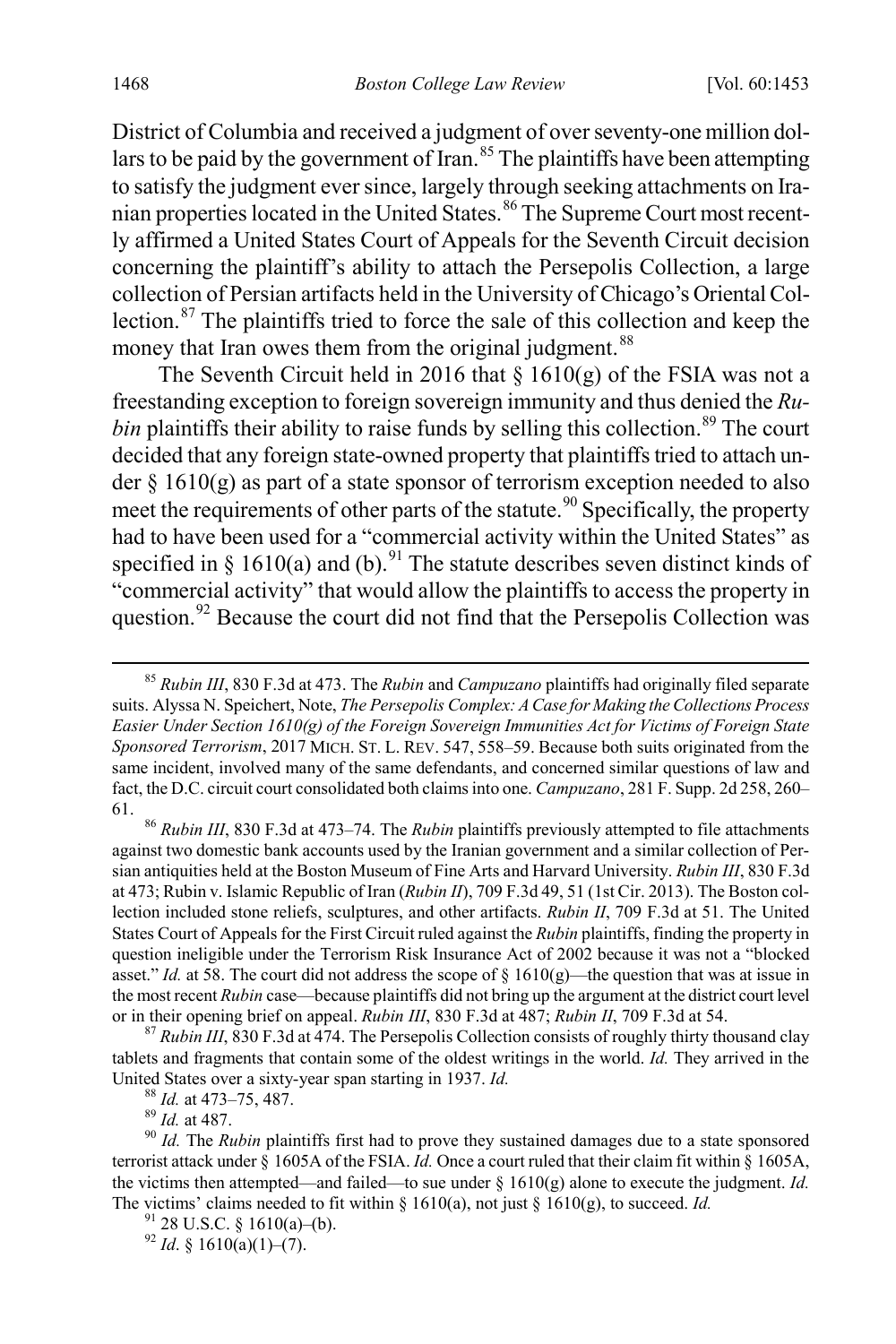used for any economic activity as defined in  $\S$  1610(a) and (b), it barred the plaintiffs from filing an execution or attachment on the Persepolis Collection.<sup>[93](#page-17-2)</sup>

<span id="page-17-0"></span>This, however, created a split with a decision in the United States Court of Appeals for the Ninth Circuit.<sup>[94](#page-17-3)</sup> The Ninth Circuit held in 2016 in *Bennett v. Islamic Republic of Iran* that victims of terror could seek attachments to prop-erty under § 1610(g) whether it met a separate § 1610 exception.<sup>[95](#page-17-4)</sup> It did not matter whether the property in question was used for a "commercial activity" if the foreign sovereign owner had materially supported a terrorist attack under § 1605A and so fell into the § 1610(g) exception.<sup>[96](#page-17-5)</sup> This diametrically opposite outcome led to a positive result for the victims.[97](#page-17-6) Unlike the *Rubin* plaintiffs, the *Bennett* plaintiffs were able to access this contested property and could therefore collect at least part of the money the Iranian government owed to them for injuries they sustained due to acts of state sponsored terrorism.<sup>[98](#page-17-7)</sup>

<span id="page-17-1"></span>Though the *Rubin* plaintiffs and the Iranian government had other disa-greements, the Supreme Court addressed the circuit split issue.<sup>[99](#page-17-8)</sup> If the Court found  $\S$  1610(g) to be a freestanding exception, terrorism victims and their fami-lies would have been able to seek attachment on numerous kinds of property.<sup>[100](#page-17-9)</sup> The Court ruled differently, however, finding  $\S$  1610(g) entirely dependent on

<span id="page-17-6"></span><span id="page-17-5"></span>825 F.3d at 959, 969 (holding plaintiffs could execute their judgments). <sup>98</sup> *See Rubin III*, 830 F.3d at 487 (holding that the plaintiffs could not sell the contested property

<span id="page-17-7"></span>to satisfy their judgments); *Bennett*, 825 F.3d at 959, 969 (holding that the plaintiffs could sell the contested property to satisfy a number of judgments from state sponsored terrorist attacks); *supra* note [95](#page-17-0)[–97](#page-17-1) and accompanying text (explaining how and why the *Bennett* plaintiffs received compensa-

<span id="page-17-8"></span>tion).<br><sup>99</sup> *Rubin IV*, 138 S. Ct. at 821. What constituted a commercial activity inside the United States and if the Persepolis collection fit within that definition—was another question that the *Rubin* plaintiffs included in their initial *writ of certiori* to the Supreme Court. Petition for a Writ of Certiorari at ii, Rubin v. Islamic Republic of Iran (*Rubin IV*), 138 S. Ct. 816. (2018) (No. 16-534), https://www.scotus blog.com/wp-content/uploads/2016/10/16-534-cert-petition.pdf [https://perma.cc/C4YR-AMXY]. The Court, however, ruled that they would only address the circuit split regarding § 1610(g). *Rubin IV*,

<span id="page-17-9"></span><sup>100</sup> See Rubin IV, 138 S. Ct. at 825 (allowing access to the Persepolis Collection would also allow access to other property not used for a commercial activity in the United States).

<span id="page-17-4"></span><span id="page-17-3"></span><span id="page-17-2"></span><sup>&</sup>lt;sup>93</sup> *Rubin III*, 830 F.3d at 487.<br><sup>94</sup> *Rubin IV*, 138 S. Ct. at 821 n.3.<br><sup>95</sup> *Bennett*, 825 F.3d at 959, 969. Four separate groups of plaintiffs in *Bennett* sued the government of Iran for damages sustained from terrorist attacks it had supported. *Id.* at 956. The attacks included a 1996 bombing of the Khobar Towers in Saudi Arabia, a 1990 mass shooting, a 2002 bombing of a cafeteria at Hebrew University in Jerusalem, and a 2001 bombing of a restaurant in Jerusalem. *Id.* The total damages awarded across all four lawsuits totaled about \$973 million. *Id.* The plaintiffs sued to attach Iranian accounts at various companies. *Id.* at 954. Two companies, Visa and Franklin, owed close to \$17 million to Bank Melli, a wholly state-owned bank that is also Iran's largest financial institution. *Id.* at 957. The court found that the bank was an instrumentality of the Iranian government. *Id.* at 959. Therefore, the plaintiffs could attach the bank's property held in the U.S. since their damages came from a state sponsored terrorist attack. *Id.*<br><sup>96</sup> *Id.* at 959, 965. <sup>97</sup> *See Rubin III*, 830 F.3d at 475 (holding plaintiffs could not execute their judgments); *Bennett*,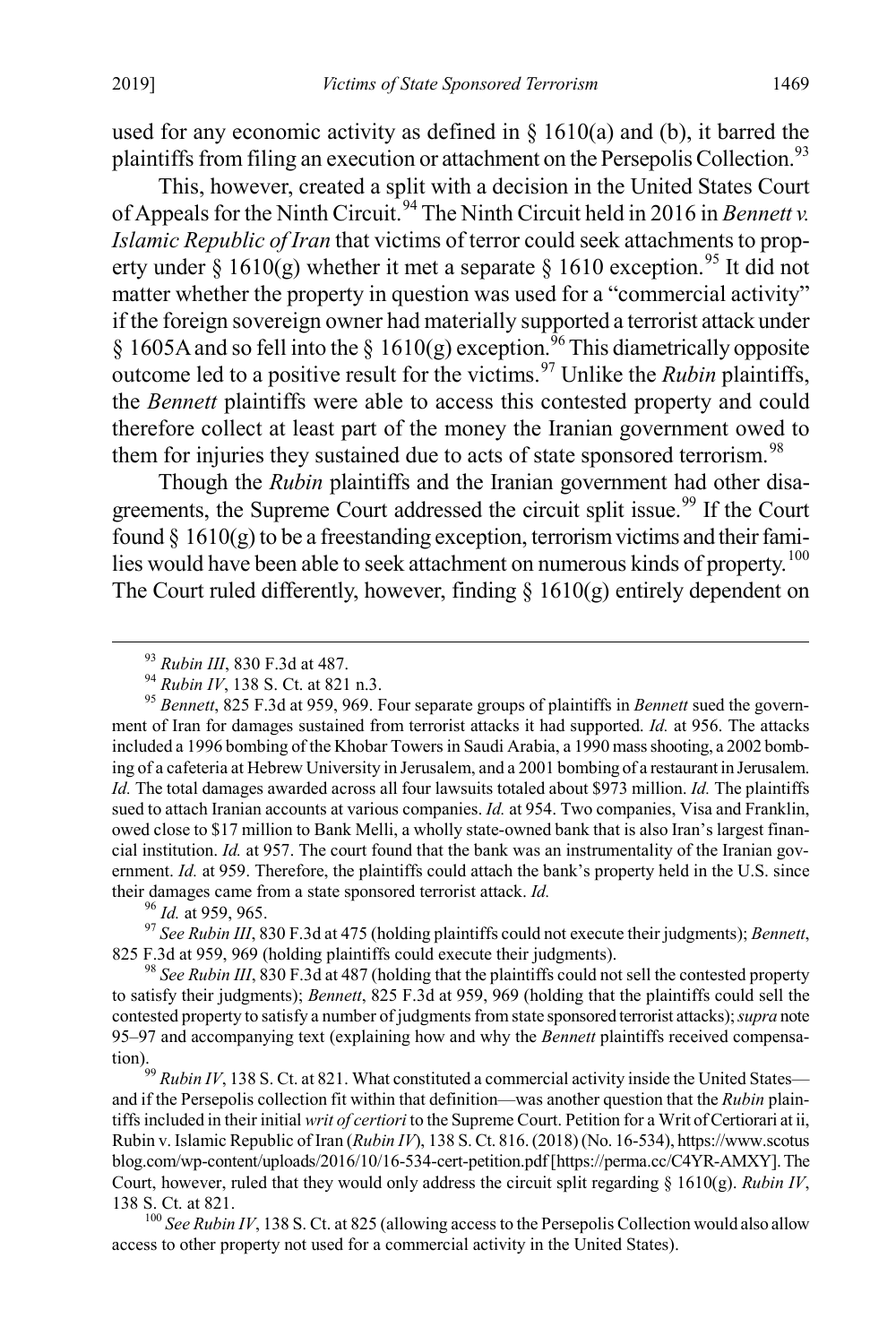the rest of the statute.<sup>[101](#page-18-2)</sup> Therefore, the *Rubin* plaintiffs, along with many others, need to keep searching for other avenues to receive compensation.<sup>[102](#page-18-3)</sup>

#### <span id="page-18-1"></span><span id="page-18-0"></span>*F. The Supreme Court's Decision and Reasoning in* Rubin v. Islamic Republic of Iran (Rubin IV)

On February 21, 2018, the United States Supreme Court held in favor of the Iranian government in *Rubin v. Islamic Republic of Iran (Rubin IV)*. [103](#page-18-4) In an 8–0 decision, Justice Sotomayor, writing for the Court, stated  $\S$  1610(g) was not an independent exception to foreign sovereign immunity when a victim of a state sponsored terror attack, as defined in § 1605A, sought to fulfill their judgment.<sup>[104](#page-18-5)</sup> After describing the Ben Yehuda bombing and the legislative his-tory of the FSIA, the Court provided its reasoning for the opinion.<sup>[105](#page-18-6)</sup>

The Court began by holding the most logical reading of the statute's lan-guage results in § 1610(g)(1) limiting the scope of attachable property.<sup>[106](#page-18-7)</sup> The subsection stipulates that property is subject to attachment to execute a  $§$  1605A judgment "as provided in this section."<sup>[107](#page-18-8)</sup> The Court determined that "this section" referred to § 1610 as a whole, which included the commercial activity requirement in  $\S$  1610(a) and (b).<sup>[108](#page-18-9)</sup> Without any "textual markers" that segregated it from the rest of the FSIA, the justices read  $\S$  1610(g) to be dependent on the other exceptions throughout the statute.<sup>[109](#page-18-10)</sup>

Furthermore, the Court reasoned that any other interpretation of the stat-ute would make other sections superfluous.<sup>[110](#page-18-11)</sup> It also dismissed plaintiffs' counterarguments about alternative statutory interpretation.<sup>[111](#page-18-12)</sup> After discussing why its own interpretation of the statute would not lead to any superfluous language, the Court ended its opinion by noting that Congress's intent for the

<span id="page-18-9"></span><span id="page-18-8"></span>

<span id="page-18-10"></span>

<span id="page-18-12"></span><span id="page-18-11"></span>

<span id="page-18-7"></span><span id="page-18-6"></span><span id="page-18-5"></span><span id="page-18-4"></span><span id="page-18-3"></span>forcing them to look for alternatives to execute their judgment).<br>
<sup>103</sup> *Id.* at 816, 821.<br>
<sup>104</sup> *Id.* at 819–21. Justice Kagan recused herself from the case. *Id.* at 827.<br>
<sup>105</sup> *Id.* at 816–27.<br>
<sup>106</sup> *Id.* at 823–24 refers to § 1610(f) rather than § 1610 as a whole, even though that view was supported by the Ninth Circuit in its *Bennett* decision. *Rubin IV*, 138 S. Ct. at 825–26; *see Bennett,* 825 F.3d at 959 (ruling that subsection (g) had a scope independent of the "commercial activity" requirement seen elsewhere in the statute). Similarly, the justices declined to read any implied intent into  $\S$  1610(g) because other sections within § 1610 explicitly outline the parameters of property eligible for attachment. *Rubin IV*, 138 S. Ct. at 825. Because § 1610(g) did not explicitly and universally eliminate foreign sovereign immunity for litigants who received § 1605A judgments, the Court did not want to read one into the statute. *Id.* at 825–27.

<span id="page-18-13"></span>

<span id="page-18-2"></span><sup>&</sup>lt;sup>101</sup> *See id.* at 827 (holding that § 1610(g) is not a freestanding exception).<br><sup>102</sup> *See id.* (holding plaintiffs could not collect by attaching the Persepolis Collection thereby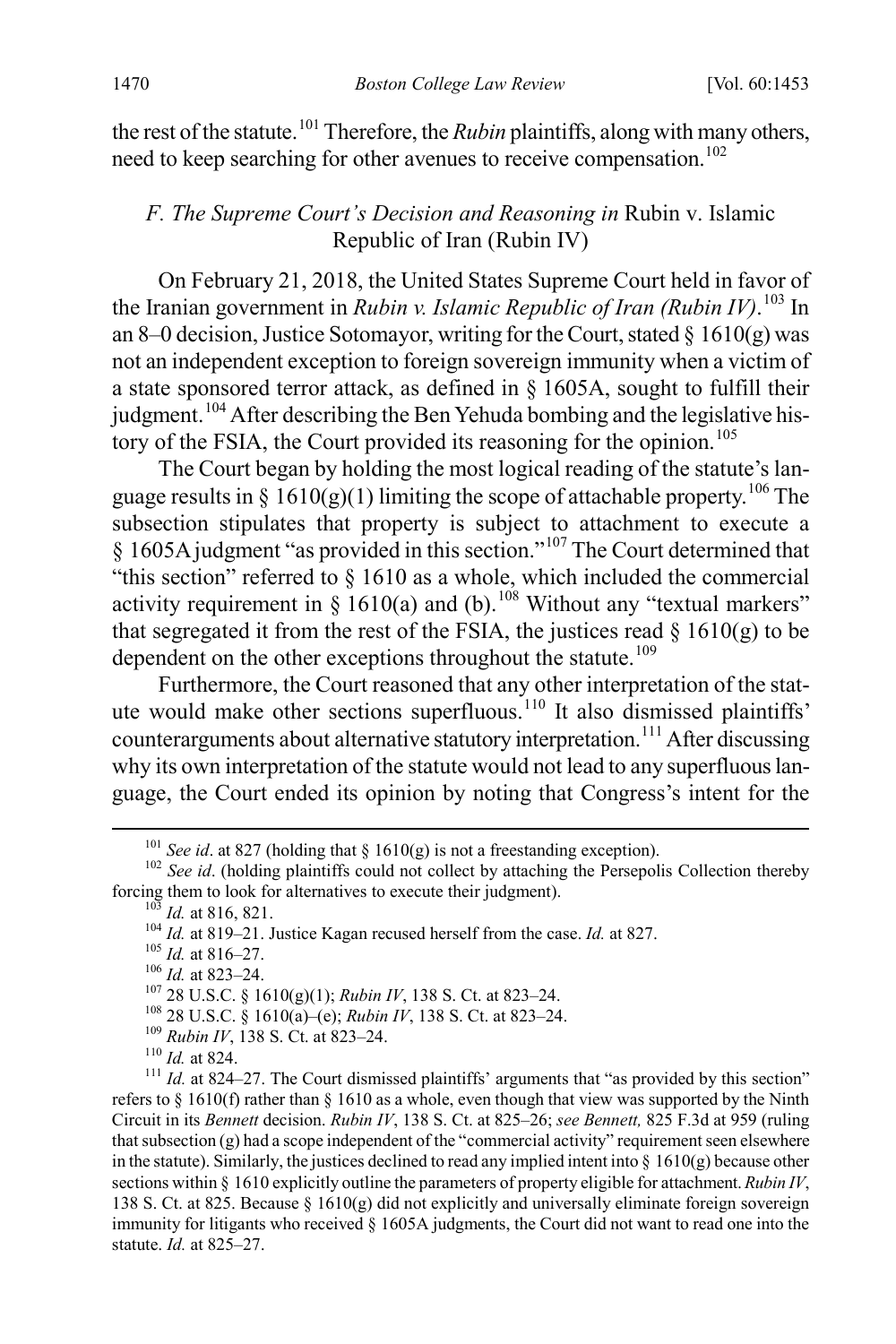<span id="page-19-7"></span>scope of  $\S$  1610(g) was not as broad as the plaintiffs contended.<sup>[112](#page-19-2)</sup> The Court failed to examine the broader landscape of compensating victims of terror, leaving unanswered questions for the *Rubin* plaintiffs, and those similarly situated, in their pursuit of justice. $113$ 

#### <span id="page-19-1"></span><span id="page-19-0"></span>II. WHY ANSWERING THIS QUESTION IN FAVOR OF THE VICTIMS WOULD HAVE BEEN CRITICAL TO PRESENT AND FUTURE VICTIMS OF TERROR

Currently, victims of terror lack any effective path to receive compensa-tion for the injuries they and their loved ones have suffered.<sup>[114](#page-19-4)</sup> Although at first glance there are a myriad of avenues for victims to pursue and large sums of money that they could access, closer inspection reveals that none of these op-tions are practically available, fair, or reliable.<sup>[115](#page-19-5)</sup> It was imperative for the United States Supreme Court in *Rubin v. Islamic Republic of Iran (Rubin IV)to*  recognize this predicament and interpret  $\S 1610(g)$  to create a precedent that would have compelled foreign sovereign countries who have materially sup-ported acts of terrorism to compensate victims for injuries they sustained.<sup>[116](#page-19-6)</sup>

<span id="page-19-3"></span><sup>113</sup> See id. at 816–27 (failing to discuss other kinds of victim repayment while not acknowledging the lack of realistic and reliable options for plaintiffs to pursue moving forward). <sup>114</sup> *See Bradley*, *supra* note 12 (discussing how victims of Sudanese-sponsored attacks failed to

<span id="page-19-4"></span>benefit from a diplomatic deal between the U.S. and Sudanese governments); Consolidated Appropriations Act § 404 (providing a common fund for victims to receive compensation after a large buildup of unsatisfied judgments from terrorist attacks); *Libya Pays \$1.5 Billion*, *supra* note [70](#page-13-1) (examining how victims eventually received compensation from a diplomatic settlement); Slobodzian,*supra* note [10](#page-3-0) (reporting how victims and their families struggled to receive compensation after being awarded judgments from U.S. courts); *supra* note[s 70](#page-13-1)[–83](#page-15-1) and accompanying text (explaining the shortcomings of other methods victims have tried to receive compensation). <sup>115</sup> *See* Consolidated Appropriations Act § 404 (grouping many different plaintiffs from multiple

<span id="page-19-5"></span>attacks together after many years without effective action against pending terrorism-related judgments); Harris, *supra* not[e 21](#page-5-4) (explaining other motivations that lead to a diplomatic agreement between the United States and Sudan that excluded any compensation for victims of Sudanesesponsored terrorist attacks); *Libya Pays \$1.5 Billion*, *supra* not[e 70;](#page-13-1) (detailing a perfect storm of circumstances that led to a diplomatic agreement); Slobodzian, *supra* not[e 10](#page-3-0) (reporting that victims of Iranian-sponsored terror agreements waited for decades to receive a judgment and were largely forgotten by the general public); *supra* note[s 70](#page-13-1)[–83](#page-15-1) and accompanying text (detailing why and how these methods failed). <sup>116</sup> *See* Rubin v. Islamic Republic of Iran (*Rubin IV*), 138 S. Ct. 816, 816–27 (2018) (failing to

<span id="page-19-6"></span>consider the consequences of the decision for the victims). This solution is even more appealing when

<span id="page-19-2"></span><sup>&</sup>lt;sup>112</sup> *Rubin IV*, 138 S. Ct. at 825–27. The plaintiffs argued the phrase "property of a foreign state" in  $\S$  1610(g)(1) would be rendered meaningless if the section did not remove immunity from all forms of foreign-owned property. *Id.* at 826–27. The whole point of revoking the *Bancec* factors in subsections (A)–(E) was to cover property owned by foreign agents or instrumentalities. *Id.* at 827. There would be no reason to include the phrase "property of the foreign state" if  $\S$  1610(g) did not also cover kinds of property that would actually be owned by a foreign government. *See id.*(considering whether any other interpretation would make the phrase superfluous). The Court rejected this argument, though, stating the phrase was more of an umbrella designed to cover the property addressed in *Bancec* and in subsections (A)–(E). *Id.* The scope of eligible property was somewhat expanded through the repeal of the *Bancec* factors in  $(A)$ – $(E)$ , and the Court found that to be enough to satisfy the stated intent to remove obstacles between the victims and their rightful compensation. *Id.*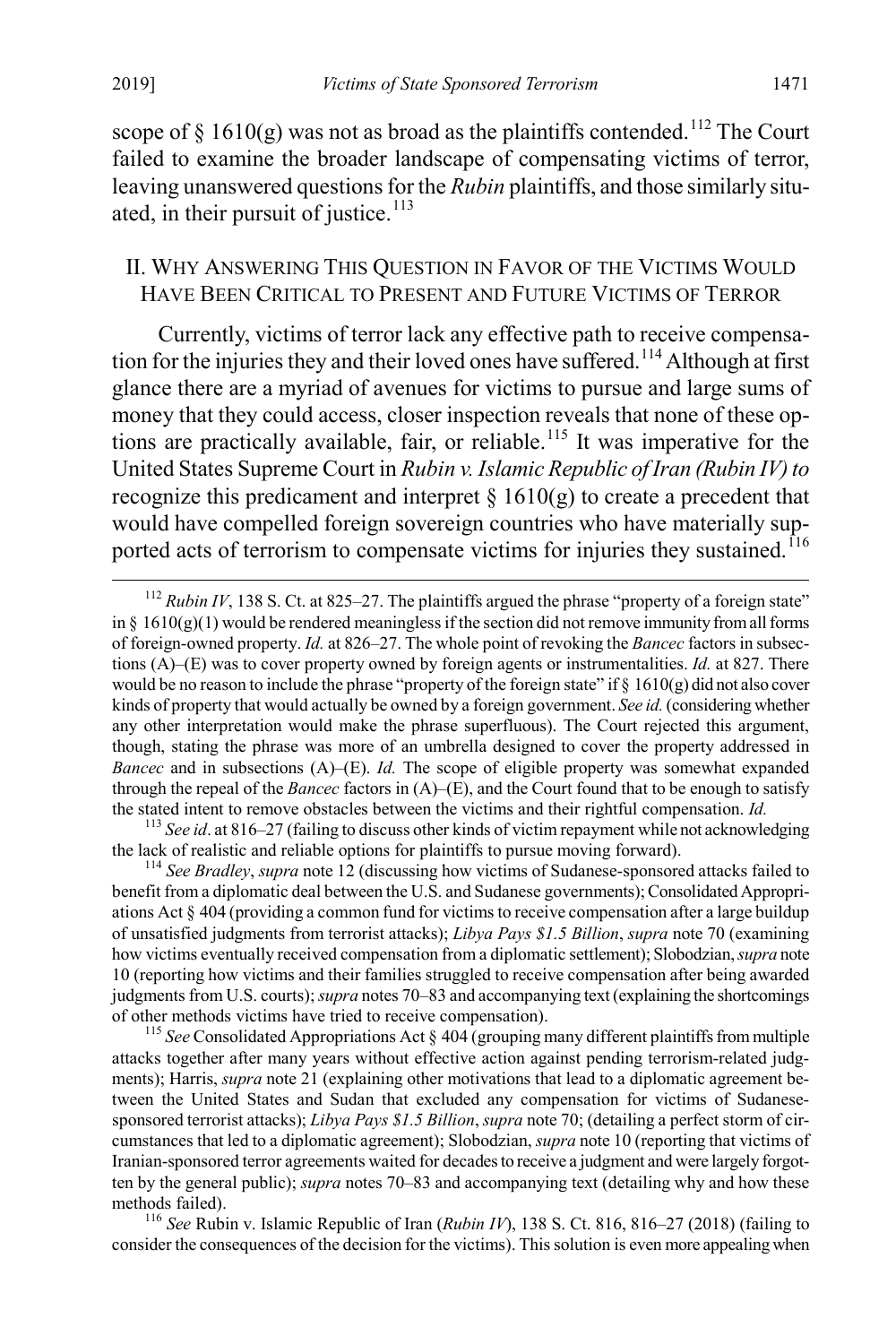By allowing victims of terror to attach foreign-owned property that was not used for a commercial activity, more sources of funding would have been available and more innocent victims would have been able to receive compensation for their injuries. $117$ 

This section explains why the existing solutions for the *Rubin* plaintiffs, and others in similar situations, are unreliable and inadequate.<sup>[118](#page-20-2)</sup> Subsection A lays out the argument that diplomatic settlements have not, and will not, solve the current situation.[119](#page-20-3) Subsection B explains why legislative actions are not effective.<sup>120</sup> Finally, Subsection C analyzes the inefficacy of lower court rul- $ings.<sup>121</sup>$  $ings.<sup>121</sup>$  $ings.<sup>121</sup>$ 

### <span id="page-20-0"></span>*A. Shortcomings of Diplomatic Agreements*

Diplomatic solutions to compensation problems are difficult to reach, but they do provide clearer paths for victims to navigate so they receive at least some compensation.<sup>[122](#page-20-6)</sup> Rather than going through the court system and fighting a foreign government like the *Rubin* plaintiffs, the victims of the

<span id="page-20-2"></span><span id="page-20-1"></span>property that would generate more opportunities for victims to receive compensation without significant downside); *supra* notes [177](#page-30-1)[–219](#page-38-0) and accompanying text (describing why the Supreme Court came to the wrong conclusion and what it would have meant to rule differently).<br><sup>118</sup> See supra note[s 122](#page-20-0)[–175](#page-29-0) and accompanying text.<br><sup>119</sup> See supra notes 122[–139](#page-23-0) and accompanying text.<br><sup>120</sup> See supra note[s 142](#page-24-0)[–160](#page-26-0) and a

<span id="page-20-6"></span><span id="page-20-5"></span><span id="page-20-4"></span><span id="page-20-3"></span>ceived some money as payment for their damages without having to sue for execution, though it took about twenty years to receive compensation). According to the article, a group of relatives of the Pan Am victims who died in the plane bombing were pleased that the Libyan government honored the agreement and expressed gratitude for Senator Lautenberg's efforts to push the U.S. government to finalize the deal. *Id.* Senator Lautenberg is a Democratic senator from New Jersey who co-sponsored the Libyan Claims Resolution Act, a piece of legislation that paired with the diplomatic agreement to end the dispute between the United States and Libya and helped create the victim compensation fund that drew from the money in the agreement. Libyan Claims Resolution Act, Pub. L. No. 110–301, 122 Stat 2999 (2008); 154 CONG. REC. S3797 (daily ed. July 31, 2008) (statement of Sen. Klobuchar); *Libya Pays \$1.5 Billion*, *supra* note [70.](#page-13-1) 

compared with the alternative of the status quo, which involves competing foreign policy interests, individual judges' opinions of ambiguous statutes, or fighting amongst fellow victims for a small slice of the pie. *See* Bennett v. Islamic Republic of Iran, 825 F.3d 949, 959 (9th Cir. 2016) (expanding the scope of eligible property under subsection (g)), *abrogated by Rubin IV*, 138 S. Ct. 816 (2018); *supra*  note[s 70](#page-13-1)[–83](#page-15-1) (detailing why other methods for receiving compensation have been ineffective). Indeed, the United Nations has specifically highlighted victims of terror and has called on member nations to help support them by publishing a report and convening a working group for these individuals. BAN KI-MOON, U.N. SEC'Y GEN., SUPPORTING VICTIMS OF TERRORISM (2009), http://www.un.org/en/ terrorism/ctitf/pdfs/un\_report\_supporting\_victims\_terrorism.pdf [https://perma.cc/L6MV-9SC9]. As part of the U.N.'s "Global Counter-Terrorism Strategy," it is vitally important to provide some kind of "normalization" through compensation to combat the "dehumanization" that they experienced because of the given attack. *Id.* <sup>117</sup> *See generally* Petitioner's Brief, *supra* note [24](#page-6-7) (arguing for a broader scope of attachable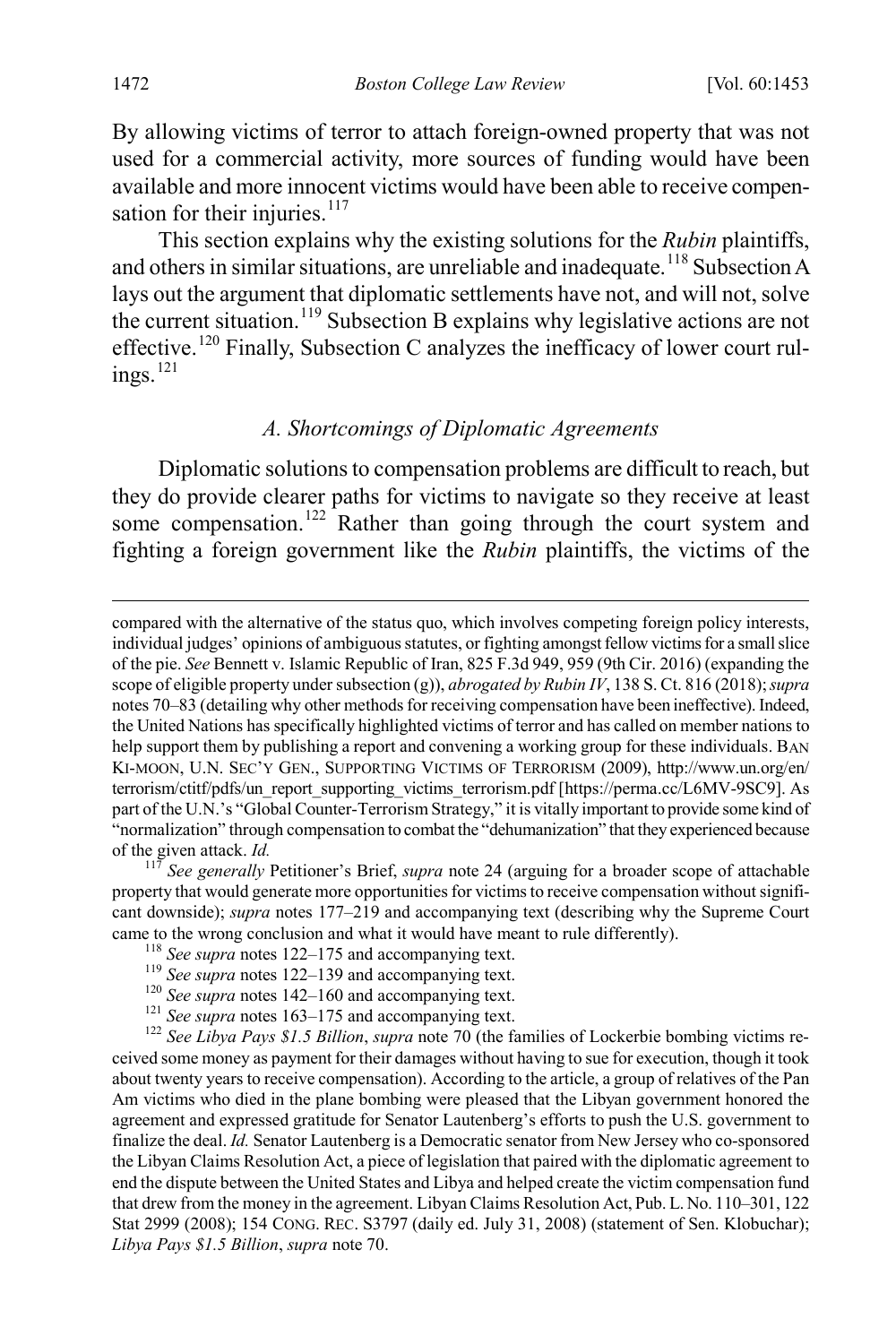Lockerbie bombing simply needed to prove to the court that: 1) the terrorist attack was state sponsored; and 2) they suffered an injury.[123](#page-21-0) They did not need to fight to access property that they would compel their adversary to sell to satisfy the judgment.<sup>[124](#page-21-1)</sup> Instead, they only had to ensure that they be counted as one of the victims eligible for the payments.[125](#page-21-2)

An arrangement similar to the Lockerbie bombing settlement is not a solution for people like the *Rubin* plaintiffs.<sup>[126](#page-21-3)</sup> There must be a confluence of events—like a favorable business environment and unrelated political fac-tors—that creates a perfect storm for an agreement like this one to be made.<sup>[127](#page-21-4)</sup> The Lockerbie bombing is a rare example of a diplomatic deal between the United States and another country creating a fund with money coming from a foreign state that was specifically designated for victims of state sponsored terror attacks.<sup>[128](#page-21-5)</sup>

<span id="page-21-3"></span>interests that converged to create a climate uniquely favorable to a settlement that included terrorist victim compensation), *with Rubin IV*, 138 S. Ct. 816 (2018) (describing circumstances that did not include comparable foreign policy and economic interests). *See also supra* note[s 111](#page-18-13)[–112](#page-19-7) and accompanying text (describing the plaintiffs' arguments and the Court's reasoning). <sup>127</sup> *See Libya Pays \$1.5 Billion*, *supra* not[e 70](#page-13-1) (reporting that the U.S. business community was

<span id="page-21-4"></span>invested in this outcome and wanted to regain access to the Libyan market, spurring U.S. diplomats to

<span id="page-21-5"></span>come to an agreement). <sup>128</sup> *See* Bradley, *supra* not[e 12](#page-3-6) (discussing how victims of Sudanese-sponsored attacks failed to benefit from a diplomatic deal between the U.S. and Sudanese governments); Broder, *supra* note [21](#page-5-4) (noting victims of separate Iranian-sponsored terror attacks were compensated through U.S. funds rather than Iranian assets). A confluence of motivations and international events have to collide to provide motivation for all parties involved to come to the table for negotiations. *See Libya Pays \$1.5 Billion*, *supra* not[e 70](#page-13-1) (highlighting how the deal allowed U.S. businesses to have greater access to the country and helped to normalize relations between the two governments). The United States also exerted extra pressure on Libya because Congress was set to pass legislation that would allow victims of terror to attach frozen government assets in the country. *See* Elise Labott, *U.S. Libya Deal Closes Book on Lockerbie*, CNN (Aug. 14, 2008), http://webcache.googleusercontent.com/search?q=cache: Ms9JVFCm2UUJ:www.cnn.com/2008/WORLD/africa/08/14/lockerbie/index.html&hl=en&gl=us& strip=1&vwsrc=0 [https://perma.cc/N8ZW-ENHZ] (reporting on the legislation and how it would have affected Libya). By reaching this agreement, Libya would be exempt from the law and have its sovereign immunity restored. *Id.*

<span id="page-21-6"></span><span id="page-21-0"></span> <sup>123</sup> *See* Rubin v. Islamic Republic of Iran (*Rubin III*), 830 F.3d 470, 487 (7th Cir. 2016) (suing for access to the Persepolis Collection), *aff'd*, 138 S. Ct. 816 (2018); Campuzano v. Islamic Republic of Iran, 281 F. Supp. 2d 258, 269–70 (D.D.C. 2003) (holding plaintiffs were entitled to monetary damages after they proved they sustained injuries as victims of a state sponsored terror attack); *Libya Pays* 

<span id="page-21-1"></span>*<sup>\$1.5</sup> Billion*, *supra* not[e 70](#page-13-1) (noting the Libyan government paid damages to victims of the bombing). <sup>124</sup> *Compare Rubin III*, 830 F.3d at 487 (using the court system to execute their judgment), *with Libya Pays \$1.5 Billion*, *supra* not[e 70](#page-13-1) (noting the Lockerbie plaintiffs went through diplomatic routes

<span id="page-21-2"></span>rather than the court system to execute their judgments). <sup>125</sup> *See* 28 U.S.C. § 1605A (2012) (foreign states are not immune from paying monetary damages for actions related to the material support of terrorism);  $\S$  1610(g) (regarding claims arising from § 1605A); *Libya Pays \$1.5 Billion* (reporting on a group of easily identifiable victims, which seemingly made it easier for their families to come forward and be verified). <sup>126</sup> *Compare Libya Pays \$1.5 Billion, supra* not[e 70](#page-13-1) (describing various diplomatic and business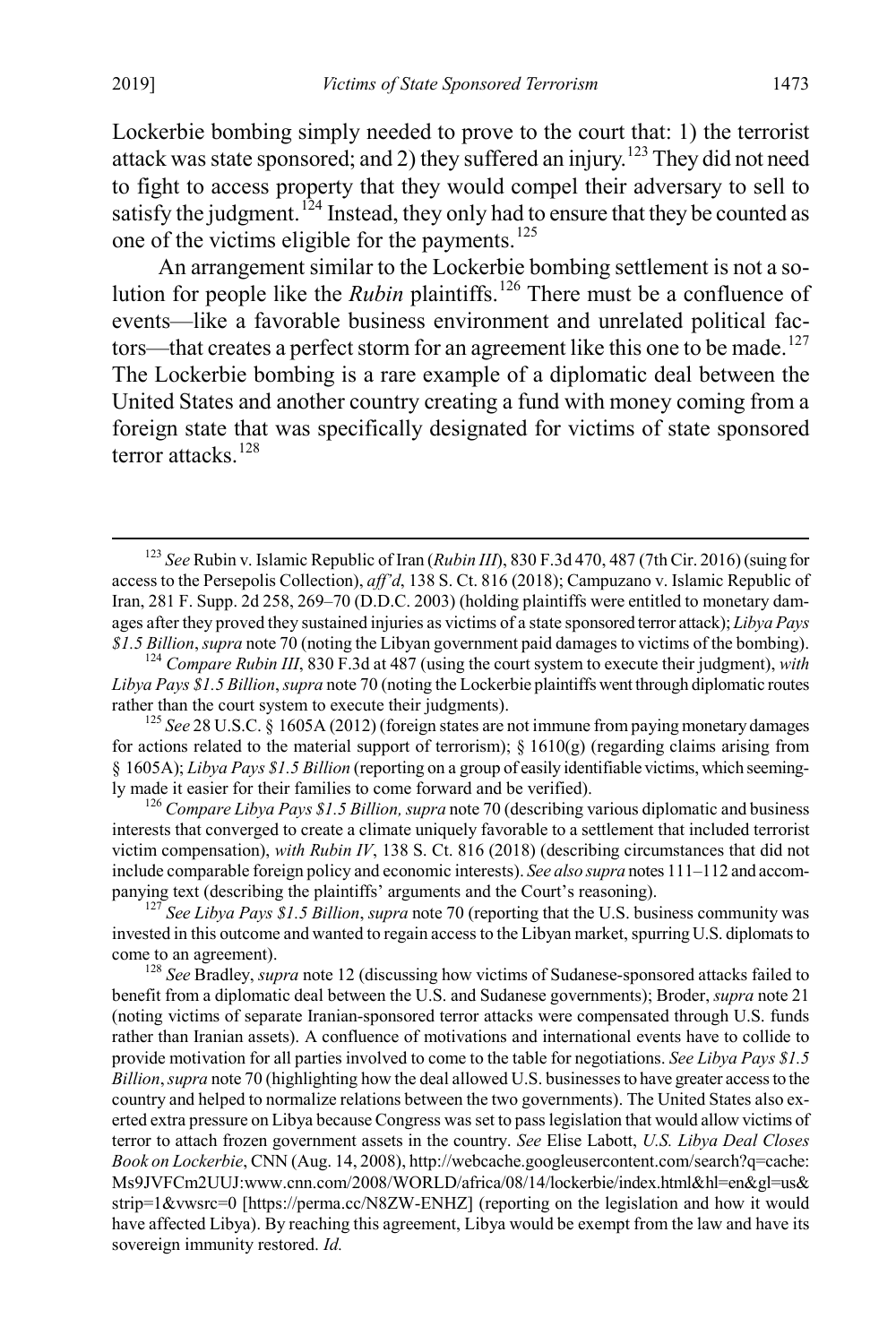<span id="page-22-0"></span>Other large diplomatic deals have tried to follow the Libyan model by including admissions of responsibility and forfeiture of funds, but none have achieved similar results for victims.<sup>[129](#page-22-1)</sup> The U.S. government came to an agreement with the government of Iran near the end of the Obama Administration that kept Iran from creating a nuclear weapon in exchange for lifting economic sanctions against the country.[130](#page-22-2) This was not all that came from diplomatic negotiations, however, as a second and lesser-known deal relieved the Iranians from their obligation to pay roughly four hundred million dollars in damages to U.S. victims of terrorist attacks carried out by Iranian proxies.<sup>[131](#page-22-3)</sup>

United States diplomats in the Trump Administration face a high degree of pressure when negotiating diplomatic agreements involving victims of terror.[132](#page-22-4) In 2016, House Judiciary Chairman Bob Goodlatte and Senate Judiciary Chairman Chuck Grassley wrote a joint letter to Secretary of State Rex Tillerson urging the administration to secure an agreement with the government of Sudan to compensate American victims of terror who have sustained damages from attacks carried out by Sudanese-supported groups.[133](#page-22-5) Unfortunately, for

<span id="page-22-2"></span>middle-east-33521655 [https://perma.cc/6JJP-YLY6] (reporting on the agreement also including five other world powers). The deal included United Kingdom, France, Germany, Russia, and China, and called for Iran to reduce the number of centrifuges it uses to extract uranium, reduce the amount of weapons-grade uranium and plutonium, and become more transparent in its nuclear activities. *Id*. <sup>131</sup> Broder, *supra* not[e 21.](#page-5-4) In 1979, the United States seized \$400 million in Iranian funds after the

<span id="page-22-3"></span>1979 Islamic revolution. *Id*. Victims of terror felt "betrayed" because the U.S. government alone paid the court judgments to American victims of Iranian-sponsored terrorist attacks, despite promises that the money would come from the Iranian funds. *Id.* The Iranian deal returned the seized money to Iran instead of allocating it to the victims. *Id.* In other words, the American people ended up footing the entire bill, and the Iranians paid nothing. *Id.* One Obama Administration official justified the decision by saying that the original plan in 2000 called for the damage claims to satisfy the United States, which the settlement did. *Id.* The Americans repaid the \$400 million plus an extra \$1.3 billion in interest for a total payment of \$1.7 billion. *Id. Id.* 132 *See Letter from Bob Goodlatte, supra* not[e 129](#page-22-0) (exerting pressure on the Administration to

<span id="page-22-4"></span>ensure that victims of terror were compensated). <sup>133</sup> *Id.* According to the press release accompanying the letter, the Sudanese government sheltered

<span id="page-22-5"></span>and materially supported Al-Qaeda members in the years preceding the 1998 Al-Qaeda-sponsored bombings of the American embassies in Kenya and Tanzania. Press Release, Office of Senator Chuck Grassley, Grassley, Goodlatte Urge Administration to Seek Guarantees for Victims Before Lifting Terrorism-Related Sanctions on Sudan (Oct. 3, 2017), https://www.grassley.senate.gov/news/news-releases/ grassley-goodlatte-urge-administration-seek-guarantees-victims-lifting-terrorism [https://perma.cc/ 5RMU-5DV4]. Victims have filed suit under the FSIA and have won judgments in American courts.

<span id="page-22-1"></span> $129$  Letter from Bob Goodlatte, House of Representatives Judiciary Comm. Chairman & Chuck Grassley, Senate Judiciary Comm. Chairman to Rex Tillerson, Sec'y of State (Sept. 27, 2017), https:// www.judiciary.senate.gov/imo/media/doc/2017-09-27%20CEG,%20Goodlatte%20to%20Tillerson (Sudan%20Sanctions).pdf [https://perma.cc/5M67-9TDA] (hereafter Letter from Bob Goodlatte); (calling for Sudan to provide for victims of terror as part of any diplomatic agreement); Bradley *supra* not[e 12](#page-3-6) (reporting that victims argued that the U.S. government squandered leverage that could have led the Sudanese to compensate victims of Sudanese-sponsored terror attacks); Broder, *supra* not[e 21](#page-5-4) (reporting that a diplomatic deal between Iran and the United States forgave the Iranian government's debts regarding the repayment of damages for certain victims of Iranian-sponsored terrorist attacks). <sup>130</sup> *See Iran Nuclear Deal: Key Details*, BBC, (Oct. 13, 2017), http://www.bbc.com/news/world-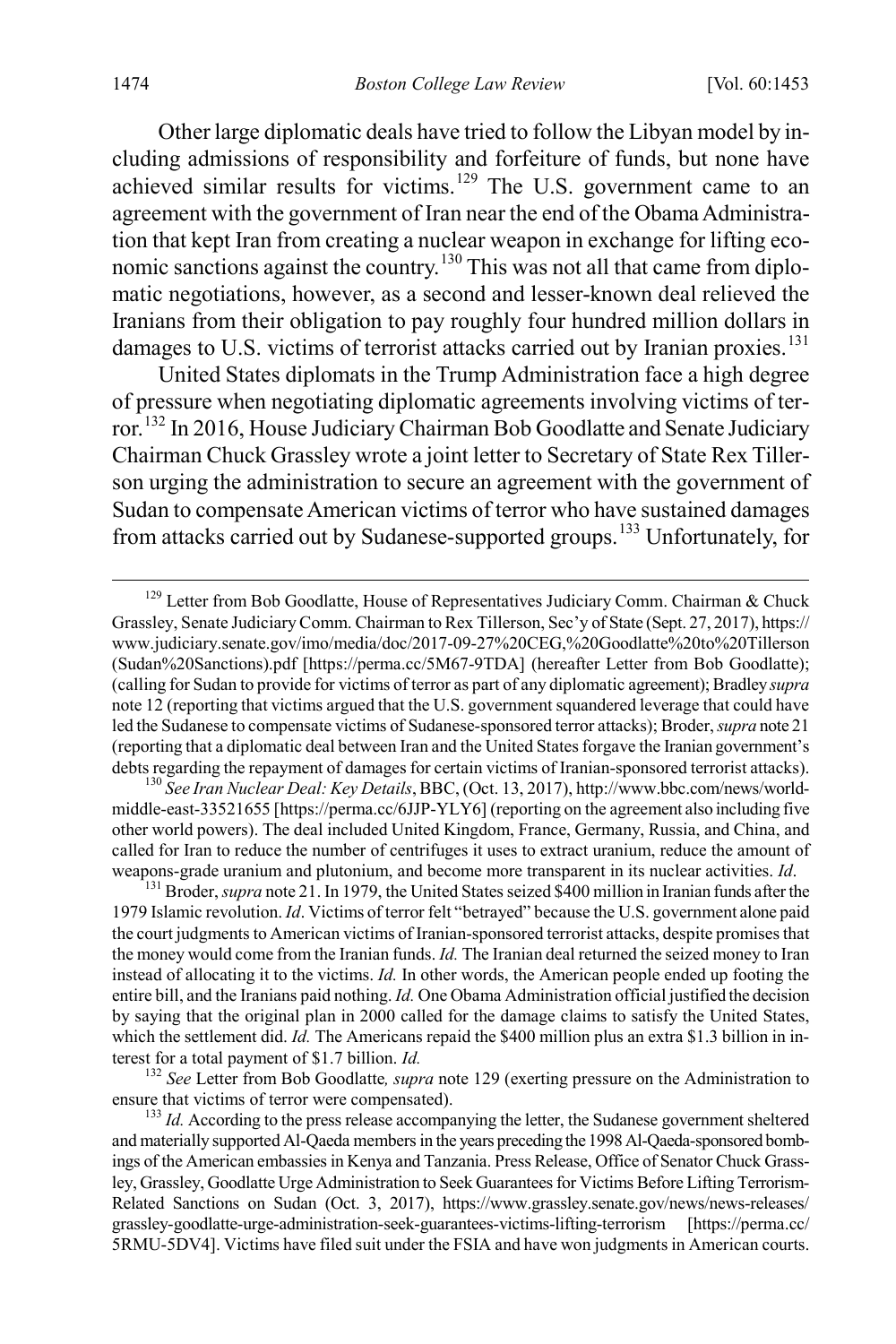these victims, they were not part of the deal between the two countries that was announced on October 6,  $2017$ .<sup>[134](#page-23-1)</sup>

The agreement lifted economic sanctions against Sudan in a show of goodwill after the Sudanese government's efforts to maintain peace and dis-tance itself from terrorist organizations.<sup>[135](#page-23-2)</sup> Many diplomats and academics supported the deal, including those who worked in the Obama Administration, but the families and representatives of these victims did not receive it well.<sup>[136](#page-23-3)</sup> The Trump Administration, and many others in the African foreign affairs community, argued that the new agreement reflected a different and improving reality within Sudan.<sup>[137](#page-23-4)</sup> Victim families and advocates, however, admonished the government for ignoring their interests.<sup>[138](#page-23-5)</sup> The circumstances between the Iranian and Sudanese agreements were different, but both groups of affected victims were dissatisfied with the result.<sup>[139](#page-23-6)</sup>

### <span id="page-23-0"></span>*B. Shortcomings of Legislative Solutions*

Legislative solutions, like diplomatic agreements, are not a reliable or effective method to ensure financial compensation for the victims of terror at-tacks sponsored by foreign sovereigns.<sup>[140](#page-23-7)</sup> Congress has repeatedly attempted to create legislation to help victims in one of two ways; either by creating independent funds that the victims can access or by making it easier to sue foreign sovereigns.<sup>[141](#page-23-8)</sup> Neither of these methods have proven to be effective, and the

 $\overline{a}$ 

<span id="page-23-4"></span><span id="page-23-3"></span><span id="page-23-2"></span>was no longer attacking civilians in Darfur, was no longer destabilizing South Sudan, and was collaborating with the U.S. government on counterterrorism activities. *Id.*<br><sup>138</sup> Bradley, *supra* not[e 12](#page-3-6); Harris, *supra* not[e 21.](#page-5-4)<br><sup>139</sup> See Bradley, *supra* note 12 (expressing anger that the Trump Administration did not use

<span id="page-23-6"></span><span id="page-23-5"></span>age against the Sudanese to get compensation payments for victims); Broder, *supra* not[e 21](#page-5-4) (reporting the unhappiness of the victims when they found out that Iran would not be compensating for their damages); Harris, *supra* note [21](#page-5-4) (arguing that the victims were ignored).<br><sup>140</sup> *See* Broder, *supra* not[e 21](#page-5-4) (reporting that the Obama Administration paid back money to the

<span id="page-23-7"></span>Iranian government instead of using it to satisfy pending judgments regarding Iranian-sponsored terrorist attacks.) Victims of these attacks did receive compensation, but the money came from U.S. taxpayers and not from the party responsible for their damages. Broder, *supra* not[e 21.](#page-5-4) Similarly, the Trump Administration came to a diplomatic agreement with the Sudanese government that lifted economic sanctions as a reward for good behavior without receiving any settlements for pending judgments filed by U.S. victims of Sudanese-sponsored terrorist attacks. Harris, *supra* note [21.](#page-5-4) On the other hand, legislation meant to provide compensation to victims of terror attacks are ineffective because they pit victims against each other and do not have enough money to fully compensate everyone affected. Rodriguez, *supra* note 12, at  $5-7$ .

<span id="page-23-8"></span><sup>141</sup> See 28 U.S.C. § 1610 (describing exceptions to foreign sovereign immunity); *In re* Sept. 11 Litig., 600 F. Supp. 2d 549, 551 (S.D.N.Y. 2009) (describing how Congress enacted a bill that includ-

<span id="page-23-1"></span>*Id.* Representative Goodlatte is a Republican from Virginia, while Senator Grassley is a Republican from Iowa. *Id.*<br><sup>134</sup> Harris, *supra* not[e 21.](#page-5-4)<br><sup>135</sup> *Id.*<br><sup>136</sup> Bradley, *supra* note 12; Harris, *supra* note 21.<br><sup>137</sup> Harris, *supra* note [21.](#page-5-4) Specifically, administration officials pointed out that the government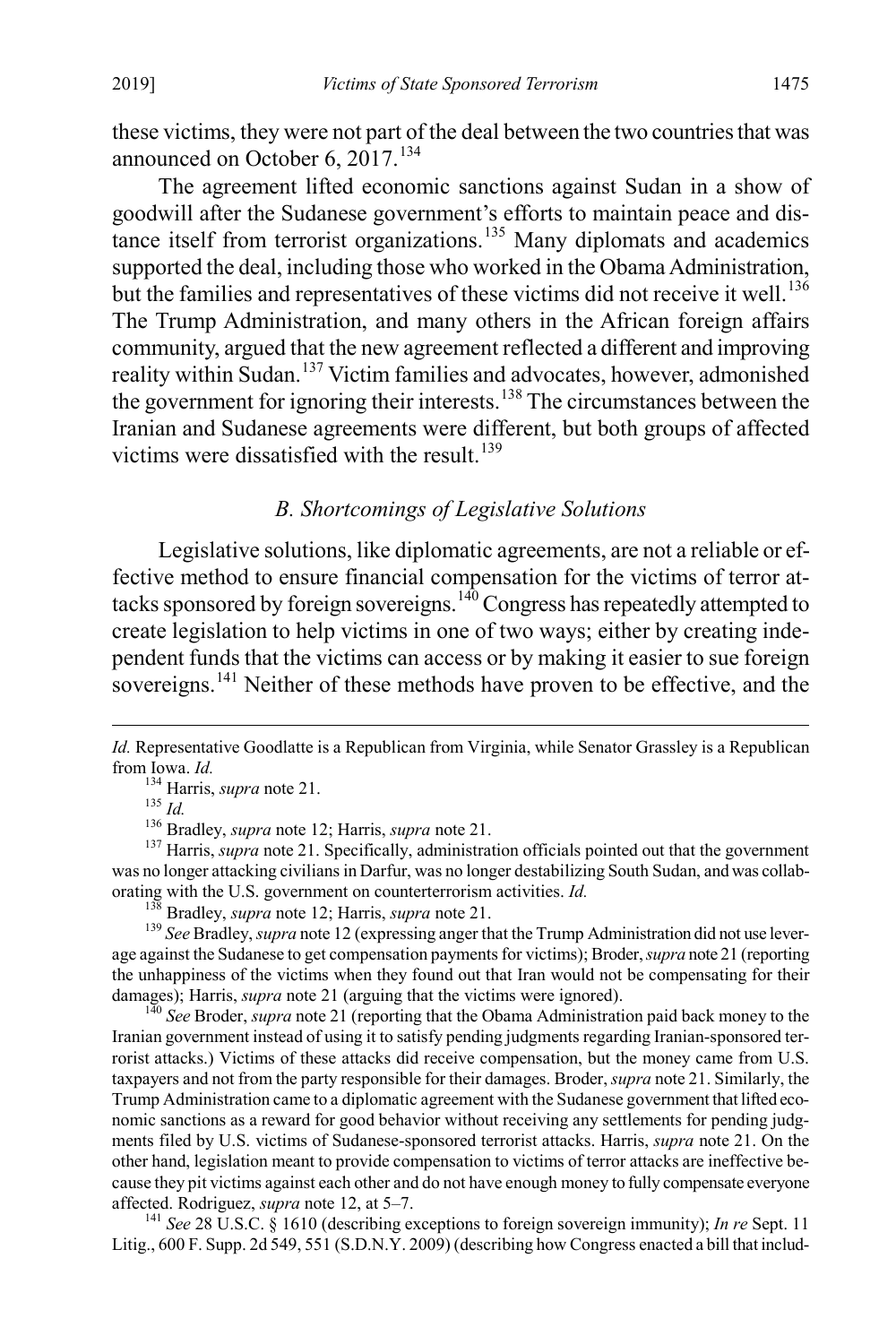limited success of these attempts only underscore the Supreme Court's missed opportunity in *Rubin v. Islamic Republic of Iran (Rubin IV)* to create a solution for victims.<sup>[142](#page-24-1)</sup>

<span id="page-24-0"></span>Shortly after the terrorist attacks of September 11, 2001 that took the lives of 2,752 individuals, Congress enacted the Air Transportation Safety and Stabilization Act (ATSSA), which created the September 11th Victims Compensa-tion Fund (VCF).<sup>[143](#page-24-2)</sup> The legislation was meant to provide compensation for victims and their families, but it also protected the airlines involved from end-less lawsuits that would have likely destabilized the U.S. airline industry.<sup>[144](#page-24-3)</sup> The fund, on the surface, was largely successful, as many victims successfully filed claims and were granted payments.<sup>[145](#page-24-4)</sup> The process of applying for and receiving money, however, was not without controversy.[146](#page-24-5) Each victim had to

<span id="page-24-3"></span><span id="page-24-2"></span>and claims threatened the stability of the American aviation industry). Speaking on the Senate floor on September 21, 2001, Senator John McCain said:

In addition to removing the specter of devastating potential liability from the airlines, and guaranteeing that the victims and their families will receive compensation regardless of the outcomes of the tangle of lawsuits that will ensue, the bill attempts to provide some sense to the litigation by consolidating all civil litigation arising from the terrorist attacks of September 11 in one court.

*In re Sept. 11 Litig*., 567 F. Supp. 2d at 619 (quoting 147 CONG. REC. S9589-01, S9594 (daily ed. Sept. 21, 2001) (statement of Senator McCain). To protect the airlines, the ATSSA included a nonnegotiable clause that individuals could only access the Victims Compensation Fund (VCF) if they agreed to never sue the airlines. ATSSA  $\S$  405(c)(3)(B)(i). According to the statute, claimants agreed to waive their right to sue for damages stemming from the 9/11 attacks in any federal or state court when they submitted a claim. *Id. Id.* 145 *See September 11th Victim Aid and Compensation Fast Facts*, CNN (Aug. 31, 2017), https://

<span id="page-24-4"></span>www.cnn.com/2013/07/27/us/september-11th-victim-aid-and-compensation-fast-facts/index.html [https://perma.cc/936X-TU9N] (detailing how many victims filed claims and how much money was awarded). From 2001 through 2003, the fund granted 5,560 out of 7,408 claims for a total amount over \$7 billion. *Id.* 146 *See* Rodriguez, *supra* not[e 12,](#page-3-6) at 6 (reporting on victims who were confounded by the com-

<span id="page-24-5"></span>pensation distribution).

<span id="page-24-6"></span>ed a compensation fund for victims of 9/11); Rodriguez, *supra* not[e 12,](#page-3-6) at 5–6 (describing how common funds are distributed). Examples of this kind of legislation include the Air Transportation Safety and System Stabilization Act ("ATSSSA") (intending to provide compensation to victims of the 9/11 attacks) and the James Zadroga 9/11, Health and Compensation Act of 2010 (intending to provide compensation to the first responders of the 9/11 attacks). James Zadroga 9/11, Health and Compensation Act of 2010, Pub. L. No. 111–347, 124 Stat. 3623 (codifed as amended 42 U.S.C. § 300mm) (2012)) [hereinafter Zadroga Act]; Air Transportation Safety and Stabilization Act, Pub. L. No. 107– 42, 115 Stat. 230 (2001); *In re Sep. 11 Litig.*, 600 F. Supp. 2d at 551; Rodriguez, *supra* not[e 12,](#page-3-6) at 5– 7. <sup>142</sup> *See* 28 U.S.C. § 1610(g) (eliminating the *Bancec* factors that had occasionally kept victims

<span id="page-24-1"></span>from attaching property owned by foreign sovereign instrumentalities); *Rubin IV*, 138 S. Ct. at 820 (holding that § 1610 did not include a freestanding exception to sovereign immunity in subsection (g)); Rodriguez, *supra* not[e 12,](#page-3-6) at 5–6 (discussing the problems victims face when trying to access compensation held in common funds).<br><sup>143</sup> ATSSSA § 402-07; *In re Sept. 11 Litig.*, 600 F. Supp. 2d at 551.<br><sup>144</sup> *See In re September 11 Litig.*, 600 F. Supp. 2d at 551 (holding that the number of claimants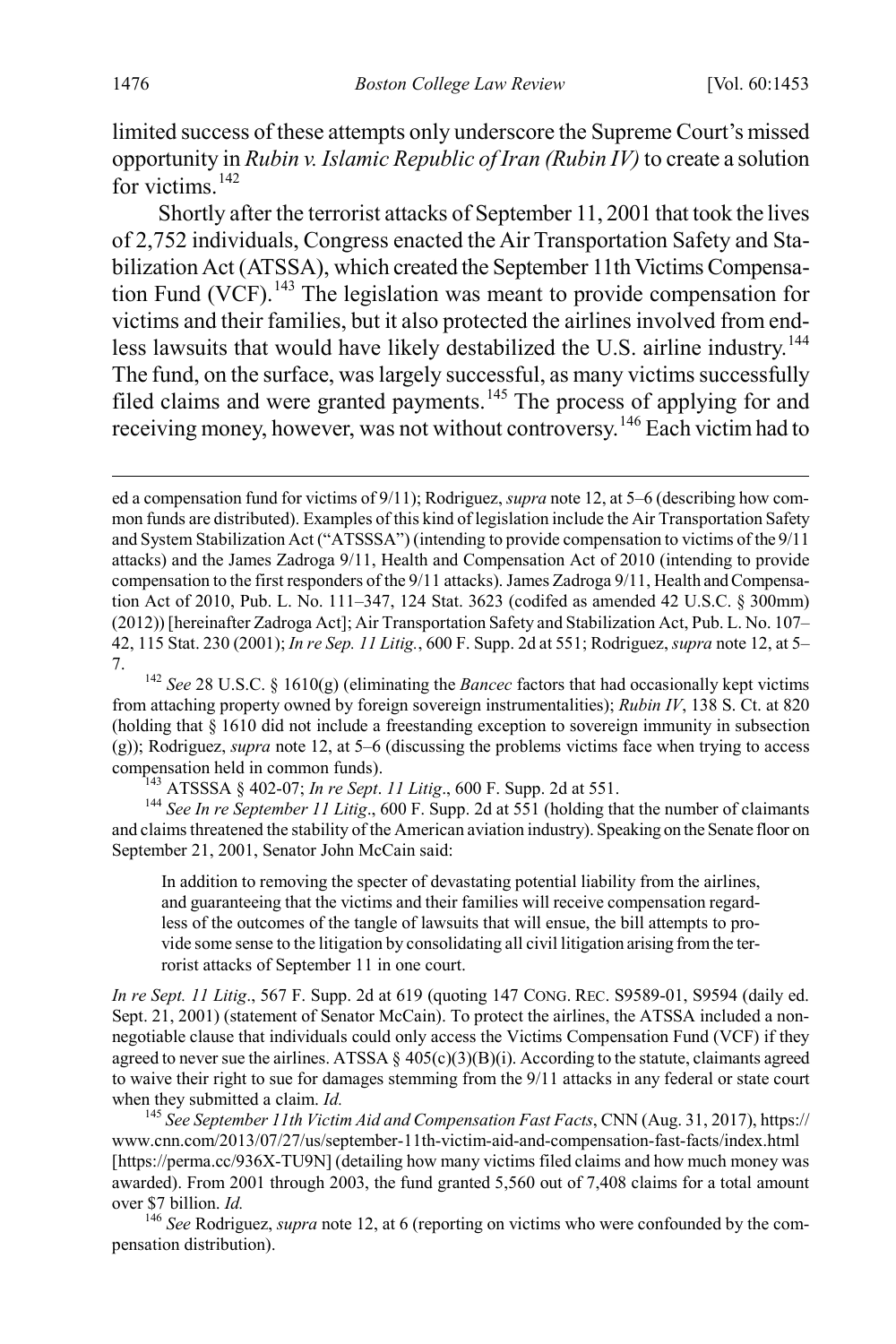file an individual claim.<sup>[147](#page-25-1)</sup> This created an adversarial atmosphere, causing victims to compete with one another for claims.<sup>[148](#page-25-2)</sup> "Special master" Kenneth Feinberg sifted through the claims and tried to compensate everyone as best as he, and the fund, could.<sup>[149](#page-25-3)</sup> He created a formula that included the victim's age, health and income to come up with a valuation that could be used to determine their claim.[150](#page-25-4)

<span id="page-25-0"></span>This pattern repeated itself nearly a decade later, when Congress passed the James Zadroga 9/11 Health and Compensation Act of 2010 (Zadroga bill).<sup>[151](#page-25-5)</sup> The Zadroga bill was meant to provide for first responders to 9/11 who got sick from their actions, in much the same way the VCF did for victims.<sup>[152](#page-25-6)</sup> It created an almost three billion dollar fund to provide compensation for claimants and expanded the original VCF, using a similar claims system to de-termine who was entitled to what amount.<sup>[153](#page-25-7)</sup> Again, Congress failed to provide

<span id="page-25-3"></span><span id="page-25-2"></span><span id="page-25-1"></span><sup>147</sup> *Id.*<br><sup>148</sup> *Id.*<br><sup>149</sup> *See id.* (reporting how he created a system using a number of factors to determine the appropriate award for each claim). Kenneth Feinberg was a lawyer appointed to oversee the VCF. *Id.* The fund was created less than two weeks after the September 11th attacks and did not provide Feinberg much guidance. *Id.* There was no legal precedent for such a fund, and Congress only passed a sparse statute with few details to help guide his decision-making. *Id.* 

<span id="page-25-4"></span> $150$  *Id.* Feinberg has worked on a number of similar incidents since administering the VCF. *Id.* He managed claims for the 2010 BP oil spill in the Gulf of Mexico, the 2013 Boston Marathon Bombing, as well as the \$1.05 billion fund for other victims of terror that drew from the \$8.9 billion forfeiture agreement between the United States and BNP Paribas SA—a French bank that had close ties to terrorism financing. Rodriguez, *supra* note 12, at 6; Slobodzian, *supra* note 10.<br><sup>151</sup> *See Zadroga Act*, Tit. II, § 202 (codified as amended 49 U.S.C. § 40101 (2012)) (creating a

<span id="page-25-5"></span>common fund for first responders); *supra* not[e 150](#page-25-0) (creating a formula after being appointed to lead a compensation fund). <sup>152</sup> *Compare* Zadroga Act, Tit. I, § 3301 (providing financial support to first responders of 9/11),

<span id="page-25-6"></span>*with* ATSSA §  $405(c)(3)(B)(i)$  (attempting to do the same for victims). The Zadroga bill's purpose was to provide:

(1) medical monitoring and treatment benefits to eligible emergency responders and recovery and cleanup workers (including those who are Federal employees) who responded to the September 11, 2001, terrorist attacks; and (2) initial health evaluation, monitoring, and treatment benefits to residents and other building occupants and area workers in New York City who were directly impacted and adversely affected by such attacks.

<span id="page-25-7"></span>Zadroga Act, Tit. I, § 3301.<br><sup>153</sup> Sheila L. Birnbaum, First Annual Status Report: September 11th Victim Compen-SATION FUND (2012), https://www.vcf.gov/pdf/VCFStatusReportOct2012.pdf [https://perma.cc/ 5DMJ-AQF6]; *see* Zadroga Act, Tit. II, § 202 (creating an expanded fund including first responders); ATSSA  $§$  405(c)(3)(B)(i) (creating a common fund where victims could file claims for compensation); Rodriguez, *supra* not[e 12,](#page-3-6) at 5–6 (describing the mechanics of the 9/11 VCF).

<span id="page-25-8"></span>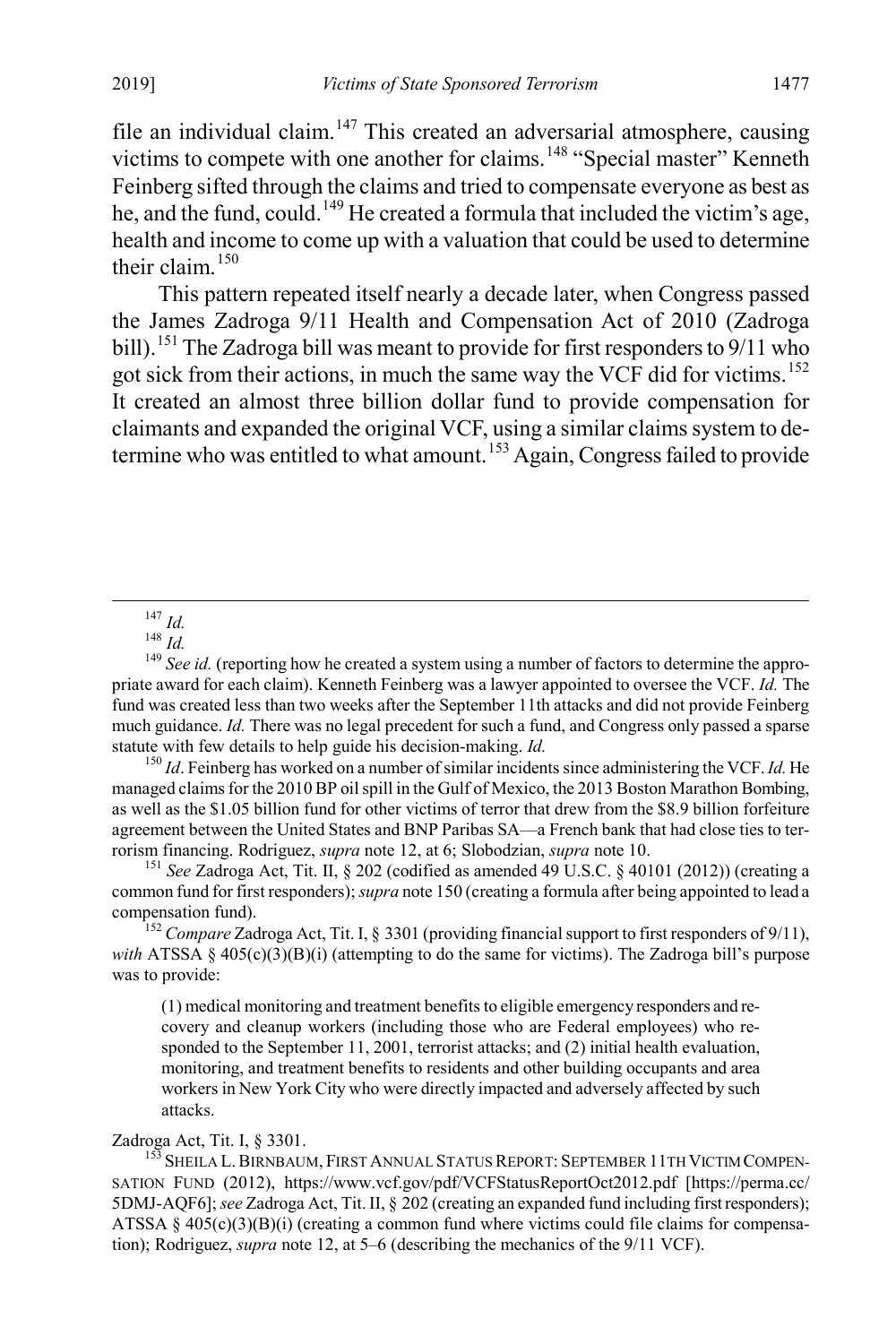significant guidance.<sup>[154](#page-26-1)</sup> Sheila Birnbaum, the new special master for the fund, had to create a system that again pitted victim against victim.<sup>[155](#page-26-2)</sup>

Congress has also attempted, and failed, to craft legislation that would create a clear legal path for victims of terror to use to receive compensation from foreign sovereigns.<sup>[156](#page-26-3)</sup> The FSIA is an example of the legislative branch's well-meaning intentions and its inability to effectively put these good ideas into practice.<sup>[157](#page-26-4)</sup> Much of the language in the FSIA, especially regarding what is and is not a stand-alone exception to foreign sovereign immunity from judgments, is ambiguous at best.<sup>[158](#page-26-5)</sup> This led to the main disagreement between the Seventh Circuit in the *Rubin v. Islamic Republic of Iran (Rubin III)* decision and the Ninth Circuit in *Bennett v. Islamic Republic of Iran,* as both courts came to different interpretations of the same statutory language.<sup>[159](#page-26-6)</sup> The different interpretations exemplify Congress's failure to effectively communicate their intentions in the FSIA legislation.<sup>[160](#page-26-7)</sup>

#### <span id="page-26-0"></span>*C. Shortcomings of Judicial Solutions*

Many of the same problems that have plagued diplomatic and legislative attempts to provide clarity to victims of terror have also effected the courts'

<span id="page-26-1"></span><sup>154</sup> *See* Rodriguez, *supra* not[e 12,](#page-3-6) at 6–7 (noting that Birnbaum had to create a system for distributing the funds nearly out of whole cloth).

<span id="page-26-5"></span>*with* Gates v. Syrian Arab Republic, 755 F.3d 568, 576 (7th Cir. 2014) (holding that § 1610(g) was a stand-alone exception), *overruled by Rubin III*, 830 F.3d 470 (7th Cir. 2016), *aff'd*, 138 S. Ct. 816 (2018). This disparity in two decisions by the same circuit just a few years apart demonstrates the ambiguity of the FSIA. *See Rubin III*, 830 F.3d at 487 (reversing precedent within the same circuit). In a 2014 decision regarding U.S. victims of Syrian government-sponsored terrorist attacks, the Seventh Circuit held in *Gates* that  $\S 1610(g)$  allowed plaintiffs to attach assets held by the agencies and instrumentalities of state sponsors of terrorism even if factors described in  $\S$  1610(a) and (b) that would otherwise provide immunity existed. 755 F.3d at 576. <sup>159</sup> *Compare Rubin III*, 830 F.3d at 487 (holding that acts of state sponsored terror only exposes

<span id="page-26-6"></span>foreign-owned property to attachment if it is located in the United States, used for commercial activity, and if the foreign actor is the party actually commercially using the property in question), *with Bennett*, 825 F.3d at 959, 965 (holding that any foreign-owned property located in the United States is eligible to be attached if the owner is a state sponsor of terror, regardless of what party uses the property and for what purpose it is used). <sup>160</sup> *See Rubin III*, 830 F.3d at 484 (contradicting its own decision in *Gates*that was published two

<span id="page-26-7"></span>years before *Rubin*); *Bennett*, 825 F.3d at 959, 965 (reflecting a different interpretation of 28 U.S.C. § 1610).

<span id="page-26-4"></span><span id="page-26-3"></span><span id="page-26-2"></span><sup>&</sup>lt;sup>156</sup> *Id.*<br><sup>156</sup> *See* 28 U.S.C. § 1610 (carving out exceptions for victims of state sponsored terrorist attacks).<br><sup>157</sup> *See id.* (intending to provide victims of terror with a significantly easier path towards recovery); *Rubin IV*, 138 S. Ct. at 820, 827 (holding that the expansions in the FSIA do not cover the Persepolis Collection and so forcing the *Rubin* plaintiffs to continue their decades-long search for compensation). Many, including the Supreme Court, have argued that Congress did not intend to allow all property to be attachable, but that reading seems doubtful in light of the goal of compensating victims. *Rubin IV*, 138 S. Ct. at 827; H.R. REP. NO. 110-477, at 1001 (2007).<br><sup>158</sup> *Compare Rubin III*, 830 F.3d at 487 (holding that § 1610(g) was not a stand-alone exception),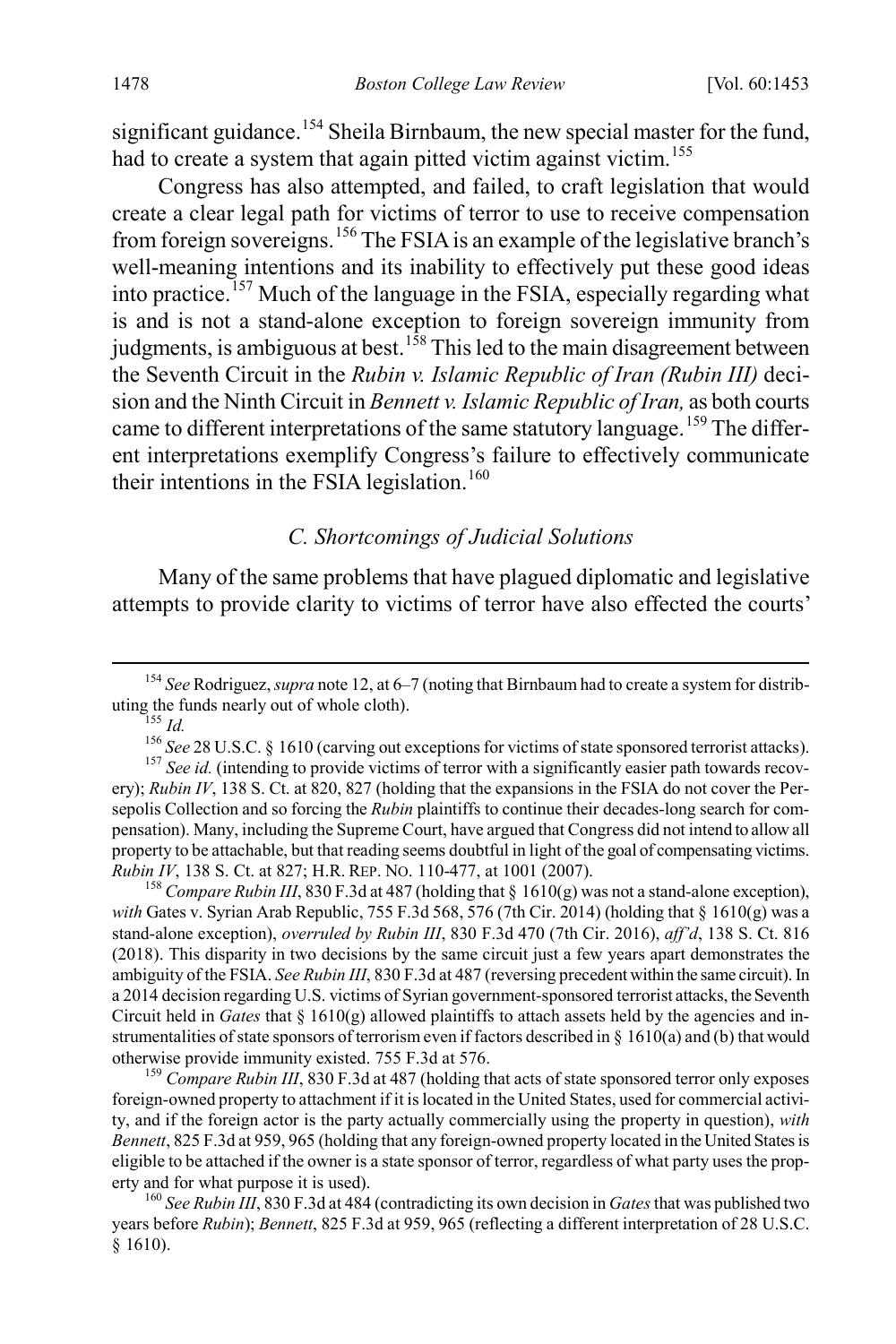attempts to do the same.<sup>[161](#page-27-1)</sup> The Seventh Circuit in particular has been unable to create a consistent precedent that both adheres to the law and provides fair compensation for victims of terror.<sup>[162](#page-27-2)</sup> Courts often provide judgments in favor of plaintiffs for millions of dollars only for the judgments to languish for dec-ades because there is no clear legal way for the judgments to be fulfilled.<sup>[163](#page-27-3)</sup> Occasionally, a windfall of money will become available but often falls short of compensating all plaintiffs possessing valid judgments.<sup>[164](#page-27-4)</sup>

<span id="page-27-1"></span><sup>161</sup> See Rubin III, 830 F.3d at 484 (struggling to understand what Congress meant when determining if certain property falls into a state sponsor of terrorism exception); *supra* note[s 72](#page-14-10)[–83](#page-15-1) (examples of issues faced by legislative and judicial attempts to fix the problem).<br><sup>162</sup> See Rubin III, 830 F.3d at 484 (breaking precedent just two years after it was created).<br><sup>163</sup> See Gates, 755 F.3d at 571 (discussing the hunt

<span id="page-27-0"></span>

<span id="page-27-3"></span><span id="page-27-2"></span>been awarded); Rubin v. Islamic Republic of Iran (*Rubin II*), 709 F.3d 49, 50–51 (1st Cir. 2013) (recounting the initial judgment and the subsequent efforts by the *Rubin* plaintiffs to receive the money to which they are entitled); Slobodzian, *supra* not[e 10](#page-3-0) (reporting on victims who waited years to receive settlements they had been awarded in court). There can be an enormous backlog of victims who are legally entitled to compensation who then come together to form a massive group in an attempt to get a lump-sum judgment or agreement that would create a fund for them to access. *See* Vivian Wang, *Manhattan Skyscraper Linked to Iran Can Be Seized by U.S., Jury Finds*, N.Y.TIMES (July 29, 2017), https://www.nytimes.com/2017/06/29/nyregion/650-fifth-avenue-iran-terrorism.html [https://perma. cc/U7L4-ZXQ7] (reporting how the case combined multiple lawsuits filed by the government and other victims of Iranian-sponsored terrorism). This happened in the BNP Paribas SA agreement, as well as the *650 Fifth Avenue* litigation discussed below. *See* Wang, *supra* (discussing lots of terrorist victims' groups coming together); Rodriguez, *supra* not[e 12,](#page-3-6) at 7 (reporting that the fund should be meant for a wide array of victims).<br><sup>164</sup> *See Gates*, 755 F.3d at 571 (discussing how the two parties of victims are competing with one

<span id="page-27-4"></span>another for the same money); Slobodzian, *supra* not[e 10](#page-3-0) (reporting how different groups of victims were not fully compensated for their judgments). There have been common funds for the BNP Paribas SA agreement, the September 11th Victims Compensation Fund, the September 11th First Responders Fund, and will likely be one as a result of the 650 Fifth Avenue forfeiture. *Rubin III*, 830 F.3d at 484; Birnbaum, *supra* not[e 153;](#page-25-8) Rodriguez, *supra* not[e 12,](#page-3-6) at 5–7*; September 11th Victim Aid and Compensation Fast Facts*, *supra* not[e 145;](#page-24-6) Wang, *supra* not[e 163.](#page-27-0) This can lead to victims directly suing one another to determine who can access the pool of designated funds first. *Gates,* 755 F.3d at 570. This is a literal example of the competition between victims that was discussed previously regarding the 9/11 victims' and first responders' compensation funds. *See id.* (litigating a dispute between two groups of victims over compensation funds); BIRNBAUM, *supra* note 153 (detailing how a common fund would be distributed to first responders); Rodriguez, *supra* note 12, at 5–7 (reporting on the limited money available to 9/11 victims).

The appellants in *Gates* were the *Baker* plaintiffs. *Gates,* 755 F.3d at 570. Their case began in 1985 when terrorists from a Syrian government-backed terrorist group called Abu Nidal hijacked an EgyptAir flight. *Id.* After landing in a Maltese airport, an armed standoff ensued that led the terrorists to shoot Patrick Scott Baker, Jackie Nink Pflug, and Scarlett Marie Rogenkamp. *Id.* Baker and Pflug survived, while Rogenkamp died along with fifty-seven other passengers and crew members. *Id.* The appellees were the *Gates* plaintiffs, decedents of Olin Armstrong, and Jack Hensley. *Id.* Armstrong and Hensley were military contractors who were beheaded in September of 2004 by al-Qaeda in Iraq, another Syrian government-sponsored group. *Id.* The Seventh Circuit ruled in favor of the *Gates* plaintiffs, deciding they had a priority lien against Syrian government-owned property in the U.S. *Id.* at 580–81. That the two parties were forced to race against each other to file attachments against various Syrian-owned properties in the United States shows how broken this system of victim compensation has become. *See id.* at 571 (litigating a fight between two groups of victims over limited resources).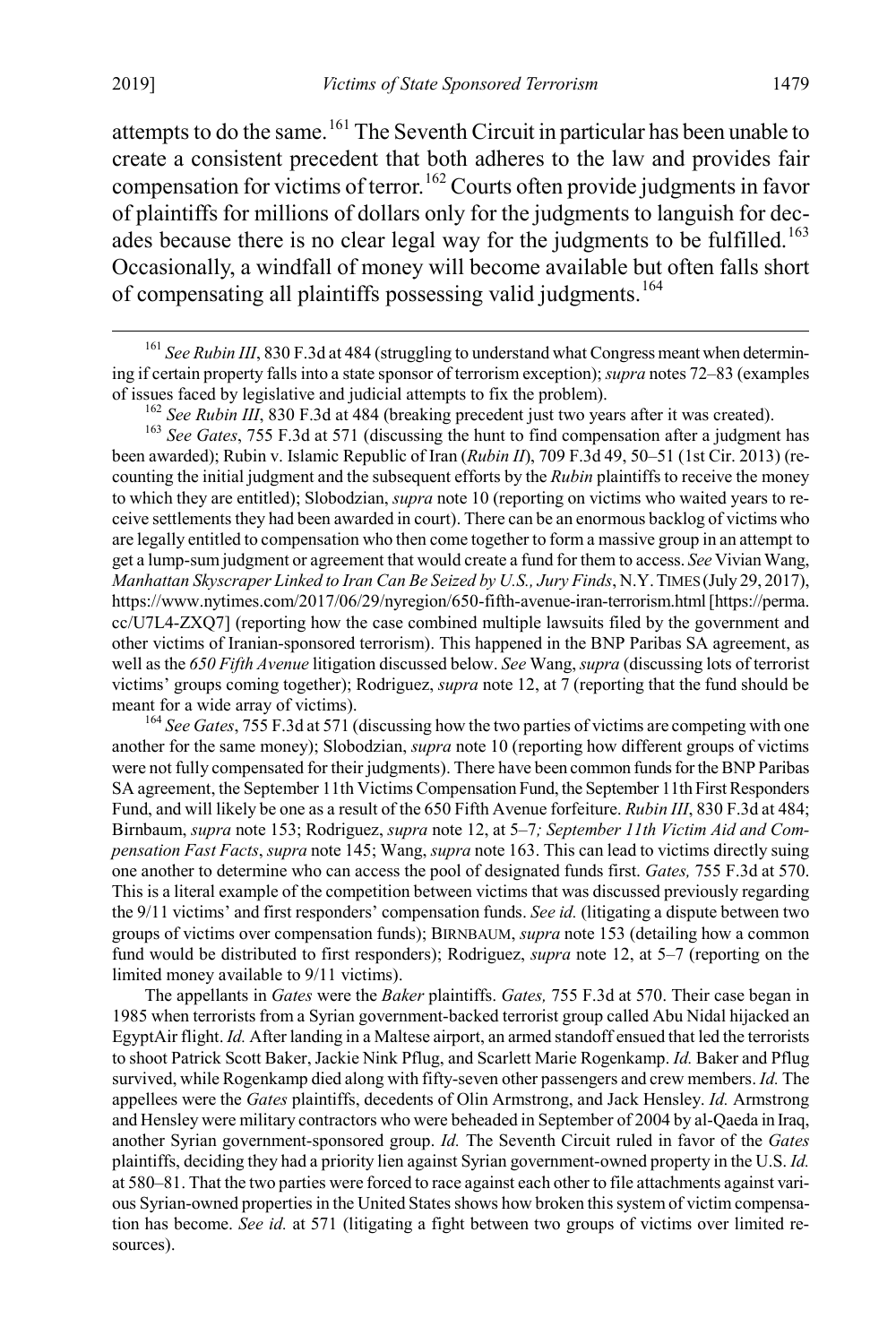<span id="page-28-0"></span>One recent example of this pattern played out in the summer of 2017, when the Southern District of New York ruled that the Iranian-based Atavi Foundation was legally compelled to sell its sixty percent ownership stake in a skyscraper in Manhattan located at 650 Park Avenue.<sup>[165](#page-28-1)</sup> The expected one billion dollars that would be raised from the sale of the ownership interest in the building, coupled with seizing a number of related real estate properties and Iranian-held bank accounts scattered across the United States, will be used to satisfy judgments in favor of American victims of Iranian state sponsored ter-rorist attacks.<sup>[166](#page-28-2)</sup>

This judgment succeeded where the *Rubin IV* case fell short because the property in question (650 Fifth Avenue) was used by an instrumentality of the Iranian government for a commercial activity and therefore fulfilled an appli-cable exception outlined in the FSIA.<sup>[167](#page-28-3)</sup> The Persepolis Collection, on the other hand, which is the property at issue in the *Rubin* cases, did not meet the commercial activity standard and so has forced the *Rubin* plaintiffs to argue that property does not need to be used for commercial activity at all to be eligible for attachment under the FSIA.[168](#page-28-4) The *Rubin* plaintiffs theorized that any property owned by Iran in the United States should have been eligible for at-

<span id="page-28-1"></span> <sup>165</sup> Linda Barr O'Flanagan, *Government Gets Go-Ahead to Sell Iran-Linked 650 Fifth*, REAL EST. WKLY. (July 3, 2017), https://rew-online.com/2017/07/government-gets-go-ahead-to-sell-iran-linked-650-fifth/ [https://perma.cc/QRT3-KRZ9]; Wang, *supra* not[e 163.](#page-27-0) The court found that, although the building was owned by Atavi and not by the Iranian government, there was enough evidence to show that the two were heavily intertwined. O'Flanagan, *supra*. Atavi would use its assets to funnel millions of dollars from the United States into Iranian government bank accounts. *Id.* For this reason, the court considered 650 Fifth Avenue, and assorted other bank accounts throughout the United States, to be property of the Iranian government. *Id.* Atavi and the Iranian government are expected to appeal

<span id="page-28-2"></span>this decision. *Id.* <sup>166</sup> Wang, *supra* not[e 163.](#page-27-0) This ruling created what some are calling the largest terrorism related civil forfeiture in United States history. O'Flanagan, *supra* note [165;](#page-28-0) Wang, *supra* note 163. The property is unquestionably valuable, as evidenced by Nike's recent announcement that it would open a flagship store in the first five stories of the building. Emily Price, *Nike Will Close Its Flagship NYC Store in Spring, New One Coming in 2019*, FORTUNE (Dec. 4, 2017), http://fortune.com/2017/12/04/ nike-will-close-its-flagship-nyc-store-in-spring-new-one-coming-in-2019/ [https://perma.cc/X9GY-AH66].<br><sup>167</sup> *See* 28 U.S.C. § 1610 (stipulating the need for the property in question to be used for a com-

<span id="page-28-3"></span>mercial activity); Rubin v. Islamic Republic of Iran (*Rubin IV*), 138 S. Ct. 816, 827 (2018) (holding that the property in question was not attachable because the state sponsor exception was not a freestanding exception); Kirschenbaum v. 650 Fifth Ave., 257 F. Supp. 3d 463, 472, 527, 536 (S.D.N.Y. 2017) (holding that the defendants violated the FSIA). In a written decision, Judge Katherine B. Forrest of the United States District Court for the Southern District of New York found that she was convinced the Iranian government appointed and directed the day-to-day operators of the Atavi Foundation to make sure the Foundation acted within the government's interests. O'Flanagan, *supra* note [165.](#page-28-0) 

<span id="page-28-4"></span><sup>168</sup> *See* 28 U.S.C. § 1610 (stipulating that property is eligible for attachment only if it used for a commercial activity); *Rubin IV*, 138 S. Ct. at 821 (describing what property the plaintiffs were trying to access); *Rubin III*, 830 F.3d at 473 (holding that the statute did not include a free-standing exception for property not used for a commercial activity); O'Flanagan, *supra* note [165](#page-28-0) (discussing the commercial activity of a skyscraper in Manhattan).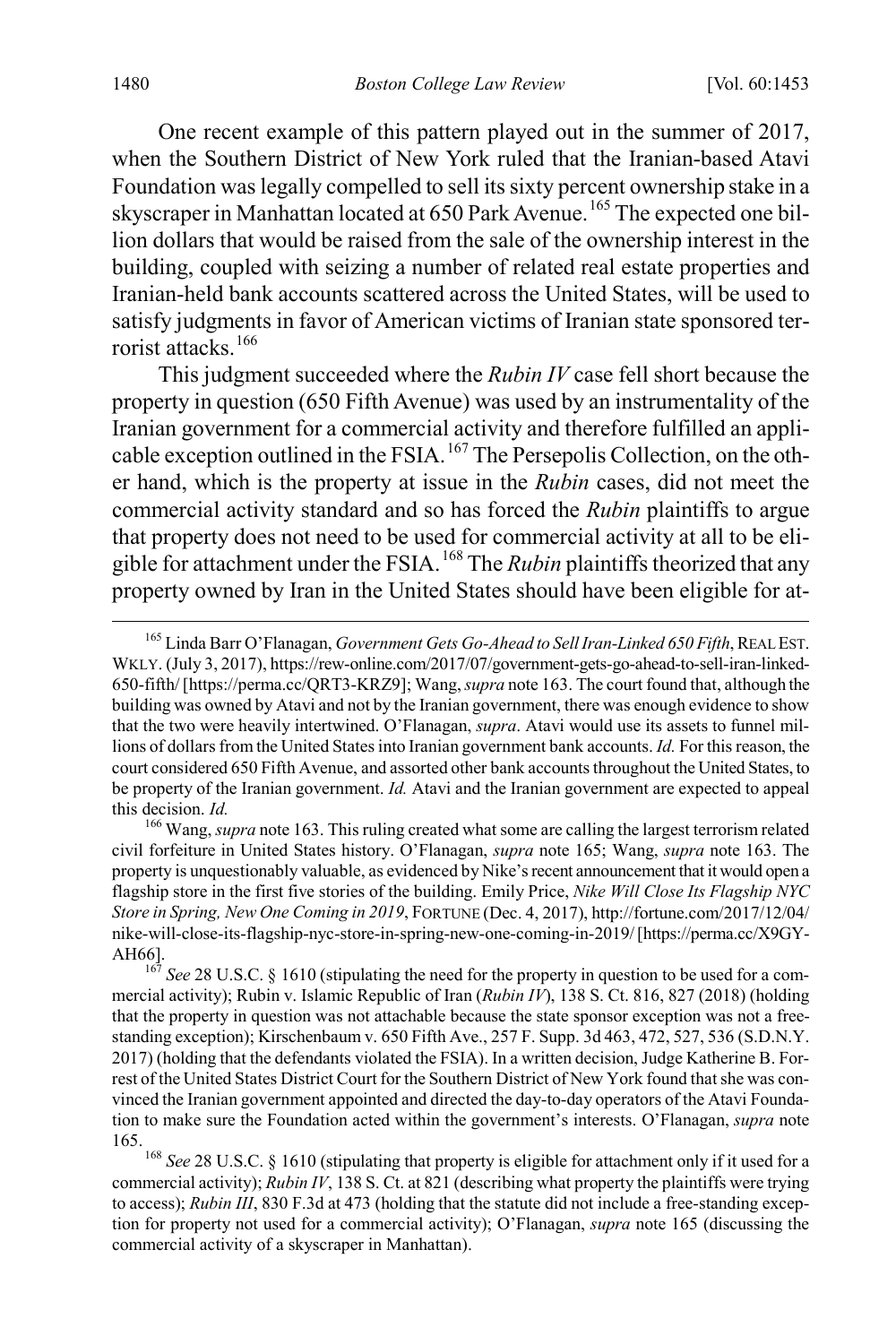tachment because they filed a claim under the state sponsor of terrorism excep-tion.<sup>[169](#page-29-1)</sup>

The relative success of the 650 Fifth Avenue forfeiture only highlights the shortcomings of the system as a whole.<sup>[170](#page-29-2)</sup> There is a large plaintiff class because opportunities to compensate these victims from foreign sovereign coffers are so rare.[171](#page-29-3) Due to the size of the judgment and the number of victims who are seeking compensation, there will likely be a "special master" appointed like for the BNP Paribas SA and the September 11th funds.<sup>[172](#page-29-4)</sup> Finally, if history is any indication, those victims who do receive some compensation from the fund are not likely to get what previous U.S. courts determined to be a fair amount.<sup>[173](#page-29-5)</sup> There is currently no other way for the judicial system to compen-sate American victims of terror while using foreign sovereign funds.<sup>[174](#page-29-6)</sup> Due to the Supreme Court's decision in *Rubin IV*, the courts will forever have one arm tied behind their backs, hindered by a limited ability to touch foreign sovereign property that is not used for commercial use.[175](#page-29-7)

<span id="page-29-3"></span>were forced to race each other), *overruled by Rubin III*, 830 F.3d 470 (7th Cir. 2016), *aff'd*, 138 S. Ct. 816 (2018); Wang, *supra* not[e 163](#page-27-0) (reporting on a group of plaintiffs gaining access to compensation, if there was easier access to compensation funds, there would be little incentive for victims to form such large groups and compete over a scarce and finite resource).<br><sup>172</sup> *See* BIRNBAUM, *supra* not[e 153](#page-25-8) (detailing how funds were distributed for 9/11 first respond-

<span id="page-29-4"></span>ers); *September 11th Victim Aid and Compensation Fast Facts, supra* not[e 145](#page-24-6) (detailing how funds were distributed for 9/11 victims); Slobodzian, *supra* note [10](#page-3-0) (reporting on the distribution of compensation for U.S. victims of other Iranian government-sponsored terror attacks); Wang, *supra* note [163](#page-27-0) (describing how a case brings together many different groups of plaintiffs into a larger class).

<span id="page-29-5"></span><sup>173</sup> *See, e.g., Rubin IV*, 138 S. Ct. at 820, 827 (holding that courts are now precluded from using subsection (g) on foreign sovereign-owned property unless it fits within another subsection of the FSIA); *Rodriguez* note [12,](#page-3-6) at 5–6 (reporting on 9/11 victims' inability to be fully compensated from the fund Congress created); Slobodzian, *supra* not[e 10](#page-3-0) (describing how a group of victims are not able to receive the full judgment).<br><sup>174</sup> *See* 29 U.S.C. § 1610(g) (providing a specific way for victims of terror to execute their judg-

<span id="page-29-6"></span>ments); Broder, *supra* not[e 21](#page-5-4) (describing an agreement between the U.S. and Sudanese governments that did not include any agreement about terrorist victim compensation); Birnbaum, *supra* note 153 (reporting on another example of a common fund for victims); *Libya Pays \$1.5 Billion*, *supra* not[e 70](#page-13-1) (describing how victims of the Lockerbie bombing were able to receive compensation after a diplomatic agreement between the U.S. and Libyan governments); *September 11th Victim Aid and Compensation Fast Facts, supra* not[e 145](#page-24-6) (describing how money is allocated through a common victim fund); Slobodzian, *supra* note [10](#page-3-0) (describing how victims of Iranian-sponsored attacks eventually received compensation from a fund created by Congress using the forfeited money from the French bank BNA Paribas SA).<br><sup>175</sup> *See* 28 U.S.C. § 1610(g) (refusing to specify what kind of property is covered by the subsec-

<span id="page-29-7"></span>tion); *Rubin IV*, 138 S. Ct. at 824–27 (ruling that Congress did not intend for the scope of eligible property to be as wide as the plaintiffs argued, even though Congress stated that it intended for

<span id="page-29-0"></span>

<span id="page-29-2"></span><span id="page-29-1"></span><sup>&</sup>lt;sup>169</sup> 28 U.S.C. § 1605A; *Rubin III*, 830 F.3d at 473; Petitioner's Brief, *supra* not[e 24,](#page-6-7) at 24. <sup>170</sup> *See* Wang, *supra* not[e 163](#page-27-0) (reporting that the victims in the group were able to receive some kind of compensation for their injuries, but after decades of work and will likely now be forced to compete for a finite amount of available money); *supra* note[s 72](#page-14-10)[–83](#page-15-1) and accompanying text (examples of judiciary and legislative failures to fix the issues). <sup>171</sup> *See* Gates v. Syrian Arab Republic, 755 F.3d 568, 571 (7th Cir. 2014) (stating that the victims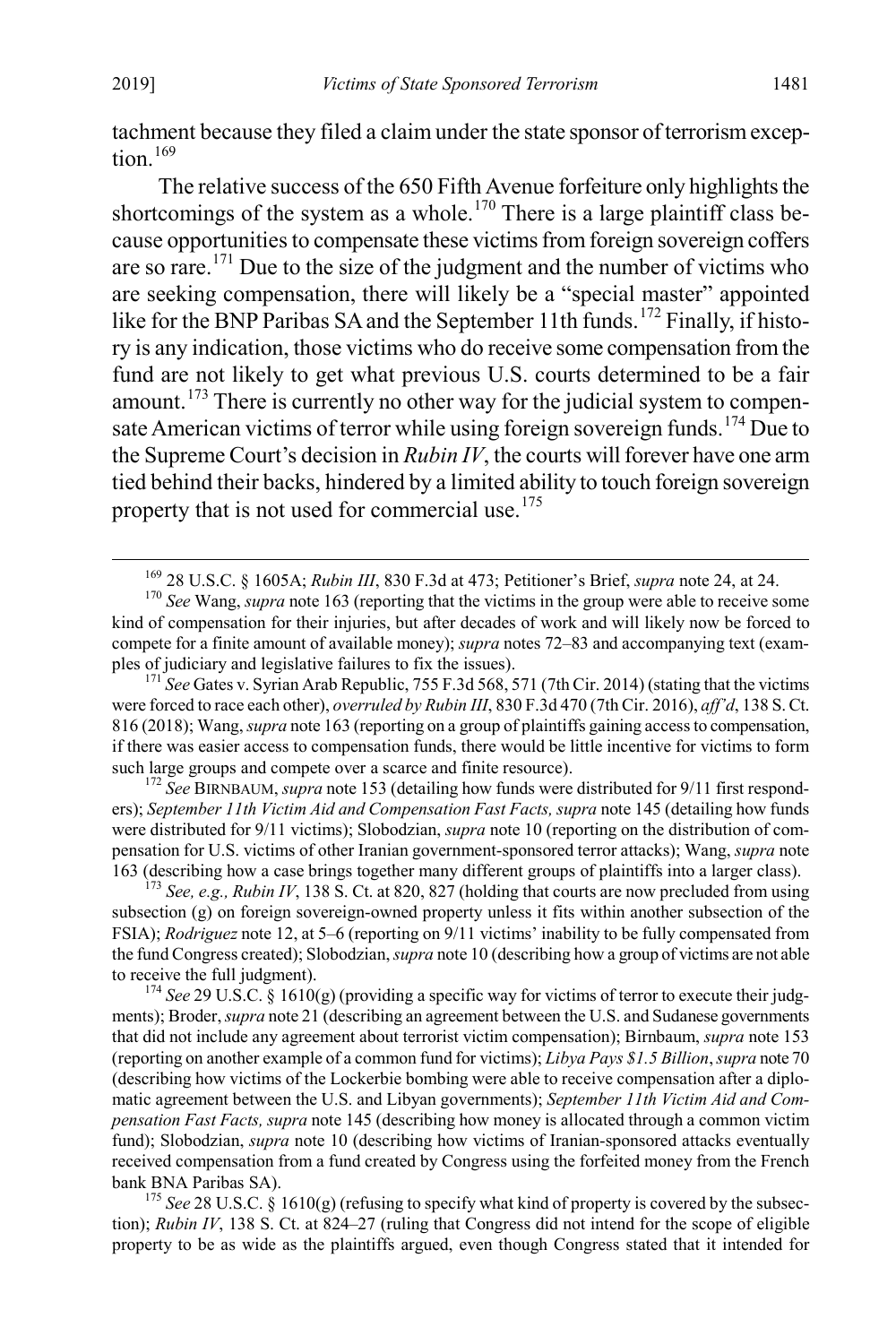#### <span id="page-30-1"></span><span id="page-30-0"></span>III. WHY THE SUPREME COURT SHOULD HAVE SIDED WITH THE *RUBIN* PLAINTIFFS

The United States Supreme Court heard oral arguments in *Rubin v. Islamic Republic of Iran (Rubin IV)* on December 4, 2017 and authored its decision on February 21, 2018.<sup>[176](#page-30-2)</sup> After hearing from the plaintiffs, the respondents, and the United States government, the Court had an opportunity to provide justice to victims who have long been denied compensation.<sup>[177](#page-30-3)</sup> Expanding the scope of  $\S$  1610(g) so that it covers property that was not used for a commercial activity as defined in § 1610(a) and (b) not only would have fit within the correct statutory interpretation of the text and Congressional intent of the legislation, but also would have provided a path for future victims of terror without causing harm to other museums or academic institutions concerned about losing similar antiquities.<sup>[178](#page-30-4)</sup>

Subsection A details why the Supreme Court incorrectly interpreted the statute when deciding against the *Rubin* plaintiffs.<sup>[179](#page-30-5)</sup> Subsection B explains how this new ruling would have fixed many of the current issues facing victims of terror in their attempts to execute the judgments they have been award-

<span id="page-30-4"></span>REP. NO. 110-477, at 1001 (2007) (describing the intended scope of  $\S$  1610(g) and Congress's efforts to smooth the process for victims); Petitioner's Brief, *supra* not[e 24,](#page-6-7) at 28; Transcript of Oral Argument at 22, *Rubin IV*, 138 S. Ct. 816 (arguing that concerns over the future of foreign antiquities in the United States are overblown); *see also infra* note[s 214](#page-37-0)[–219](#page-38-0) and accompanying text (explaining why expanding subsection (g) would not have negative consequences on foreign antiquities in the U.S.). <sup>179</sup> *See infra* notes [182–](#page-31-0)207.

<span id="page-30-5"></span>

 <sup>§ 1610(</sup>g) to provide a significant amount of relief to victims who were struggling to find attachable property to satisfy their judgments); *Rubin III*, 830 F.3d at 484 (struggling to find a consistent understanding of Congress's intent); Gates v. Syrian Arab Republic, 755 F.3d 568, 571 (7th Cir. 2014) (understanding the predicament both parties found themselves without any easy solution), *overruled by Rubin III*, 830 F.3d 470 (7th Cir. 2016), *aff'd*, 138 S. Ct. 816 (2018).<br><sup>176</sup> Rubin v. Islamic Republic of Iran (*Rubin IV*), 138 S. Ct. 816, 816 (2018). Asher Perlin argued

<span id="page-30-2"></span>on behalf of the plaintiffs, David A. Strauss argued on behalf of the respondents, and Assistant Solicitor General Zachary D. Tripp argued on behalf of the United States government as *amicus curiae*, supporting the respondents. Transcript of Oral Argument at 1, *Rubin IV*, 138 S. Ct. 816 (2018) (No. 16-534), https://www.supremecourt.gov/oral\_arguments/argument\_transcripts/2017/16-534\_if5n.pdf

<span id="page-30-3"></span><sup>[</sup>https://perma.cc/GZ5T-5LWR]. <sup>177</sup> *See Rubin IV*, 138 S. Ct. 816 at 820–21 (detailing the procedural history of the case). The Foundation for Defense of Democracies, Victims of Iranian Terrorism, and a group representing former U.S. counterterrorism officials each filed a brief in support of the plaintiffs. *Rubin v. Islamic Republic of Iran*, SCOTUSBLOG (2018), http://www.scotusblog.com/case-files/cases/rubin-v-islamicrepublic-of-iran-2/ [https://perma.cc/L9GR-YCFC]. On the other side, both the government of Iran and the University of Chicago filed separate respondent briefs, while the United States' government filed a supporting brief. *Id.* The *Rubin* plaintiffs were first injured in 1997, received a judgment in 2005, and have spent the next decade plus seeking execution on this judgment. Campuzano v. Islamic Republic of Iran, 281 F. Supp. 2d 258, 261 (D.D.C. 2003); *see* Rubin v. Islamic Republic of Iran (*Rubin III*), 830 F.3d 470, 473 (7th Cir. 2016) (explaining when the plaintiffs first received a judgment to compensate them for their injuries), *aff'd*, 138 S. Ct. 816 (2018); *7 Killed by Bomb Blasts in Jerusalem*, *supra* note 1 (reporting on the terrorist attack that caused the plaintiffs' injuries). <sup>178</sup> *See* 28 U.S.C. § 1610(a)–(b), (g) (2012) (exceptions for foreign sovereign immunity); H.R.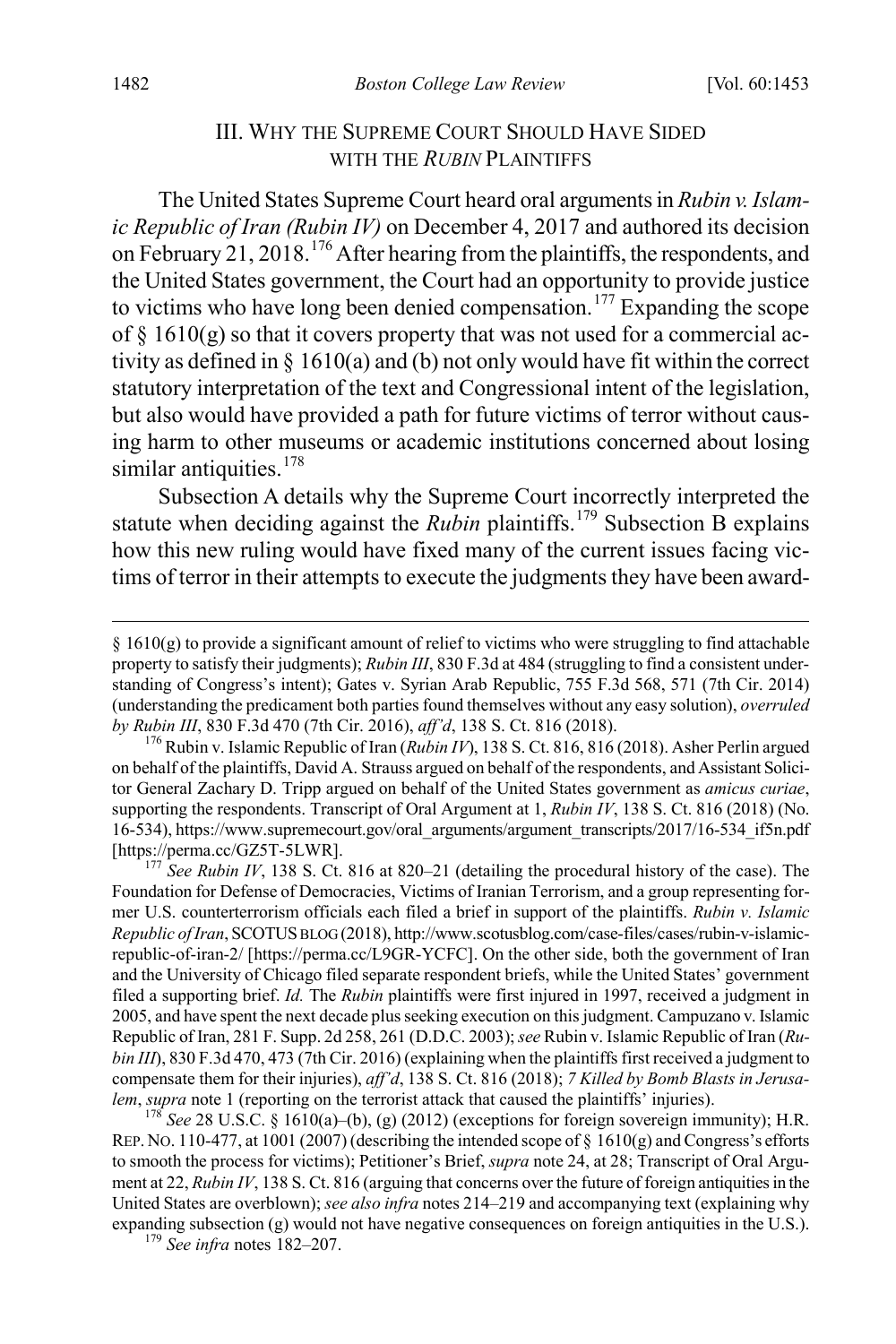ed.<sup>[180](#page-31-2)</sup> Finally, Subsection C addresses how an expanded  $\S$  1610(g) would have affected the future of foreign-owned antiquities in the United States, and explains why any fear that these objects would be lost permanently are out-weighed by the benefits conferred to victims.<sup>[181](#page-31-3)</sup>

#### <span id="page-31-1"></span><span id="page-31-0"></span>*A. Statutory Justifications for Expanding § 1610(g)*

The debate between the United States Court of Appeals for the Seventh and Ninth Circuits regarding the meaning of  $\S$  1610(g) could have been easily settled considering the Congressional intent of the statute and how it fits into the FSIA as a whole.<sup>[182](#page-31-4)</sup> According to the conference report, Congress meant for  $\S 1610(g)$  to significantly expand the kind of property that victims could attach to execute judgments against state sponsors of terror.<sup>[183](#page-31-5)</sup> The legislature meant for this statute to be more than just a mechanism for victims to pierce the "corporate" veil of state-owned businesses and access assets that could be sold to satisfy the country's debts.<sup>[184](#page-31-6)</sup> Congress did not mean for § 1610(g) to have any limitations.<sup>[185](#page-31-3)</sup>

<span id="page-31-5"></span>interest in which the foreign state enjoys a beneficial ownership to attachment and execution"). The Supreme Court did not lend proper weight to just how much Congress intended to expand the scope of eligible property through § 1610(g). *See Rubin IV*, 138 S. Ct. at 827 (minimizing the impact Congress intended the legislation to have). The Court did briefly consider congressional intent at the end of the *Rubin* opinion, but it misinterpreted how far Congress wanted to go. *See id.* (holding that Congress only wanted to eliminate the *Bancec* factors). Allowing all property to be attachable under a § 1605A claim through the correct interpretation of  $\S$  1610(g) would have significantly expanded the statute's the scope, exactly what Congress intended. *See Rubin IV*, 138 S. Ct. at 827 (limiting the scope of subsection (g) to eliminating the *Bancec* factors); H.R. REP. NO. 110-477, at 1001 (discussing the

<span id="page-31-6"></span>intended scope of subsection (g)).<br><sup>184</sup> Petitioner's Brief, *supra* not[e 24,](#page-6-7) at 27; *see* H.R. REP. NO. 110-477, at 1001 (applying subsection (g) to all property). Congress's most recent amendment to the Foreign Sovereign Immunity Act came in 2012 with the passage of JASTA. Justice Against Sponsors of Terrorism Act, Pub. L. No. 114-222, § 2(b), 130 Stat. 852 (2016); *see supra* note[s 13](#page-4-0)[–15](#page-4-7) and accompanying text (briefly describing JASTA and its goals). In this amendment, Congress explicitly laid out its intent for the act as a whole when it stated:

The purpose of this Act is to provide civil litigants with the broadest possible basis, consistent with the Constitution of the United States, to seek relief against persons, entities, and foreign countries, wherever acting and wherever they may be found, that have provided material support, directly or indirectly, to foreign organizations or persons that engage in terrorist activities against the United States.

JASTA § 2(b). Piercing the corporate veil is a corporate law term that is applicable in this context, as well. *See* STEPHEN B. PRESSER, PIERCING THE CORPORATE VEIL § 1:1 (1998) (describing the ele-

<span id="page-31-4"></span><span id="page-31-3"></span><span id="page-31-2"></span><sup>&</sup>lt;sup>180</sup> *See infra* notes [203–](#page-35-0)213.<br><sup>181</sup> *See infra* notes [214–](#page-37-0)219.<br><sup>182</sup> Petitioner's Brief, *supra* not[e 24,](#page-6-7) at 28; *see Rubin III*, 830 F.3d at 487 (holding that subsection (g) was restricted by the other subsections in the statute); Bennett v. Islamic Republic of Iran, 825 F.3d 949, 959, 965 (9th Cir. Feb. 22, 2016) (holding that subsection (g) did not have any restrictions), *abrogated by Rubin IV*, 138 S. Ct. 816 (2018); *infra* not[e 183](#page-31-1) (explaining the Congressional intent of the legislation).<br><sup>183</sup> *See* H.R. REP. NO. 110-477, at 1001 (stating that "§ 1610(g) is written to subject any property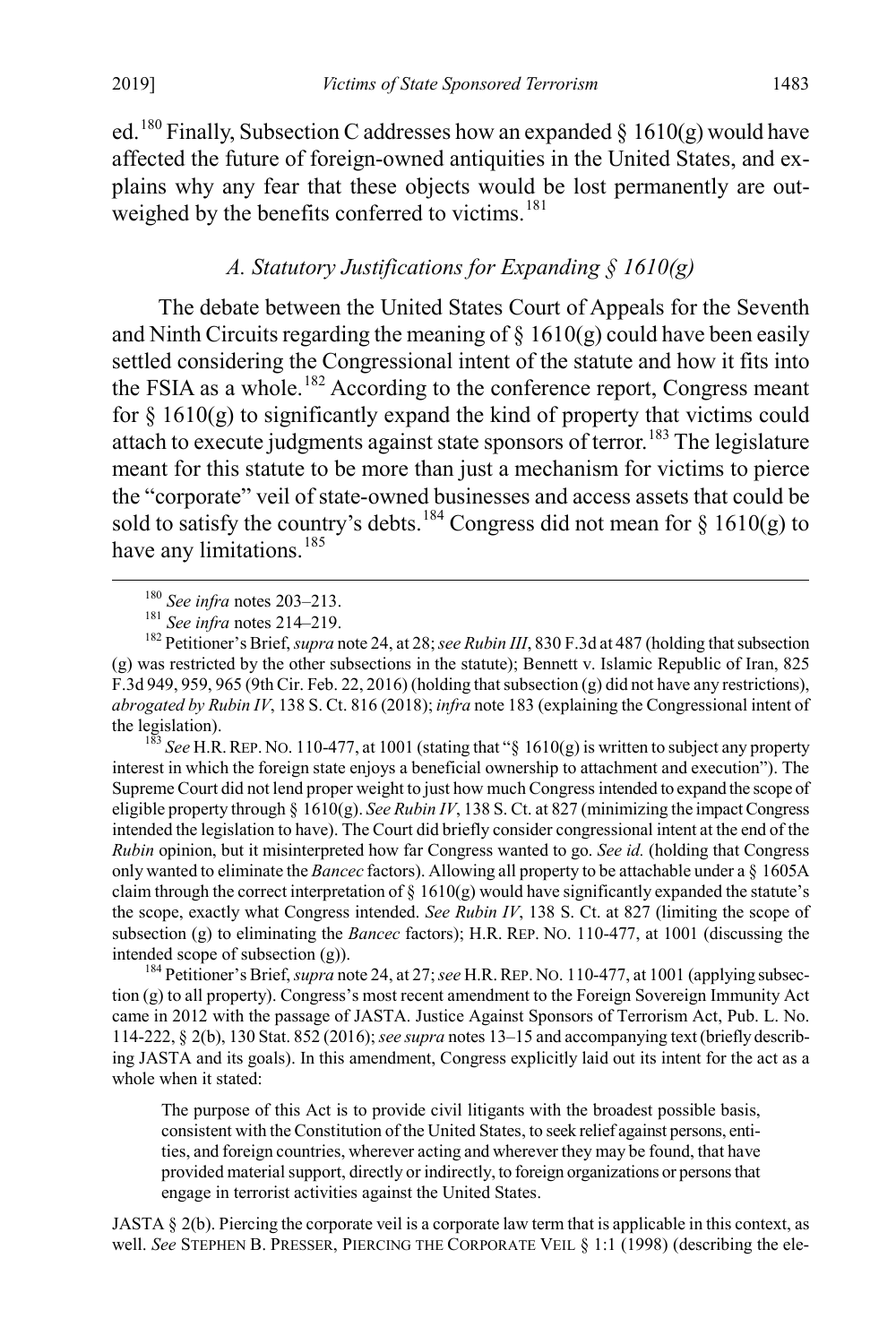Multiple courts agreed with an assessment that the subsection in question covered all foreign-owned property, including the United States District Court for the District of Columbia and the Southern District of California, as well as the United States Court of Appeals for the Ninth Circuit and Seventh Circuit (prior to *Rubin v. Islamic Republic of Iran (Rubin III)*).[186](#page-32-0) The Seventh Circuit, however, came to an opposite conclusion in *Rubin III*, and the Supreme Court followed suit by upholding the decision.<sup>[187](#page-32-1)</sup>

governments).<br><sup>185</sup> *See* H.R. REP. NO. 110-477, at 1001 (stating explicitly that § 1610(g) did not have any limitations); Petitioner's Brief, *supra* not[e 24,](#page-6-7) at 30–49, 58–61 (explaining the legislative background and textual particularities that indicate Congress intended  $\S 1610(g)$  to have as broad a scope of attachable property as possible). The language of the statute does not modify what kind of property is eligible for attachment, a clear difference from other sections which expressly define the scope of property available to plaintiffs. *Compare* 28 U.S.C. § 1610(b) (stating that "any property in the United States of an agency or instrumentality of a foreign state engaged in commercial activity in the United States shall not be immune from attachment"), with  $\S$  1610(g) (stating that "the property of a foreign state against which a judgment is entered under section 1605A . . . is subject to attachment").<br><sup>186</sup> *Bennett*, 825 F.3d at 960; Wyatt v. Syrian Arab Republic, 800 F.3d 331 (7th Cir. 2015) (allow-

<span id="page-32-0"></span>ing plaintiffs to attach Syrian government debts held by a U.S. bank and telecommunications company), *overruled by Rubin III*, 830 F.3d 470 (7th Cir. 2016), *aff'd*, 138 S. Ct. 816 (2018); Gates v. Syrian Arab Republic, 755 F.3d 568, 576 (7th Cir. 2014), *overruled by Rubin III*, 830 F.3d 470 (7th Cir. 2016), *aff'd*, 138 S. Ct. 816 (2018); Ministry of Def. & Support for the Armed Forces v. Cubic Def. Sys*.*, 984 F. Supp. 2d 1070, 1082 (S.D. Cal. 2013) (finding that Congress included § 1610(g) to allow victims of state sponsored terror attacks to attach foreign sovereign-owned property in the United States), *aff'd sub nom.* Ministry of Def. and Support for the Armed Forces of the Islamic Republic of Iran v. Frym, 814 F.3d 1053 (9th Cir. 2016); Estate of Heiser v. Islamic Republic of Iran, 807 F. Supp. 2d 9, 11, 18 (D.D.C. 2011) (ruling that decedents for nineteen U.S. military members who were killed in a 1996 tanker truck explosion in Saudi Arabia received a judgment by filing an attachment against Iranian debts held by Sprint, which did not contest that  $\S$  1610(g) covered the property in question); Calderon-Cardona v. Democratic People's Republic of Korea, 723 F. Supp. 2d 441, 458 (D.P.R. 2010) (deciding that § 1610(g) provided easier paths for enforcement of § 1605A judgments). In the *Rubin* decision, the Seventh Circuit admitted that the prior decisions assumed the question at issue here. *Rubin III*, 830 F.3d at 485. The Seventh Circuit in *Gates v. Syrian Arab Republic* did not feel it was necessary to even discuss the scope of  $\S$  1610(g), seemingly because it was so obvious it was not worth the time. *See generally*, 755 F.3d 568 (accepting that § 1610(g) had a broad scope). Furthermore, Judge Lamberth, who authored the *Estate of Heiser v. Islamic Republic of Iran* decision, wrote that "Congress made no exceptions" to the reach of § 1610(g). Petitioner's Brief, *supra* not[e 24,](#page-6-7) at 28 (citing *Estate of Heiser*, 807 F. Supp. 2d at 21). <sup>187</sup> *Rubin IV*, 138 S. Ct. at 820, 827; *Rubin III*, 830 F.3d at 487.

<span id="page-32-1"></span>

ments needed to pierce the veil of a corporation); Petitioner's Brief, *supra* not[e 24,](#page-6-7) at 27 (discussing the legal veil of foreign sovereigns). In business, as in international diplomacy, it is important for owners to have limited liability. *See* PRESSER, *supra* (describing the role of the corporate veil in business that parallels how the veil works with foreign sovereigns). If a business is held liable for its liabilities, creditors cannot seek the owners' independent and individual assets to fulfill the debts of the business. *Id.* It is only when the business and the owner are legally indistinguishable can someone pierce through the veil of the business to reach into the assets of the owner. *Id.* The same dynamic is present in international situations like the one facing the *Rubin* plaintiffs. *See* Petitioner's Brief, *supra*  not[e 24,](#page-6-7) at 27 (stating that § 1610(g) allows victims to pierce the "corporate" veil of foreign sovereign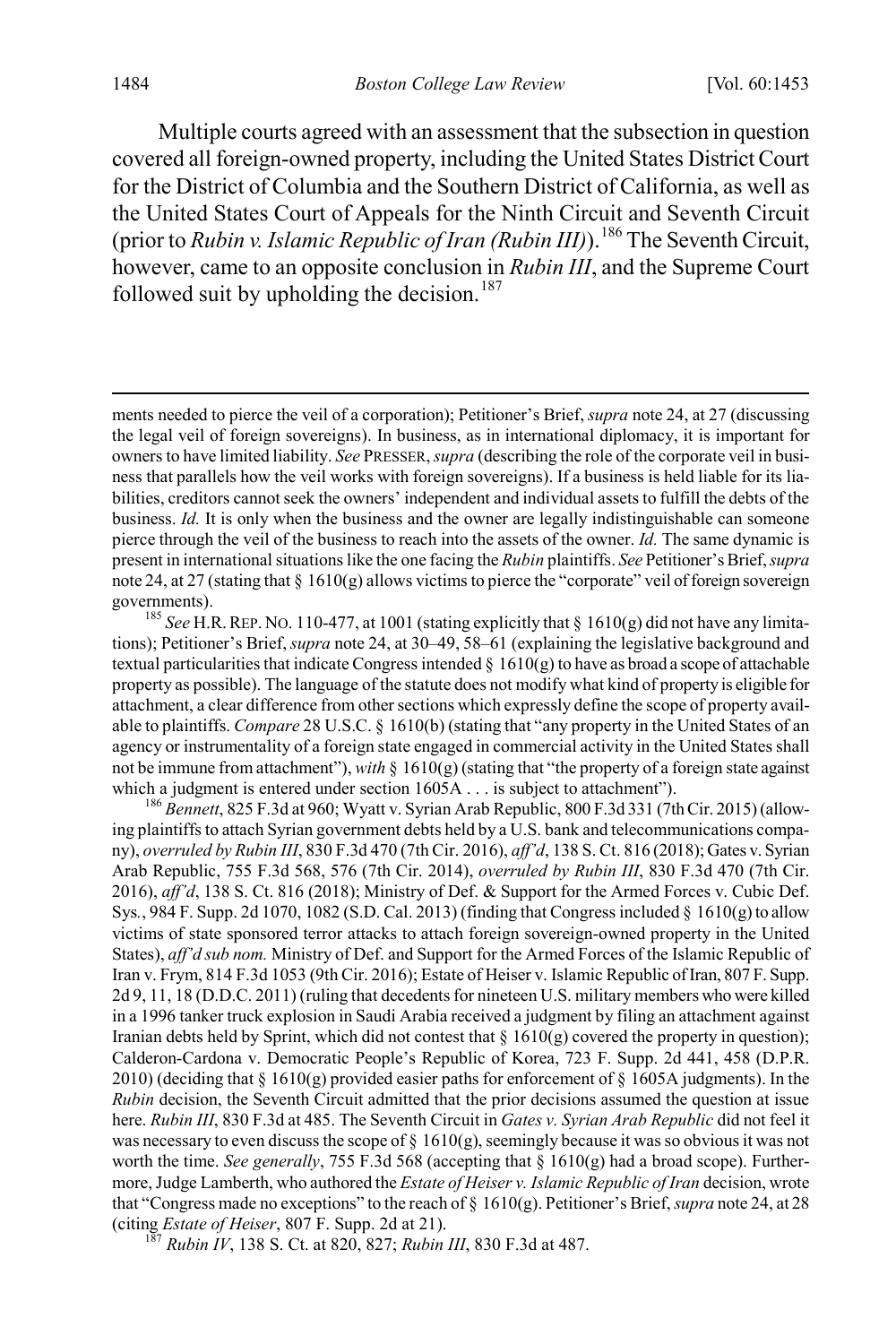An expansive reading of  $\S$  1610(g) is made even stronger when one ex-amines the subsection in the context of the FSIA as a whole.<sup>[188](#page-33-0)</sup> Other parts of § 1610, specifically subsection (a), specifies what kind of property is covered by that individual subsection.<sup>[189](#page-33-1)</sup> On the other hand,  $\S$  1610(g) does no such thing.<sup>[190](#page-33-2)</sup> The word "property" is not modified by any phrases or words meant to limit its scope.<sup>191</sup> Furthermore, parts of subsection (g) specifically expand the scope of property available to victims by eliminating the restrictions that had been in place with the *Bancec* factors described above.<sup>[192](#page-33-4)</sup> One of those factors in particular,  $\S 1610(g)(1)(C)$ , allows for property to be attached regardless of the amount of control that the foreign state exerts over the daily affairs of the item in question.<sup>[193](#page-33-5)</sup> Because of the blanket treatment of property in § 1610(g), every other section of § 1610, specifically subsections (a) and (b), should not be considered applicable.<sup>[194](#page-33-6)</sup> If the foreign government needed to use the property in question for a commercial activity (a kind of control defined in subsection (a)) in order to be stripped of foreign sovereign immunity, then it would render subsection  $(g)(1)(C)$  irrelevant, because that specifically addressed whether any type of control needed to be present.<sup>[195](#page-33-7)</sup>

<span id="page-33-4"></span><span id="page-33-3"></span><span id="page-33-2"></span>§ 1610(a)(1)–(7).<br><sup>190</sup> *See* 28 U.S.C. § 1610(g) (omitting any limitations to kinds of eligible property).<br><sup>191</sup> *Id.*<br><sup>192</sup> *Id.* § 1610(g)(1)(A)–(E); Petitioner's Brief, *supra* not[e 24,](#page-6-7) at 32; *see supra* note 184 (de ing the corporate veil dynamic addressed by the statute). The Supreme Court pointed out this difference as a reason to rule against the plaintiffs, when it should have come to the opposite conclusion. *See Rubin IV*, 138 S. Ct. at 827 (limiting the scope of (g) to the *Bancec* factors). By not modifying the word "property," Congress signified its intent for all property to be attachable under § 1610(g). *See* 28 U.S.C. § 1610(g) (specifically leaving "property" un-modified, without any specifications about what kind should or should not be covered); H.R. REP. NO. 110-477, at 1001 (indicating an intent for § 1610(g) to reach "any" foreign sovereign property interest). Up until 2008, courts used five factors outlined in its 1983 *Bancec* decision to determine if property could be attachable under a claim related to a state sponsored terrorist attack. Petitioner's Brief, *supra* not[e 24,](#page-6-7) at 13. *Bancec* created a general presumption that foreign-owned property would not be attached to execute a judgment if it was owned by a "juridically separate agency or instrumentality." *Rubin III*, 830 F.3d at 482. The NDAA, specifically §  $1610(g)(1)(A)$ –(E), eliminated each of the five factors. 28 U.S.C. §  $1610(g)(1)(A)$ –(E); *Rubin IV*,

<span id="page-33-5"></span>138 S. Ct. at 827. <sup>193</sup> 28 U.S.C. § 1610(g)(1)(C); Petitioner's Brief, *supra* not[e 24,](#page-6-7) at 32–33; *see Rubin IV*, 138 S. Ct. at 820, 827 (holding that  $\S 1610(g)$  does not cover all kinds of property). The same argument goes for other parts of  $\S 1610(g)(1)$ , as well. Petitioner's Brief, *supra* not[e 24,](#page-6-7) at 33 (arguing that  $\S 1610(b)$ ) has similar problems). Section  $1610(g)(1)(A)$  specifies that property can be attached regardless of the level of economic control that the foreign state possesses, while  $\S 1610(g)(1)(B)$  does away with the requirement that profits from the property must go to the foreign government itself. 28 U.S.C. § 610(g)(1)(A)–(B); Petitioner's Brief, *supra* note [24,](#page-6-7) at 33. <sup>194</sup> Petitioner's Brief, *supra* not[e 24,](#page-6-7) at 33; *see infra* not[e 199](#page-34-0) (explaining why any other interpre-

<span id="page-33-7"></span><span id="page-33-6"></span>tation would make the language of subsection (g) meaningless). <sup>195</sup> Petitioner's Brief, *supra* not[e 24,](#page-6-7) at 33

<span id="page-33-1"></span><span id="page-33-0"></span><sup>&</sup>lt;sup>188</sup> Petitioner's Brief, *supra* not[e 24,](#page-6-7) at 31–36.<br><sup>189</sup> *Id*. at 31. According to § 1610(a), property that would be excluded under that subsection must (i) be used (ii) by the foreign sovereign state itself, (iii) for some kind of commercial activity, (iv) in the United States, and also if one of the other enumerated exceptions applies. *Id.* (citing 28 U.S.C.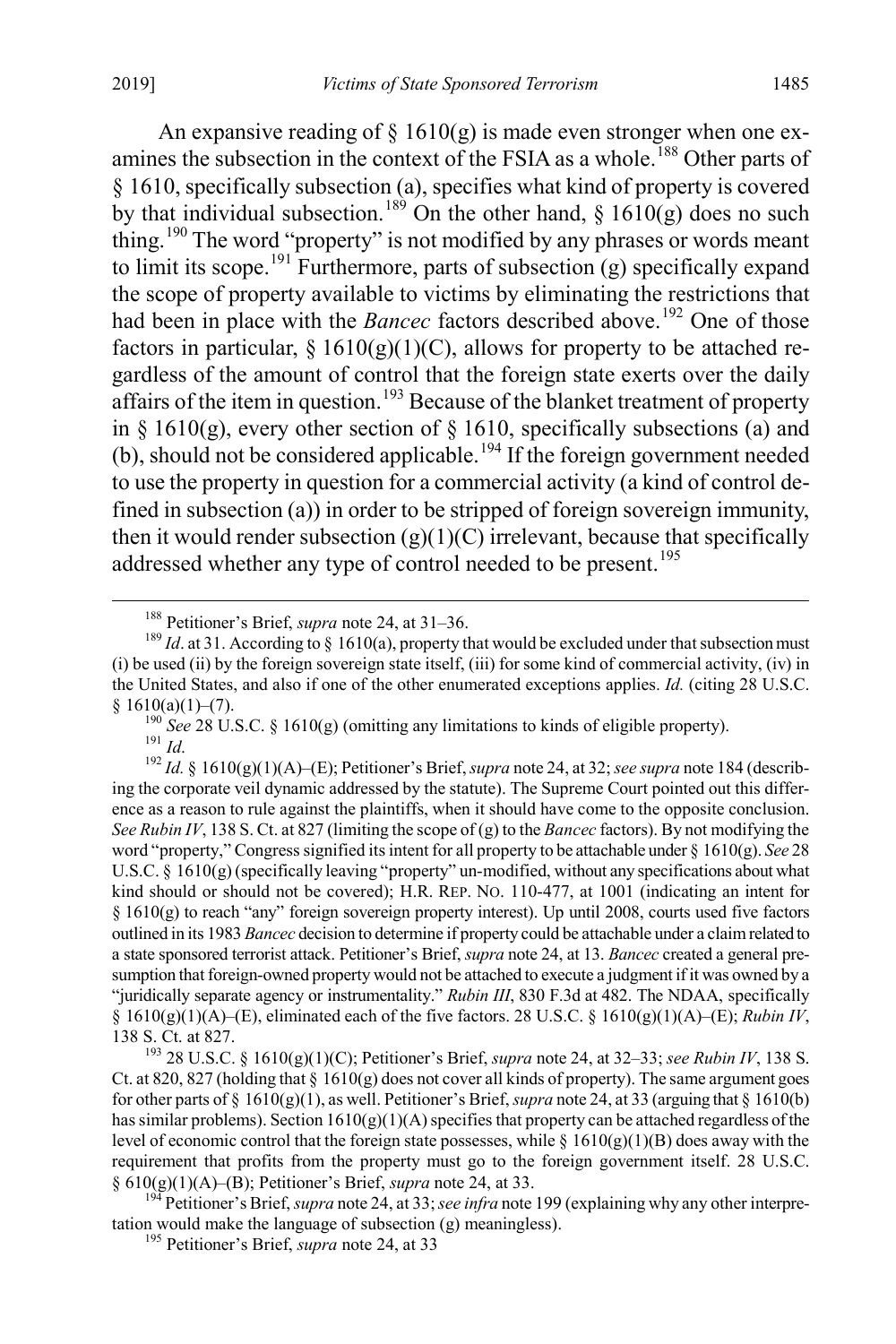Furthermore, the Seventh Circuit and Supreme Court's interpretation of  $\S$  1610(g) cannot be reconciled with the language and structure of  $\S$  1610(b).<sup>[196](#page-34-1)</sup> Section  $1610(g)$  allows for plaintiffs to seek an attachment on property owned by an agent or instrumentality of a foreign state whether or not the agent itself waived foreign sovereign immunity.<sup>[197](#page-34-2)</sup> Section 1610(b), on the other hand, specifies that property owned by an agent or instrumentality of a foreign state can only be attached if it was used for a commercial activity and if the agent or instrumentality itself did something that stripped immunity.<sup>[198](#page-34-3)</sup> Again, if, as the Seventh Circuit held in *Rubin IV* and the Supreme Court reaffirmed, any  $§ 1610(g)$  claim on foreign-owned property needed to also satisfy the "commercial activity" requirement elsewhere in  $\S$  1610, then subsection (g) would be completely subsumed and nullified.<sup>[199](#page-34-4)</sup>

<span id="page-34-6"></span><span id="page-34-0"></span>A foreign government that knows U.S. courts have levied judgments against them for sponsoring acts of terror could use this construction to perma-nently shelter their money from the victims trying to get compensation.<sup>[200](#page-34-5)</sup> They would simply keep their money in some agent or instrumentality—like a bank—that is not owned by the country nor is independently guilty of doing

<span id="page-34-4"></span>erty that are supposedly opened up by § 1610(g). 28 U.S.C. § 1610(b), (g); Petitioner's Brief, *supra*  not[e 24,](#page-6-7) at 36. By limiting the scope of  $\S$  1610(g), plaintiffs are required to prove that the agent of the foreign government that owns the property is also liable for the claim. Petitioner's Brief, *supra* note [24,](#page-6-7) at 34. Section 1610(b)(3) specifies that property of an agent may be attached if the agent itself is not immune due to a § 1605A claim. § 1610(b)(3); Petitioner's Brief, *supra* not[e 24,](#page-6-7) at 34. Therefore, the plaintiffs need to prove that the agent itself was independently liable for the § 1605A claim. Petitioner's Brief, *supra* note [24,](#page-6-7) at 34. This eliminates the point of voiding the *Bancec* factors because that action was meant to allow the plaintiffs to pierce the veil of the instrumentality due to the foreign government's actions, not the actions of the agent itself. *Id*.<br><sup>200</sup> *See* Petitioner's Brief, *supra* not[e 24,](#page-6-7) at 34 (arguing that the Seventh Circuit's interpretation of

<span id="page-34-5"></span>(g) requires that the agent of a foreign government also needs to be proven liable). The Supreme Court failed to address this loophole in its decision*. See generally Rubin IV*, 138 S. Ct. 816 (ruling on the scope of  $\S 1610(g)$  without addressing the consequences of its decision).

<span id="page-34-1"></span> <sup>196</sup> *Id*. *Compare* 28 U.S.C. § 1610(b) (stating that "any property in the United States of an agency or instrumentality of a foreign state engaged in commercial activity in the United States shall not be immune from attachment"), *with* §  $1610(g)$  (stating that "the property of a foreign state against which a judgment is entered under section  $1605A...$  is subject to attachment").

<span id="page-34-2"></span><sup>&</sup>lt;sup>157</sup> Petitioner's Brief, *supra* not[e 24,](#page-6-7) at 34; *see* 28 U.S.C. § 1610(g) (failing to specify any limits to the kind of property eligible to be attached in a § 1605A claim).

<span id="page-34-3"></span><sup>&</sup>lt;sup>198</sup> Petitioner's Brief, *supra* note [24,](#page-6-7) at 34. Along with the commercial activity requirement, § 1610(b) stipulates that the agent or instrumentality must have waived its immunity in some way or that the agent or instrumentality is not immune under § 1605(a)–(b) or § 1605A. § 1610(b); Petitioner's Brief, *supra* note [24,](#page-6-7) at 34. Both §  $1610(a)(7)$  and (b)(3) specify that § 1605A judgments are also included under the commercial property exemption from attachment immunity. 28 U.S.C.  $\S$  1610(a)(7), (b)(3). That does not, however, mean that  $\S 1610(g)$  should be limited to that requirement, as well. Petitioner's Brief, *supra* not[e 24,](#page-6-7) at 41. Expanding the scope of subsection (g) to all property in § 1605A judgments would not make  $(a)(7)$  and  $(b)(3)$  superfluous because those subsections also include judgments from § 1605(a)(7)—the old version of state sponsored terrorism that was replaced by § 1605A. *Id.* <sup>199</sup> Petitioner's Brief, *supra* not[e 24,](#page-6-7) at 34. The requirements of § 1610(b) cover all kinds of prop-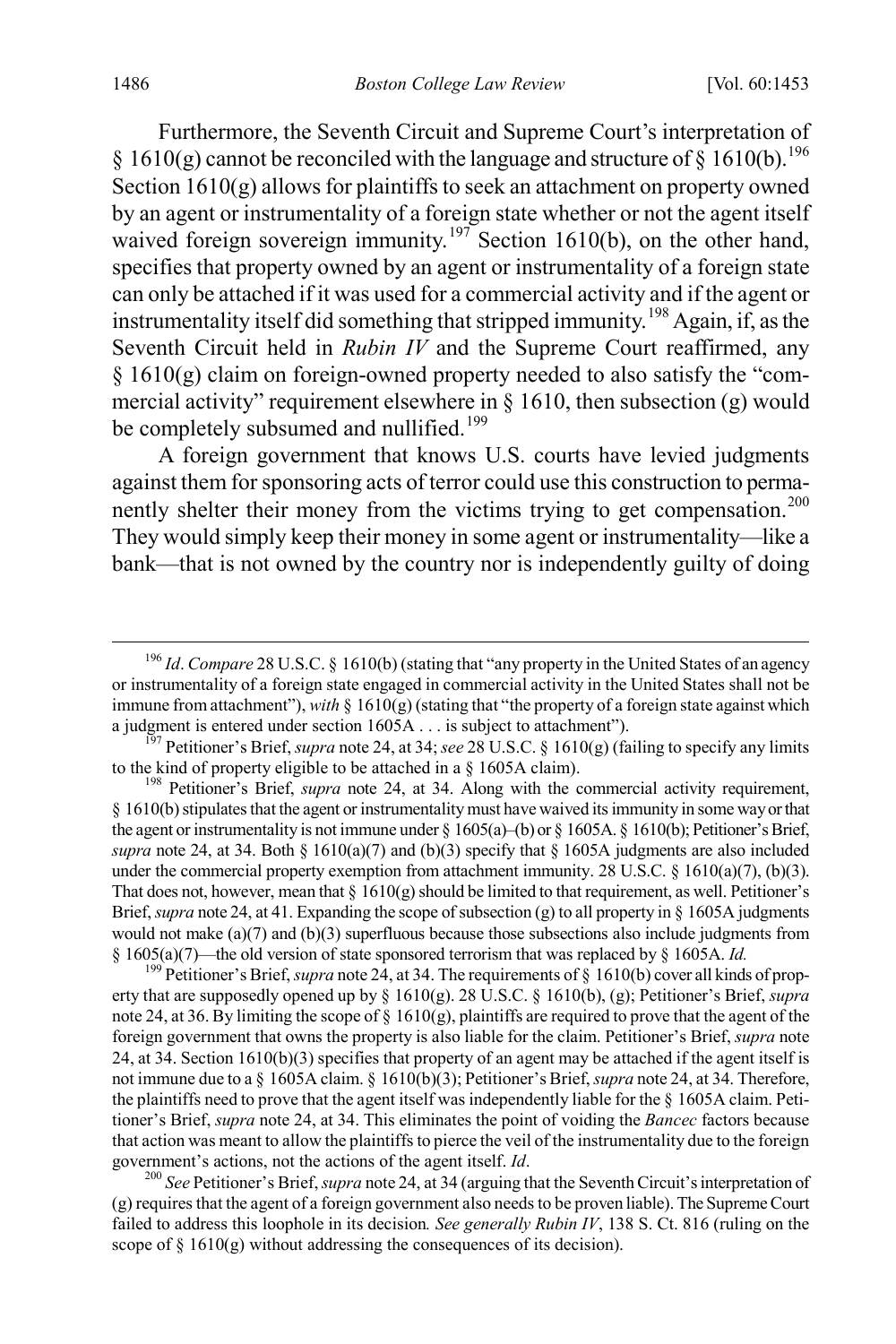anything that would strip foreign sovereign immunity from itself.<sup>[201](#page-35-1)</sup> This statutory interpretation would create an loophole for foreign sovereign states and leave plaintiffs with few options to recoup their damages.<sup>[202](#page-35-2)</sup>

#### <span id="page-35-0"></span>*B. Practical Justifications for Expanding § 1610(g)*

There is no reason to value the immunity of a country that provides material and financial support to terrorist organizations over the interests of Ameri-can victims of terror.<sup>[203](#page-35-3)</sup> Section 1610(g) of the FSIA was the last and best hope

<span id="page-35-2"></span>er's Brief, *supra* note [24,](#page-6-7) at 34–35.<br><sup>202</sup> *See* Petitioner's Brief, *supra* not[e 24,](#page-6-7) at 34–36 (arguing that plaintiffs would have to find both the government and the instrumentality liable).

<span id="page-35-3"></span><sup>203</sup> See Danica Curavic, *Compensating Victims of Terrorism or Frustrating Cultural Diplomacy? The Unintended Consequences of the Foreign Sovereign Immunities Act's Terrorism Provisions*, 43 CORNELL INT'L L.J. 381, 398–99 (2010) (arguing that certain studies of the FSIA indicate it may not provide much deterrence). Studies examining the effect of the FSIA on the behavior of other countries are at best inconclusive. *See id.* (arguing that some studies do not conclusively show a decline in state sponsored terrorism activity). Though a 2006 report by the National Counterterrorism Center found a global decrease in state sponsored terrorism, two notable exceptions to this trend are Iran and Syria (two countries that appear frequently in foreign sovereign property cases involving § 1605A claims). *Id.* Finding that the FSIA has not deterred state sponsorship of terrorism could lead some, including Professor Curavic, to conclude that the statutory framework is not working. *See id.* at 401 (arguing in favor of a new strategy to fight international terrorism). It could also lead others to conclude that the protection of culturally significant property prior to the NDAA in 2008 did nothing to change the calculus of state sponsored terrorism. *See id*. at 398–99 (describing how Iran and Syria's behavior had not changed with the FSIA). It is tempting to argue in favor of protecting property like the artifacts in the Persepolis Collection, but the benefit of attaching this property to the *Rubin* plaintiffs is quantifiable and real, while the potential benefits of protecting the Collection due to an abstract notion of "cultural diplomacy" is difficult to quantify and has proven to be ineffective. *See Rubin IV*, 138 S. Ct. at 820, 827 (refusing to provide the plaintiffs with an easy way to execute their judgment); Curavic*, supra*, at 398–99 (debating how effective the FSIA has been in deterring state sponsored terrorist attacks).

Furthermore, the importance of protecting foreign sovereign immunity through the FSIA has been overstated. *See* Adam S. Chilton & Christopher A. Whytock, *Foreign Sovereign Immunity and Comparative Institutional Competence*, 163 U. PA. L.REV. 411, 434–46 (2015) (examining the variability in the application of foreign sovereign immunity across different countries and circumstances). The FSIA has not uniformly protected all countries eligible for immunity. *Id.* at 446–47. Instead, U.S. district courts have granted immunity based on a number of factors beyond the letter of the law, including legal and political considerations. *Id.* at 447. Whether a given country has a large amount of commercial activity and contracts with the United States, is a democracy, or is a member of the Organization for Economic Co-operation and Development influences the likelihood that it will receive immunity. *Id.* at 447, 459. By considering a number of extraneous factors like the ones mentioned above, the universal and automatic application of foreign sovereign immunity loses its importance. *See id*. (arguing that other factors are also considered when deciding whether or not to grant immunity). If the U.S. court system considers factors like the kind of government, it should also consider the

<span id="page-35-1"></span><sup>&</sup>lt;sup>201</sup> See supra not[e 198](#page-34-6) (describing the loophole in the Court's understanding of the statute). This is exactly what happened with the *Bennett v. Islamic Republic of Iran*, as Visa owed the government of Iran money that the *Bennett* plaintiffs were trying to attach to satisfy their judgments relating to damages from Iranian-sponsored terrorist attacks. 825 F.3d at 957. The Iranian government argued that the plaintiffs could not collect the money because Visa itself had done nothing wrong, therefore not fulfilling the prongs of § 1610(b), which would have caused the § 1610(g) claim to fail. Petition-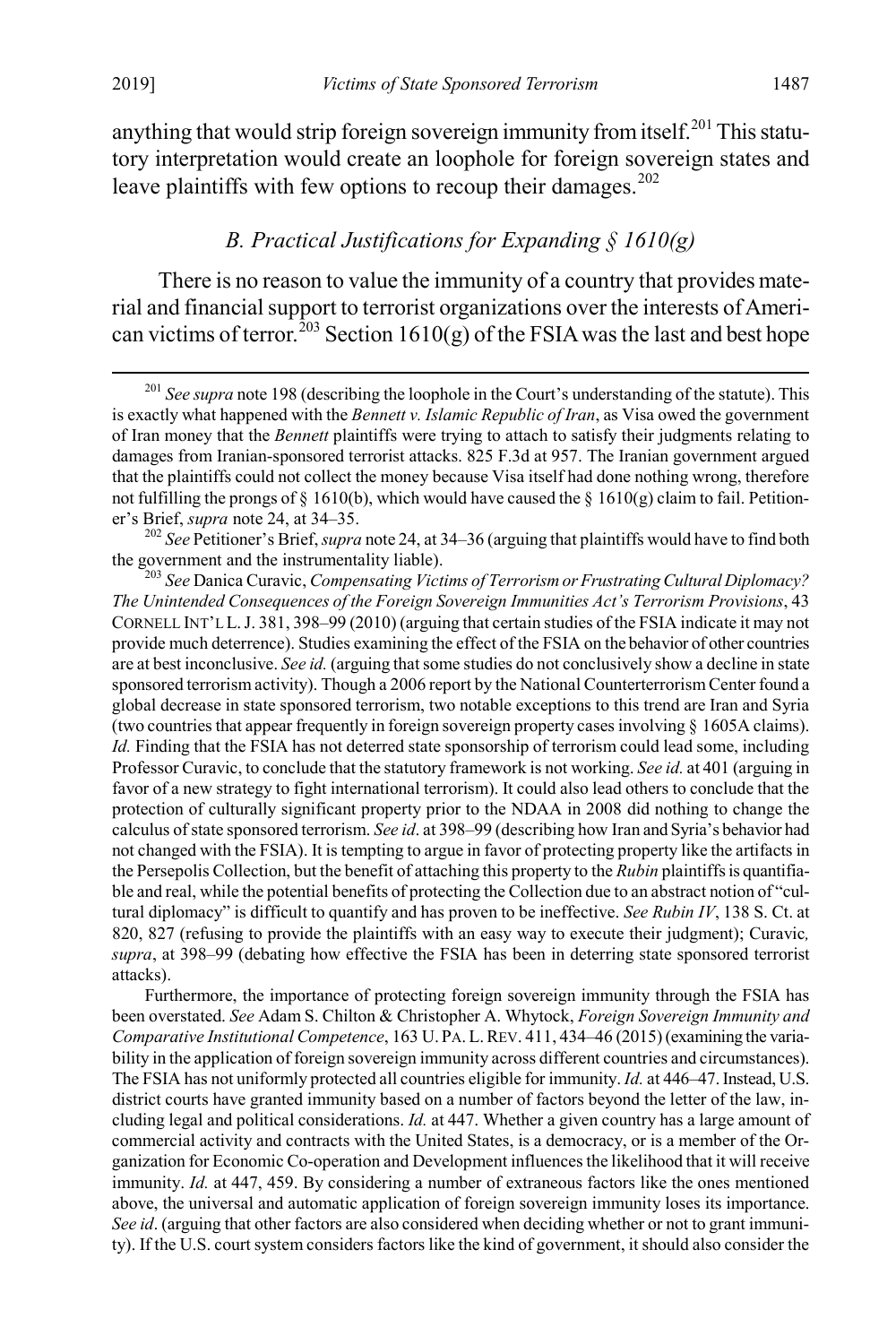for victims to hold their assailants accountable for their actions.<sup>[204](#page-36-0)</sup> It is futile to wait for diplomatic agreements that only come when a variety of independent factors convene that coincidentally benefit victims.<sup>[205](#page-36-1)</sup> Furthermore, even if any kind of relief could come under the current state of affairs—whether from an agreement, a common fund set up by donations and American taxpayers, or some kind of executable judgment against a foreign state—the victims would be forced to either fight amongst themselves or would be locked into a fixed compensation scheme that would not cover the true amount of damages to which they are legally entitled.<sup>[206](#page-36-2)</sup>

By expanding the scope of eligible property under  $\S 1610(g)$ , the Su-preme Court could have gone a long way towards alleviating this dynamic.<sup>[207](#page-36-3)</sup>

<span id="page-36-1"></span>fective). <sup>205</sup> Bradley, *supra* not[e 12](#page-3-6) (theorizing why victims of Sudanese-sponsored terrorist attacks were not included in the diplomatic agreement between the United States and Sudan, specifically noting reports indicating that Sudan had agreed to enforce U.N. sanctions against North Korea); *Libya Pays \$1.5 Billion*, *supra* not[e 70](#page-13-1) (describing all the interests that helped push the agreement between the United States and Libya to completion). <sup>206</sup> *See Gates*, 755 F.3d at 570 (resolving a dispute between different victims of terrorist attacks);

<span id="page-36-2"></span>Rodriguez, *supra* not[e 12,](#page-3-6) at 5–6 (reporting that there was not enough money in the 9/11 funds to fully compensate everyone). It is telling that Kenneth Feinberg, the administrator of many different victim compensation funds, openly advocated for fixed compensation schemes where every victim with the same kind of injury receives the same amount of money, regardless of their claims. Rodriguez, *supra* not[e 12,](#page-3-6) at 5–6. This demonstrates how difficult and unpleasant it is for victims to fight for their piece of the pie and for any person to decide who gets what at the expense of others. *See id*. at 6 (describing how difficult it was to decide one claimant would get more compensation than their neighbor). Furthermore, the system for which he advocates has its own deficiencies. *See id*. (describing how not everybody is going to be affected the same, even if they both had the same kind of injury). Additionally, it is uncommon for two people who are each injured in a terrorist attack to receive the exact same kind of injury. *See* Campuzano v. Islamic Republic of Iran, 281 F. Supp. 2d 258, 263–67 (D.D.C. 2003) (describing the different injuries suffered by the Ben Yehuda victims). Each of the nine *Rubin* plaintiffs who were injured in the Ben Yehuda bomb blast received different physical, emotional, and psychological injuries. *Id.* It would be futile and unfair to try and group all of them into discrete categories so that the money could be distributed "fairly." *See id*. (describing how some have suffered more severe injuries than others). <sup>207</sup> *See generally* Petitioner's Brief, *supra* not[e 24](#page-6-7) (describing how the plaintiffs would have easi-

<span id="page-36-3"></span>er access to funds without having to compete with one another).

effect on victims of terror attacks. *See id*. (arguing that it considers factors beyond what is stipulated

<span id="page-36-0"></span>in the law). <sup>204</sup> *See Rubin III*, 830 F.3d at 487 (contradicting prior precedent and another circuit court's decision about the same statutory language); *Gates*, 755 F.3d at 570 (concerning two groups of U.S. victims of different Iranian-sponsored terrorist attacks suing each other for access to limited resources meant to cover related judgments); Rubin v. Islamic Republic of Iran (*Rubin II*), 709 F.3d 49, 51 (1st Cir. 2013) (describing the other attempts the *Rubin* plaintiffs to execute their judgment); Bradley, *supra* not[e 12](#page-3-6) (describing how the Trump Administration brokered a deal with the Sudanese government that lifted sanctions in exchange for policies moving away from supporting terror organizations without addressing pending judgments for U.S. victims of Sudanese-sponsored terrorist attacks); Broder, *supra* not[e 21](#page-5-4) (explaining how the U.S. government paid back money to Iran rather than use it to execute the judgments for victims of Iranian-sponsored terror attacks); Rodriguez, *supra* not[e 12,](#page-3-6) at 5–7 (reporting how congressionally created compensation pools like the 9/11 victims' fund were inef-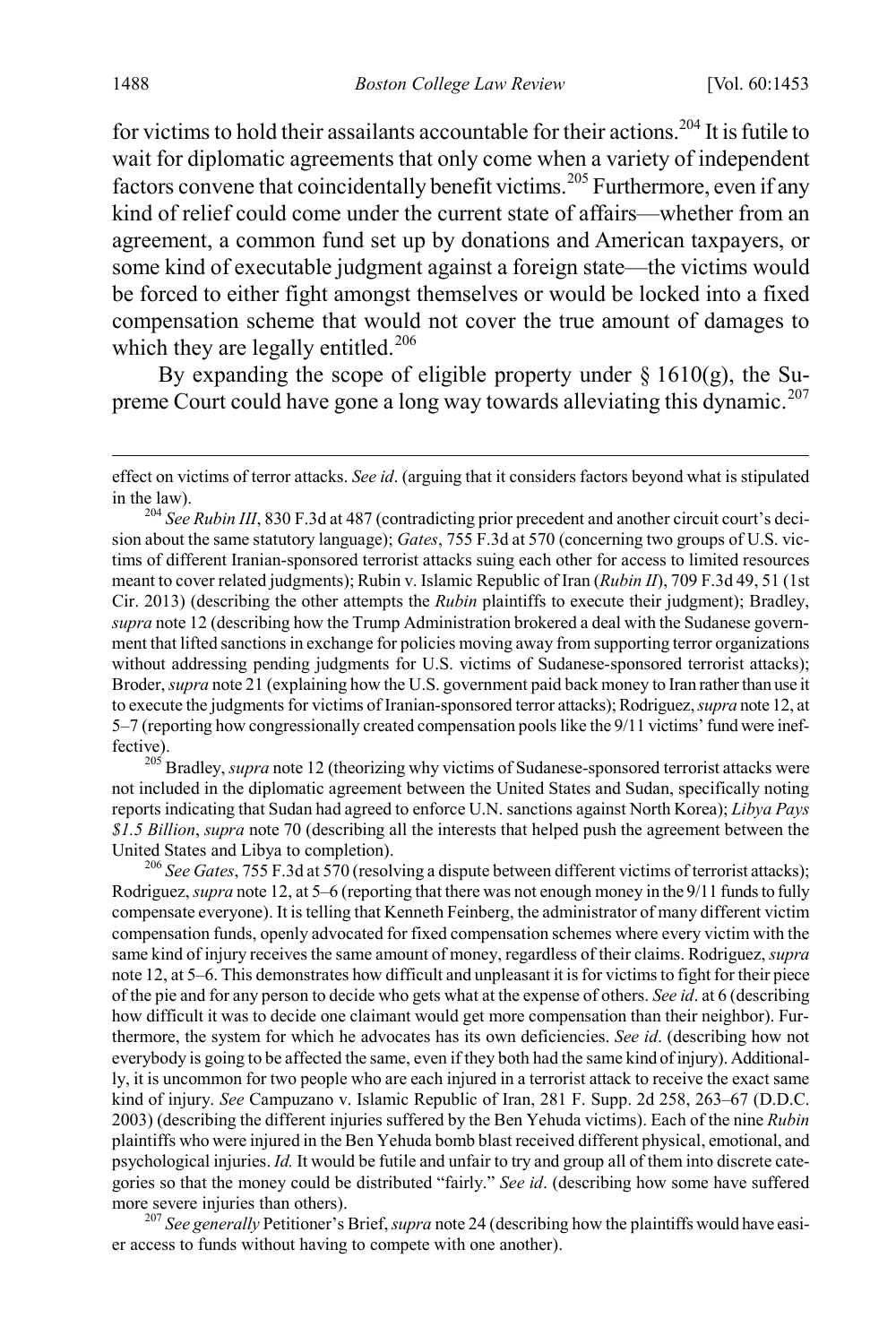With more opportunities to execute these judgments, victims would not have to rely on diplomatic agreements and would have a much better chance of receiv-ing fair compensation in a timely manner.<sup>[208](#page-37-2)</sup> Not only would the timeline be shortened, but the amount of money that individual victims could recover would likely increase.<sup>[209](#page-37-3)</sup> Rather than waiting years to receive a fraction of what they are owed, victims could be paid quickly and in full by those responsible for their damages. $^{210}$  $^{210}$  $^{210}$ 

Expanding  $\S 1610(g)$  would have provided a valuable lifeline to victims and would also have relieved American diplomats of a potentially restrictive burden.<sup>[211](#page-37-5)</sup> The diplomatic agreements with Libya, Iran, and Sudan demonstrate how difficult it is to balance the interests of American victims on one hand with the international interests of the country on the other.<sup>[212](#page-37-6)</sup> If victims could more easily use the judicial system to receive compensation for their injuries, they would not be forced to rely on diplomatic negotiations where they can be reduced to an after-thought. $^{213}$  $^{213}$  $^{213}$ 

### <span id="page-37-1"></span>*C. Effects of an Expanded § 1610(g) on Museums and Research Institutions*

<span id="page-37-0"></span>During oral argument, the Supreme Court raised a concern about what a decision in favor of the *Rubin* plaintiffs would mean for the study and display of foreign antiquities in the United States.<sup>[214](#page-37-8)</sup> The situation, however, is not as dire as it appears.<sup>[215](#page-37-9)</sup> Courts have the ability to dictate the terms of any sale of attached property, so it is possible that whoever purchases the Persepolis Col-

<span id="page-37-2"></span><sup>&</sup>lt;sup>208</sup> *See id.* at 26 (arguing that Congress intended  $\S$  1610(g) to eliminate obstacles barring American victims of state sponsored terror from enforcing judgments against foreign sovereigns). <sup>209</sup> *See* Slobodzian, *supra* not[e 10](#page-3-0) (reporting that no individual victim who filed a claim in the

<span id="page-37-3"></span>BNP Paribas SA fund could receive more than \$20 million and no family could receive more than \$35

<span id="page-37-4"></span>million).<br><sup>210</sup> *See Rubin IV*, 138 S. Ct. at 821 (describing the judicial path the plaintiffs took). *See generally* Petitioner's Brief, *supra* note 24 (explaining how this would be possible).

<span id="page-37-5"></span> $^{211}$  *See* Bradley, *supra* not[e 12](#page-3-6) (describing how the U.S. government chose diplomacy over justice for victims); Rodriguez, *supra* not[e 12,](#page-3-6) at 5–6 (describing the difficulty victims of 9/11 faced receiving compensation).

<span id="page-37-6"></span><sup>&</sup>lt;sup>212</sup> See Broder, *supra* not[e 21](#page-5-4) (reporting that U.S. diplomats justified their decision to pay back the money to Iran by framing it as a bargain because Iran could have gone after more money in an international claim tribunal); Harris,*supra* not[e 21](#page-5-4) (speculating that the Trump Administration did not pay close attention to the Sudan deal because its attention had been elsewhere in international diplomacy); *Libya Pays \$1.5 Billion*, *supra* not[e 70](#page-13-1) (disclosing that U.S. diplomats considered the wishes of the U.S. business community when coming to an agreement with the Libyan government). <sup>213</sup> *See* Bradley, *supra* not[e 12](#page-3-6) (arguing that the Trump Administration did not take advantage of

<span id="page-37-7"></span>the leverage it had to make Sudan pay damages to victims of state sponsored terror); *supra* not[e 128](#page-21-6) (recounting how victims of terror have found mixed success in receiving compensation through diplomacy). <sup>214</sup> *See* Transcript of Oral Argument at 16–17, *Rubin IV*, 138 S. Ct. 816 (No. 16-534) (asking

<span id="page-37-8"></span>about the property rights of the University of Chicago museum). <sup>215</sup> *See infra* not[e 216](#page-38-1)[–219](#page-38-0) (describing how there is little danger of property rights surrounding

<span id="page-37-9"></span>foreign antiquities significantly changing by ruling in favor of an expansive subsection  $(g)$ ).